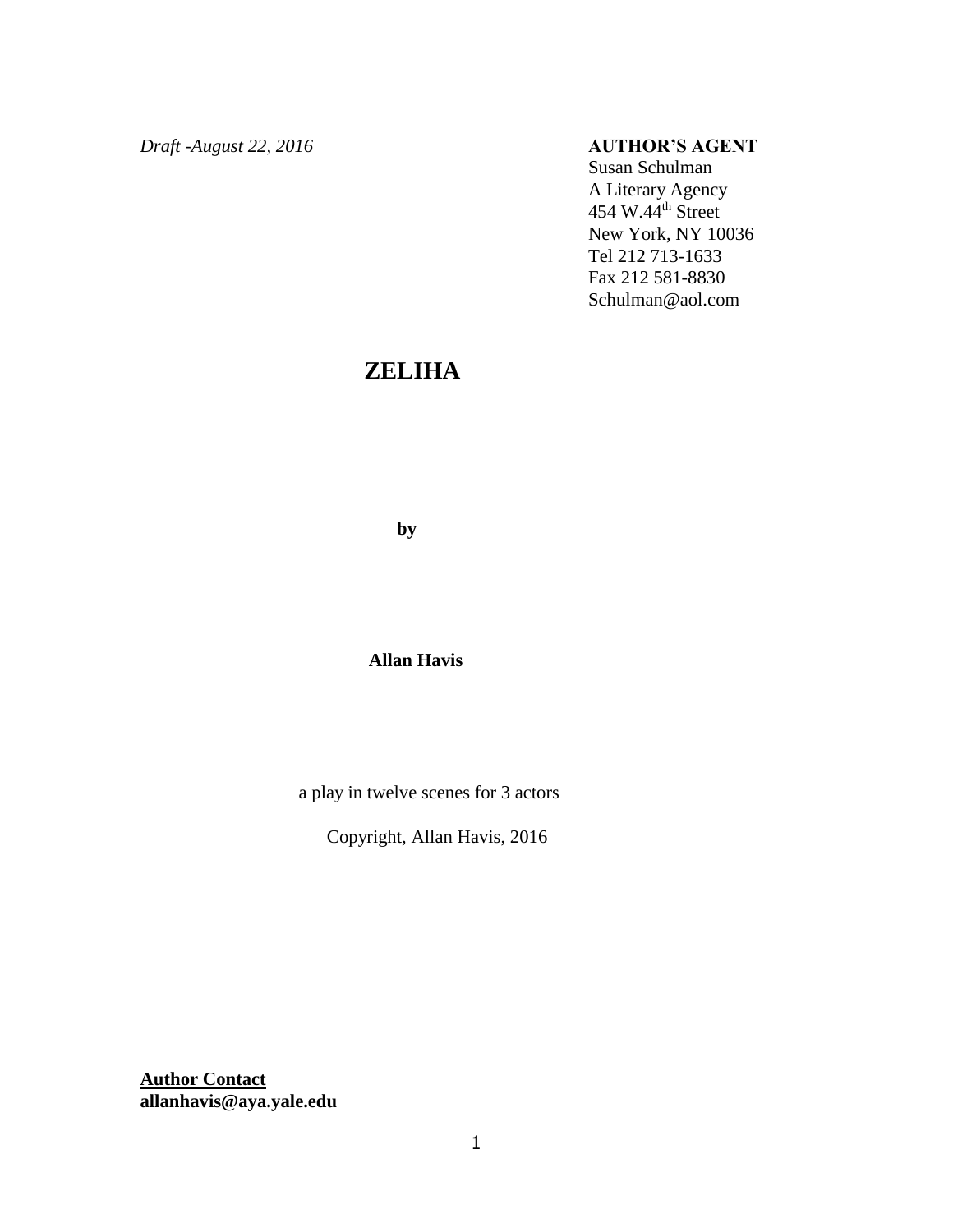**Setting - A Manhattan Upper Westside Apartment Time - November 2016 to mid-January 2017**

**Characters –**

**Dorian . . . . . . . . . . . . lawyer, age 50, friend of Andrew's Andrew. . . . . . . . . . . . architect, age 55, recently divorced Zeliha . . . . . . . . . . . . . clothing designer, age 27, from Istanbul**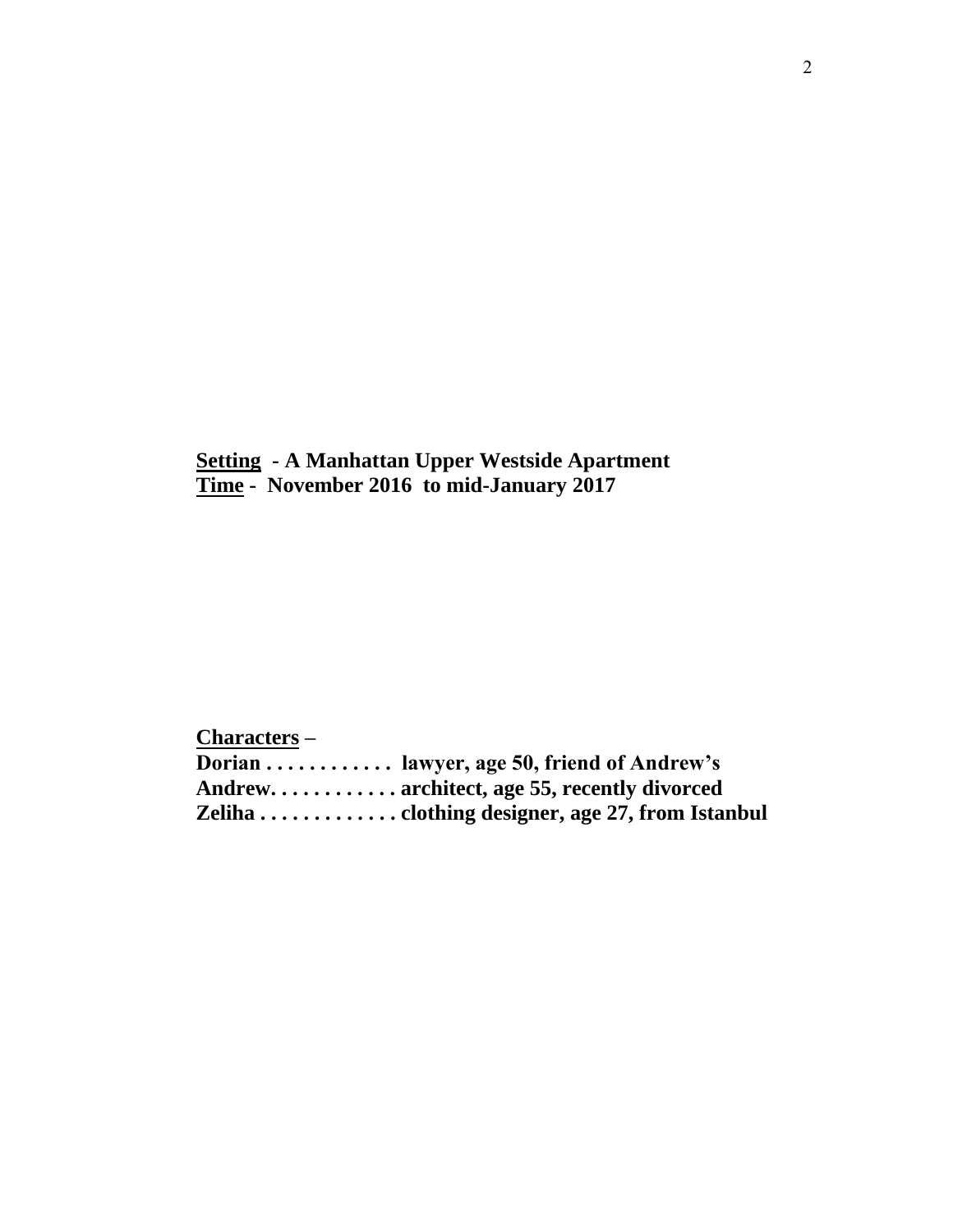#### **PROLOGUE –** *optional*

**(ZELIHA is getting dressed in an undisclosed location. There is folkloric guitar or some string instrument music in the background. Lighting is dark, we barely see her features. There is some suggestion that she knows the audience is watching her but she doesn't address this with any punctuation. She might proceed to apply some makeup in a mirror or in an invisible mirror)**

#### **SCENE ONE**

**(DORIAN enters ANDREW'S apartment, the front door left unlocked and has a mug of coffee in his hand and the New York Times folded under his arm. ANDREW is at drafting table studying a drawing. ANDREW is aware that DORIAN has entered, but there is no fanfare)**

### DORIAN

If the dead had to dress up for my wedding, I would urge them to go semi-formal. You look very sick, Andrew.

(Throws the newspaper on a table)

#### ANDREW

Just a mild fever.

#### DORIAN

Your forehead is damp. Let me check for a fever.

(His hand grazes Andrew's forehead and Andrew recoils ever so slightly) You are hot, my boy. Weren't you going to take a two week vacation earlier this month?

#### ANDREW

Yes. But then ...

DORIAN You were sick? Not sick? Landmark Commissioner?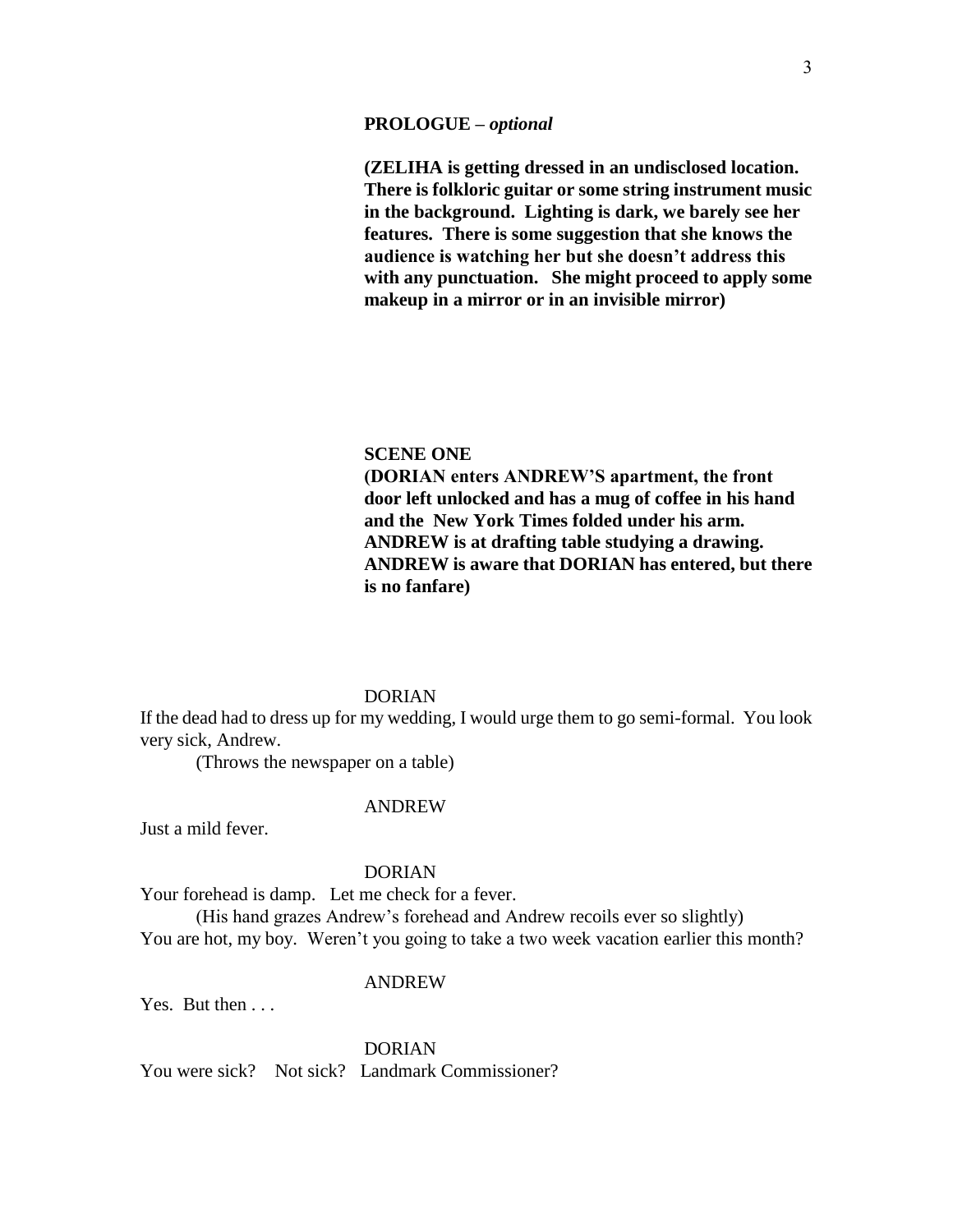I'm way behind. Landmark is aboard. We failed to get the variances.

#### DORIAN

I know the rumor.

#### ANDREW

What rumor? (Looking up finally at Dorian)

#### DORIAN

You're leaving New York.

### ANDREW

What the hell are you talking about?

DORIAN

Your partners are dishonest. The firm's merging with McCain Flanders. The Walmart of architecture.

McCain Flanders?

#### DORIAN

ANDREW

You're moving to Boston.

### ANDREW

Not true.

#### DORIAN

You're in denial. Are you the only Jew at McCain Flanders?

#### ANDREW

Dorian, knock it off.

#### DORIAN

You must be very ill today.

(Pause.)

Your star has fallen. After a dozen years of luck. Your designs were always stylish. Your renovations were brilliant. More breathtaking than your new buildings. Your commissions get magazine covers. And then the axis of the world shifts. Like a fairy tale curse. Trumpets from the clouds.

#### ANDREW

Have you been drinking?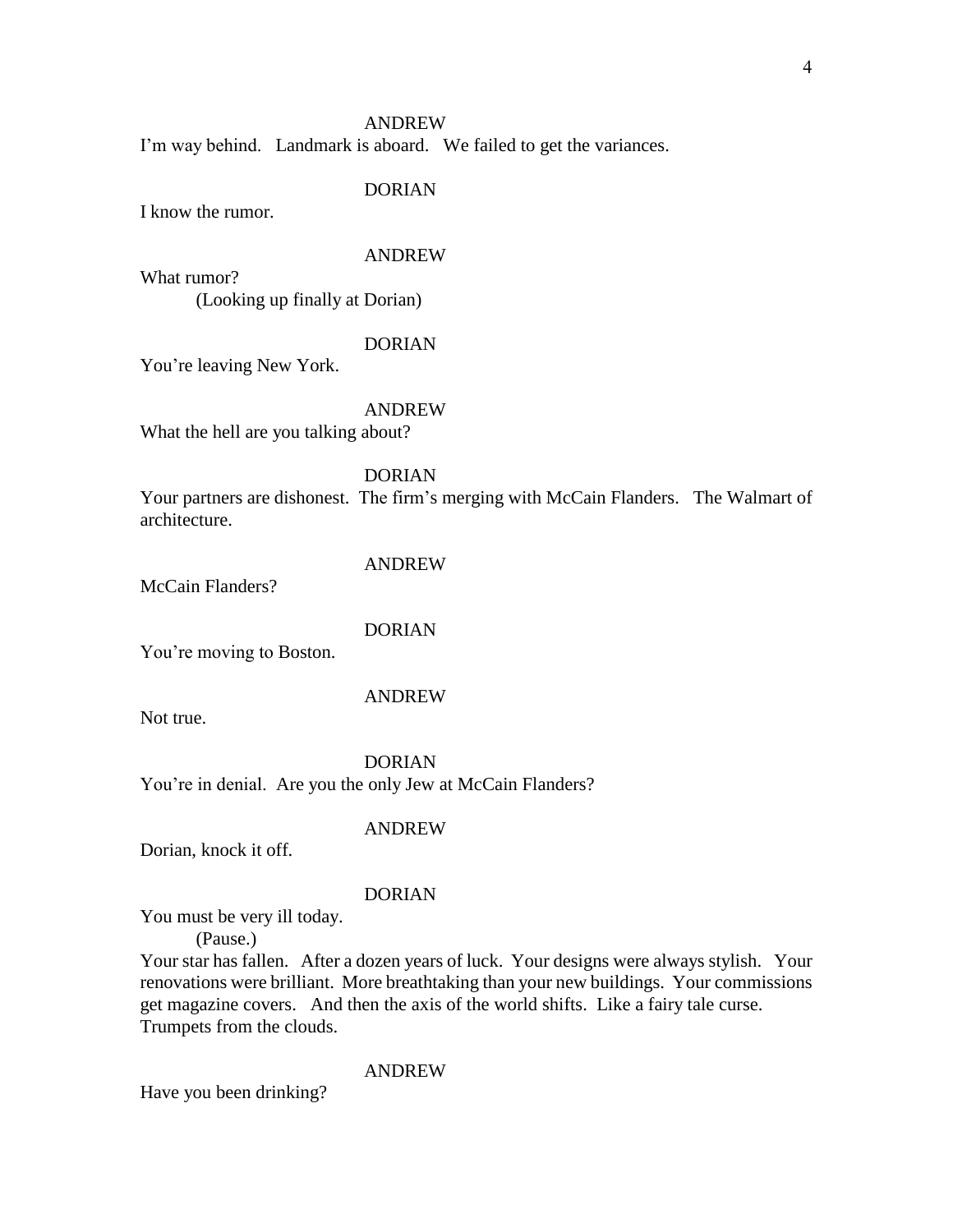#### DORIAN

Yes. And all of this was leaked online.

### ANDREW

There is no leak.

DORIAN Google it. On Twitter or Snapchat or DudeWheresMyApp.

#### ANDREW

My email account was hacked.

#### DORIAN

Coincidence?

#### ANDREW

Did you read my email?

### DORIAN

No. Never. Well. Sometimes. Jamal, my Jamaican lover is a . . .

#### ANDREW

. . . consummate hacker.

### DORIAN

Jamal is also a caveman. Do you know what cavemen are like today? They tear flesh with bare hands. They paint on the wall with their blood and urine. They drag bodies across the cold stone floor to prove a debating point.

#### ANDREW

My firm is not merging, Dorian, regardless what email you read. And promise me . . .

### DORIAN

. . . I won't hack your computer again. I promise.

#### ANDREW

Or I will kill you.

### DORIAN

Andrew, I just have these impulses. Jamal makes me lose my self-control He is nearly seven feet tall with a missing finger. This challenges his sense of balance. It's so strange to take him onto the dance floor. But he really knows how to Zumba with open hips.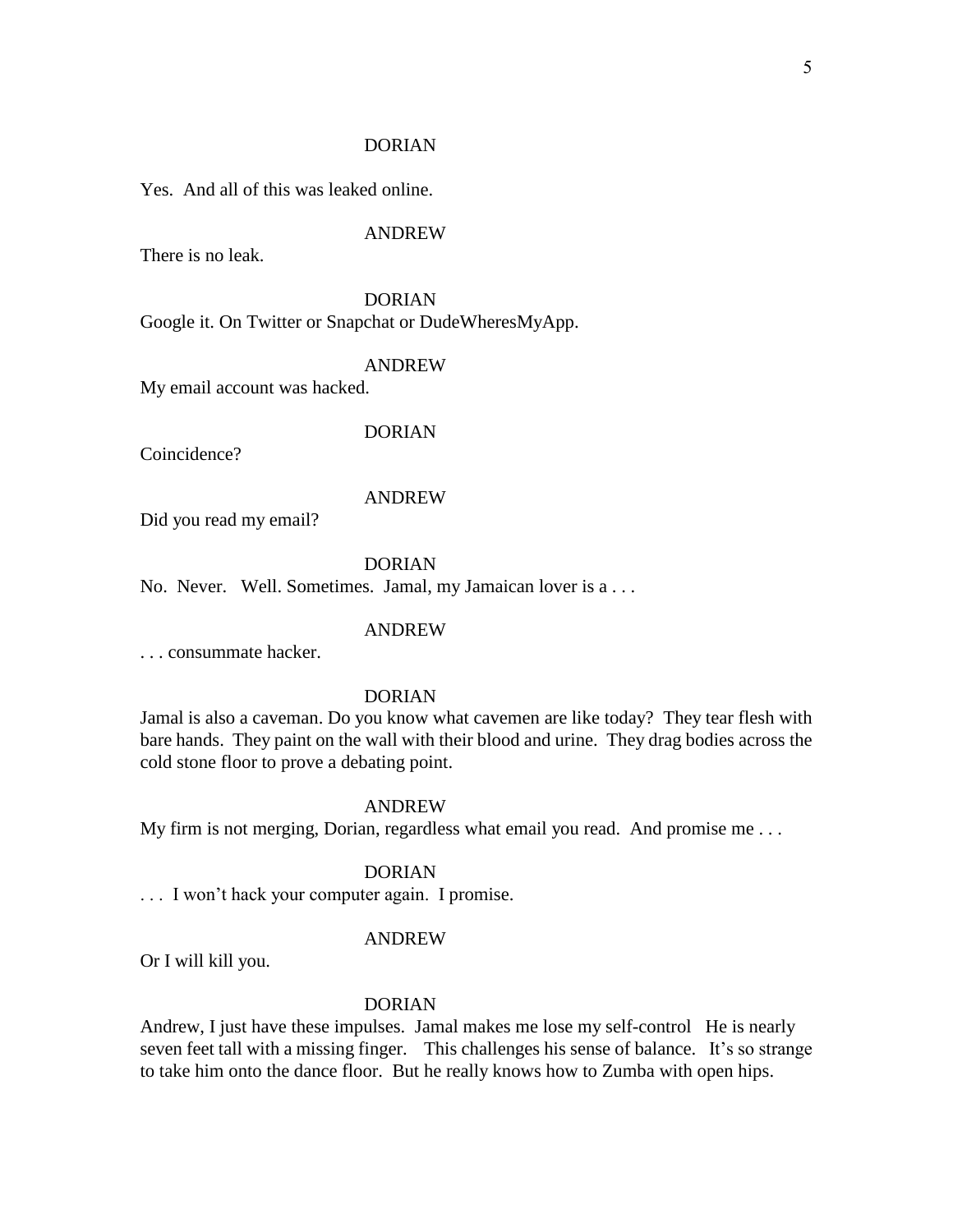That's how you met. Zumba?

### DORIAN

You disapprove of a lawyer who likes to dance at clubs? You probably disapprove of gay marriage.

### ANDREW

I disapprove of prenuptials. That's why you never got to the altar.

DORIAN

I don't obsess about money. I don't love money, Andrew.

#### ANDREW

You encourage others to love money.

#### DORIAN

I'm an attorney.

### ANDREW

Rita walked away with everything.

#### DORIAN

Don't blame me.

#### ANDREW

I don't.

#### DORIAN

Liar. Liar. Pants on fire.

(Pause)

I had nothing to do with your mediations when you two separated. She put on weight. You lost weight. She got your stock portfolio. You kept the cottage on Long Island. It always works out in the end. Marriage in America is really like a renewable five-year lease.

#### ANDREW

You've lost weight.

### DORIAN

I'm dieting. I'm starving. In my closet are some of the finest silk suits from 2014 and I cannot fit into any pair of trousers.

#### ANDREW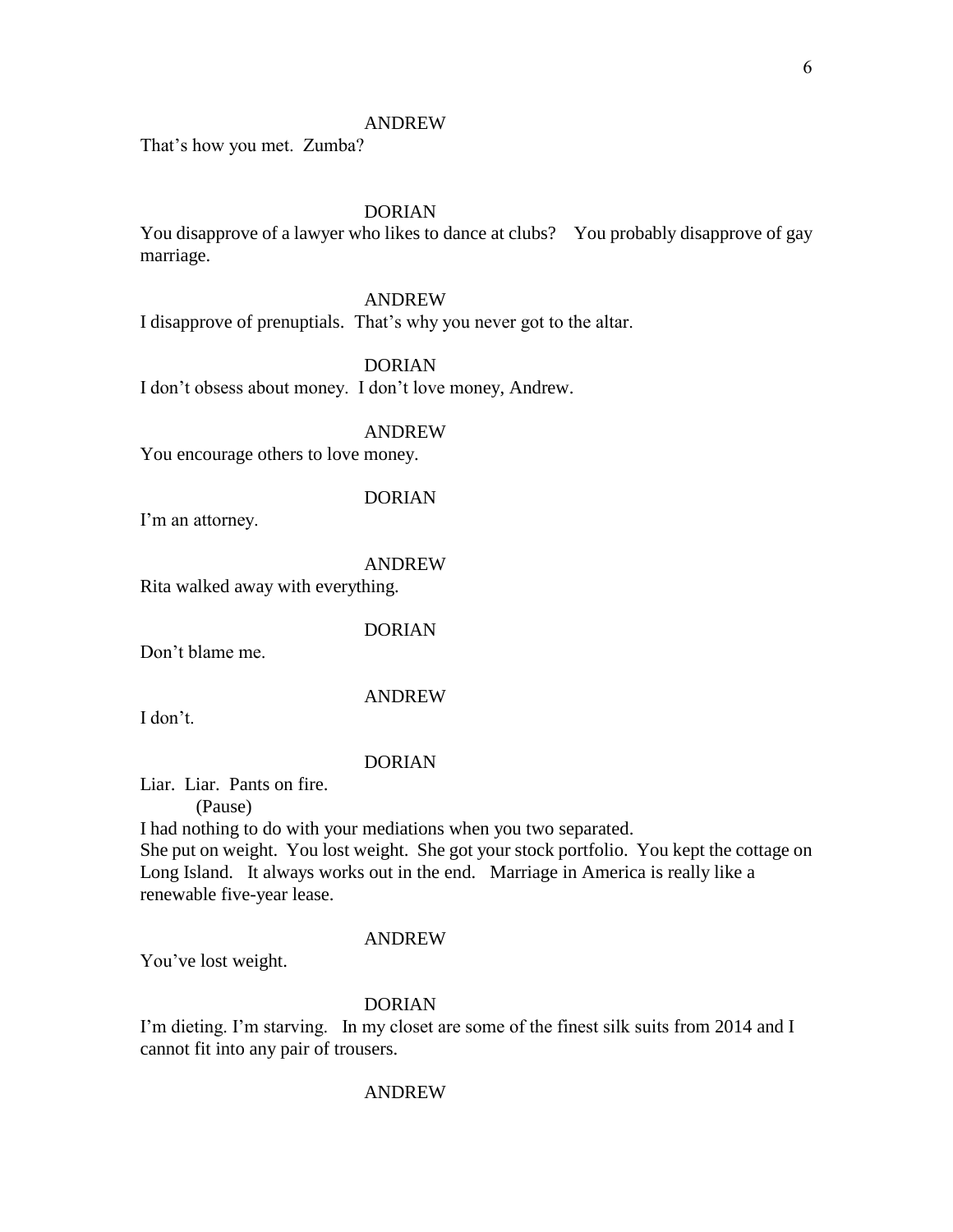Silk suits, Dorian?

DORIAN

I like your renderings of the Chester Art Museum.

#### ANDREW

Thank you.

### DORIAN

You broke new ground with this one. Which rock star funds the Chester? Madonna or Cher?

#### ANDREW

Younger generation, Dorian.

#### DORIAN

Katie Perry or Taylor Swift?

#### ANDREW

I'm trying to concentrate on this design . . .

### DORIAN

Sorry. I really like the way you play with volume by the river bank, the negative space past the parking lot, and curvaceous sculpture garden. And the two dramatic cantilevers.

#### ANDREW

One cantilever. Two different elevations.

#### DORIAN

Still in love with chiseled cornices against tinted glass? Textured relief can be so spiritual under a wall of reflection.

(Pause)

Andrew, are you dating? Do you date? Do you use that word? I notice that you're dying your hair.

#### ANDREW

I just comb it back.

#### DORIAN

Thinning some too. I keep asking. About the women.

#### ANDREW

No.

#### DORIAN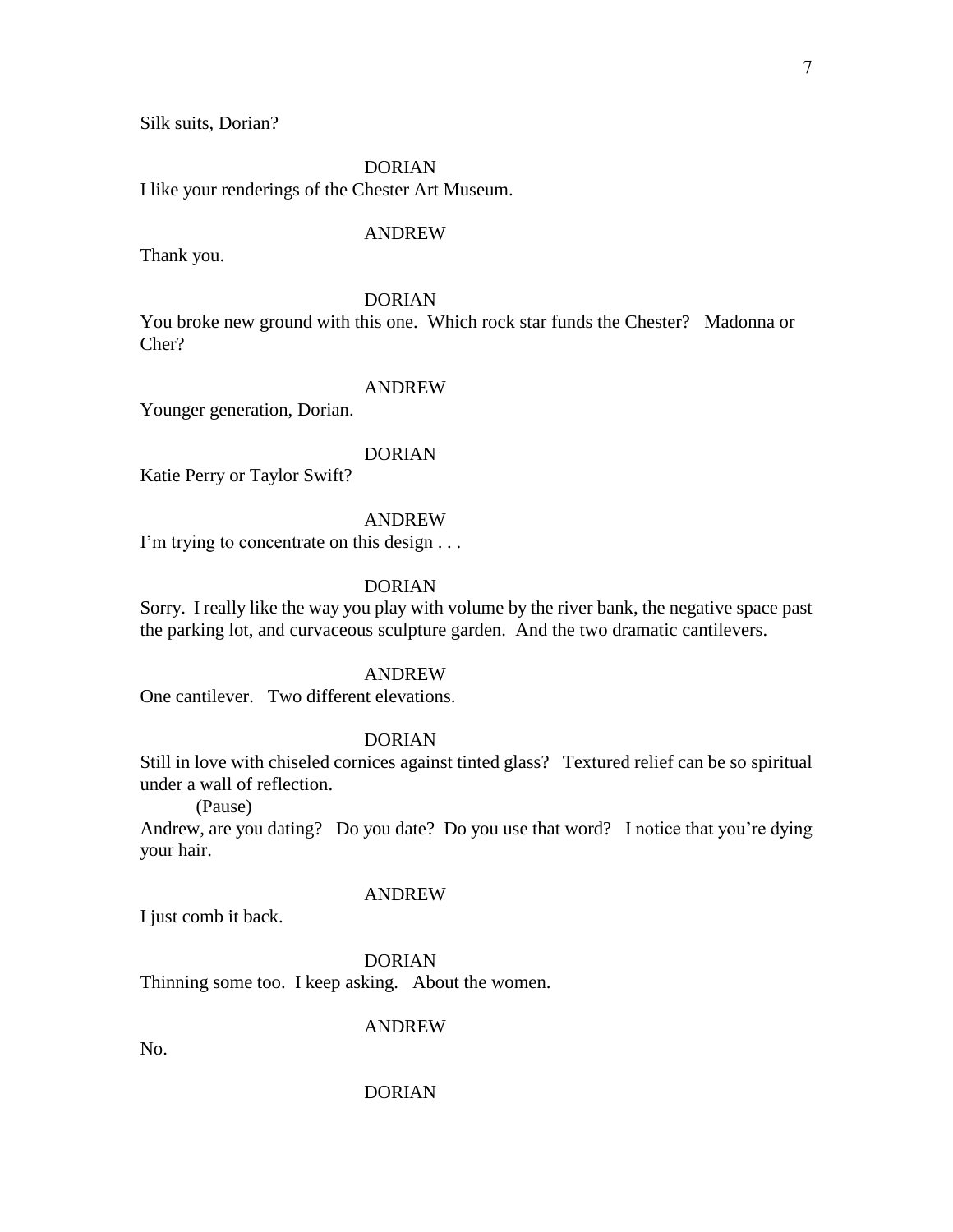No, what?

#### ANDREW

No, I am dating.

### DORIAN

You're lying.

#### ANDREW

Okay. I'm dating. Yes. Every weekend. I joined a six month dating service from Groupon.

### DORIAN

That's the best joke of the week.

(Pause)

Your ex still pines for you. She told me so last month. I hear too much from the mad princess. She phones late nights. Just have coffee with her.

#### ANDREW

If I spend five minutes with Rita, she'll kill me. Do you want that on our conscience?

### DORIAN

Nonsense. She's doing Birkram yoga these days and the heat has taken out all of her anger wrinkles. She looks smashing in yoga pants, Andrew.

#### ANDREW

She has a license to carry a gun. A Glock, I'm told.

#### DORIAN

That's something I didn't know. At least it's not a semi-automatic rifle. She just got a fortune from her grandparents. She expected you to love her despite her flaws. Everyone has a change of heart, Andrew. Her brother was beat up in a mugging. Three weeks ago. Prospect Park. Sunday afternoon. A superficial knife wound to his arm.

(Pause)

I don't know what to say about Rita's pain, Andrew. I went to high school with Rita. She had a crush on me for a whole year. And I introduced you to two. You must remember that. When she was ascetic and thoroughly into public service for foster youth. She was valedictorian and spoke about the staggering poverty in America. She eviscerated her parents during high school commencement. Rita was never a Jewish American Princess, Andrew. And even if she were, you owe her big time. Look at me, Andrew. Divorce doesn't free you. You owe her and I'm very scared that she's going to harm herself irrevocably.

#### END OF SCENE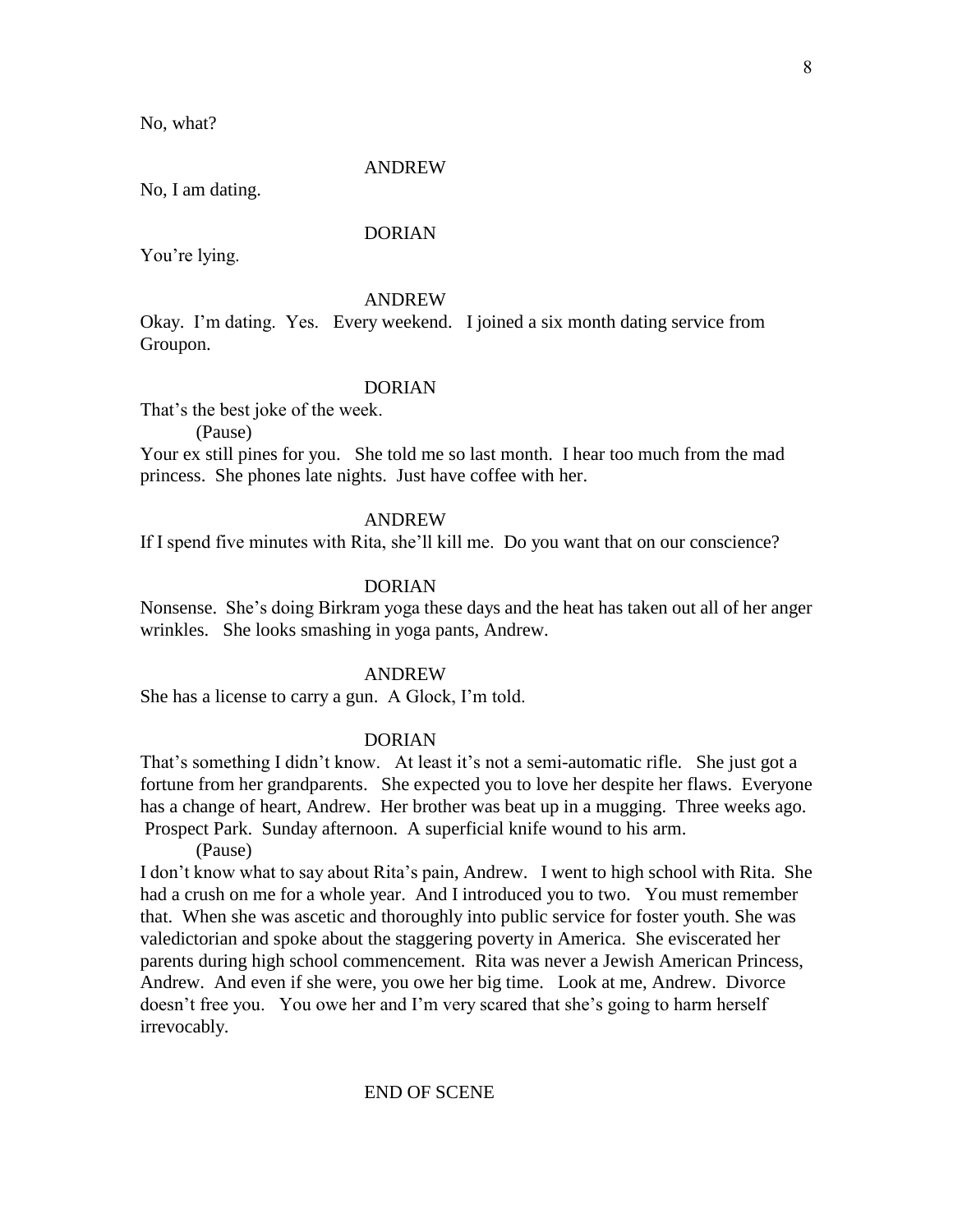### **SCENE TWO**

(Andrew sits at his desk. We hear the Skype tone of a phone call about to start. Andrew speaks to an unseen listener via Skype in confiding voice)

#### ANDREW

Look. Richard, I will visit next summer. I promise. My aunt, the opera singer, moved to Assisted Living a few years ago and in her roll top desk was a letter from Istanbul. My grandfather had a brother living in Turkey. My cousin Sebastian – a London stockbroker - went to Istanbul two years ago to look up the family line. A Jewish Agency in Istanbul helped Sebastian with the address. Sebastian met our older cousins. My grandfather's nephew Nissim who was 80 years old before he died. Nissim's sister Ora is alive and blind.

 They spoke no English but Sebastian was able to communicate with Ora in Spanish. You know, Ladino. Close enough. I see in the New York Times that Spain is giving the Jewish diaspora the option of securing Spanish citizenship if they can prove ancestry from Spain, speak Spanish, and pass a Spanish cultural history exam. I can apply to this program. I'm fluent. I've letters that link to the Turkish family. I can travel Europe as an architect with two passports. Better tax base. Better building opportunities. I got to leave New York for my health. Soon.

END OF SCENE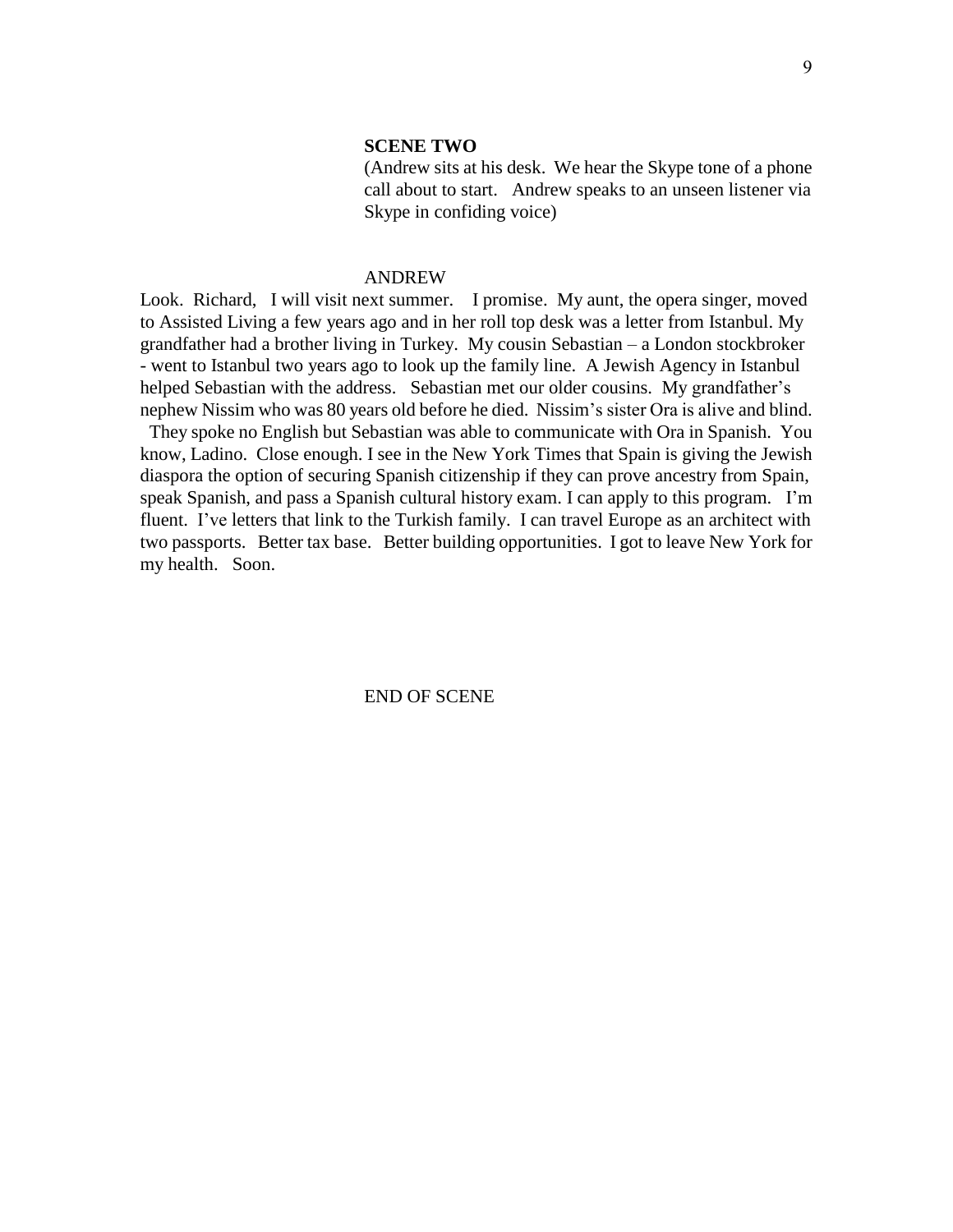#### **SCENE THREE**

(The next day. The doorbell rings. Andrew goes to the door from his desk. Looks through the eyehole and then opens door. Zeliha is holding a suitcase and has her coat draped over her shoulder.)

#### ZELIHA

Yes, yes. Hello. Andrew? You are Andrew. I'm Zeliha Beniso. Your cousin.

#### ANDREW

I thought you were coming next week?

### ZELIHA

No. This is the day. The right day. So close to my birthday. I have a bigger bag downstairs. A big black suitcase. I had to change airlines but this is the day. I am so happy to see you. So happy. You look so young. But you're not young. What a special day, Andrew.

(Awkward silence) Should I go? I can come back later. Tomorrow? Next week?

### ANDREW

Come in. Let me take that. You look exhausted.

(He reaches for the suit case and she relents. She then puts her hands along her coat and folds the coat with great care.)

How was your flight?

#### ZELIHA

Not bad. We stopped in London. An unscheduled stop, I think. Is that strange? I think it is strange. Mechanical problems. The pilot said. The pilot had no hair. But I think we had bad passengers and the police was at the gate. So strange, Andrew. So very strange.

#### ANDREW

British Airlines?

#### ZELIHA

No. Turkish Airlines. All the terrorism fears. ISIS and Jihadists and jets getting shot down. Even the old men in wheelchairs have to get strip searched. Rough search. Lots of pushing and shoving. So sad, Andrew. Old people are wearing diapers and must be humiliated like they are dirty babies.

#### ANDREW

Well, you are safe and you are here. So welcome. You look like our photos. (Awkward hug)

#### ZELIHA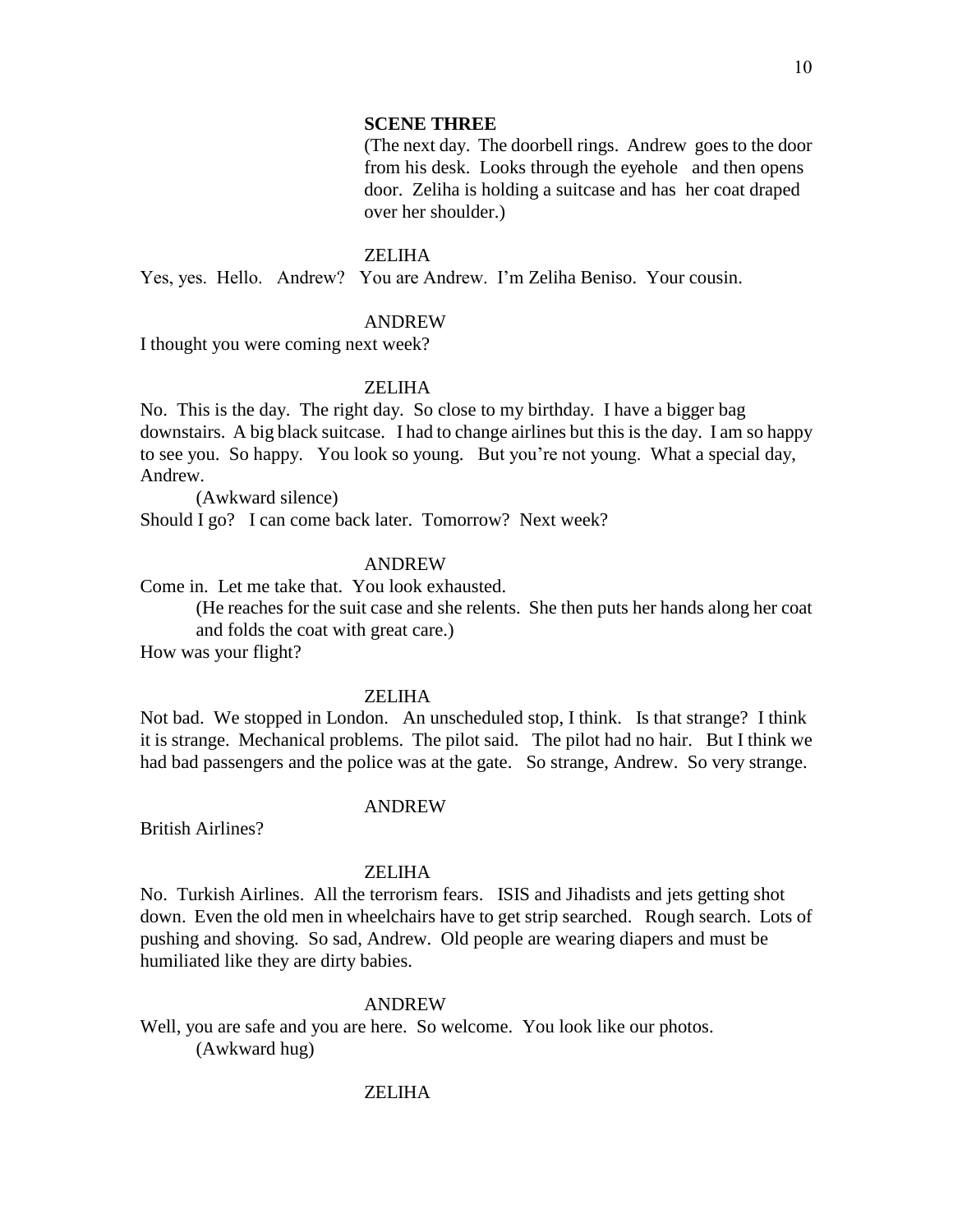Thank you. Thank you. I like your cologne. It is cologne?

#### ANDREW

No.

(fake laugh) Your English is good.

### ZELIHA

No, no. I struggle with English. You must be patient. Please be patient with me. Speak slowly, Andrew.

Sure.

ANDREW

ZELIHA

Did you vote today?

Yes.

#### ZELIHA

ANDREW

Big vote. Who did you vote for?

#### ANDREW

Not Trump.

### ZELIHA

You think he's an asshole?

### ANDREW

Yes. Are you hungry, Zeliha? Is that how you say your name?

**ZELIHA** 

Zeliha. Yes. I am always hungry. Food goes through me like a tube. Are you hungry?

#### ANDREW

No. I'm not hungry.

### **ZELIHA**

I think Trump is an asshole too. The biggest asshole in the world. Can I smoke? I'm dying for a cigarette.

#### ANDREW

Please don't. Not inside. You can smoke on the fire escape.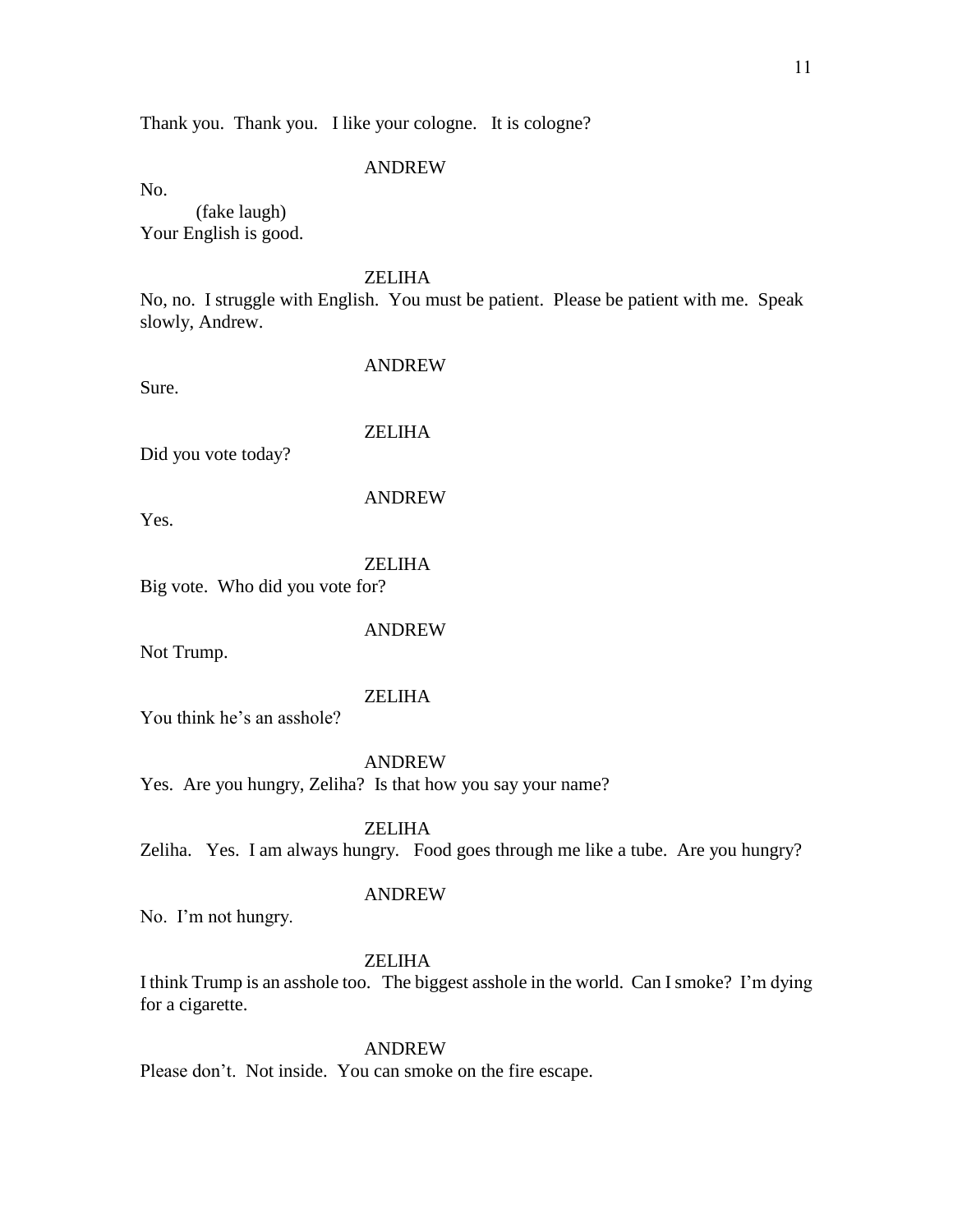You have a balcony!

ANDREW Would you like a sandwich? A salad? Some can soup?

### ZELIHA

Is that a joke? Can soup?

### ANDREW

Yes. It is a joke. I can't cook. And I have can soup

ZELIHA

Andy Warhol liked tomato soup. This I know. He liked Campbell's soup. Do you like Andy Warhol, Andrew?

No.

### ANDREW

ZELIHA

Why not? Because he is dead? He was shot. Because people thought he was albino? Is that the right word? Very white?

### ANDREW

Yes. Albino.

### ZELIHA

Was he albino?

### ANDREW

Was Warhol albino?

### **ZELIHA**

I think he suffered from St. Vitus' disease caused by scarlet fever. I read so much.

### ANDREW

I didn't know that.

### **ZELIHA**

It's true. I read all the time. That left his skin blotchy, so he probably looked like an albino because of the makeup he wore.

ANDREW

Fascinating.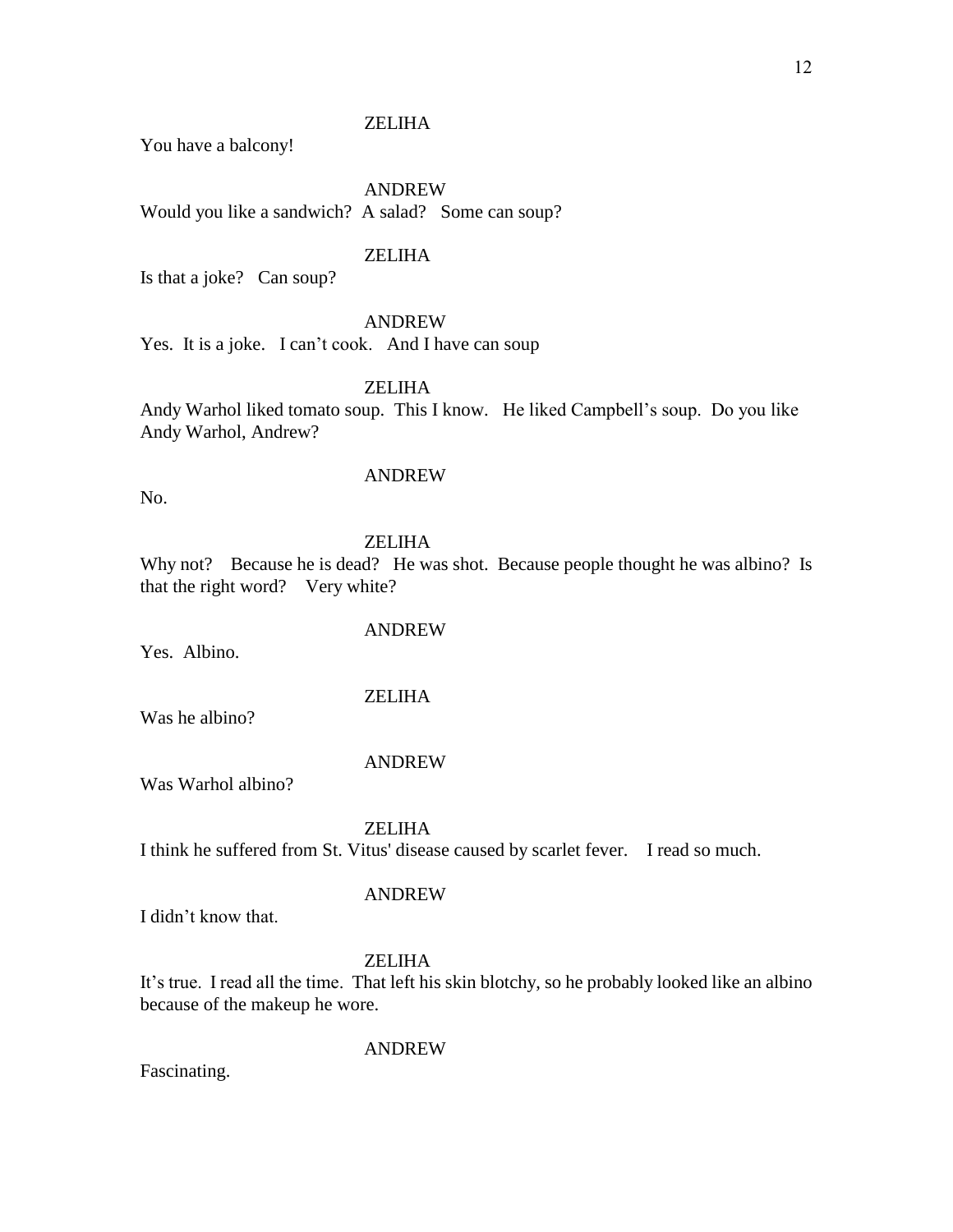You have to read People magazine, Andrew. My sister is a nurse. Big fat nurse. She told me about St. Vitus. Andy Warhol was so cool. He made people look cool. Even the dead look cool.

(awkward silence)

Next I go to Florida. After you. Next week, Andrew. Time flies. You know I have many cousins. Thirteen cousins. Six by marriage.

### ANDREW

Yes. I know.

#### ZELIHA

Thirteen is not a lucky number.

#### ANDREW

No, it is an unlucky number. (He manages a warm smile)

#### ZELIHA

You were married once?

ANDREW

Yes. Did you emailed me your itinerary?

ZELIHA

No. I hate email. Do you like email? You can't be certain, you know.

#### ANDREW

Certain of what?

#### ZELIHA

The email goes to someone else. We can't see it travel. Who touches it. We can't see the servers. You know that. Hacking. Spying. Junk mail too. Who touches the email, Andrew? Who looks at your email? Do you get spam mail? We get so much junk in Turkey.

#### ANDREW

We die from spam.

#### ZELIHA

Yes. Yes. We die from the virus in the email. So much virus. Is this a work day for you?

#### ANDREW

No. It's Saturday. This is my *pied-à-terre.* A little small.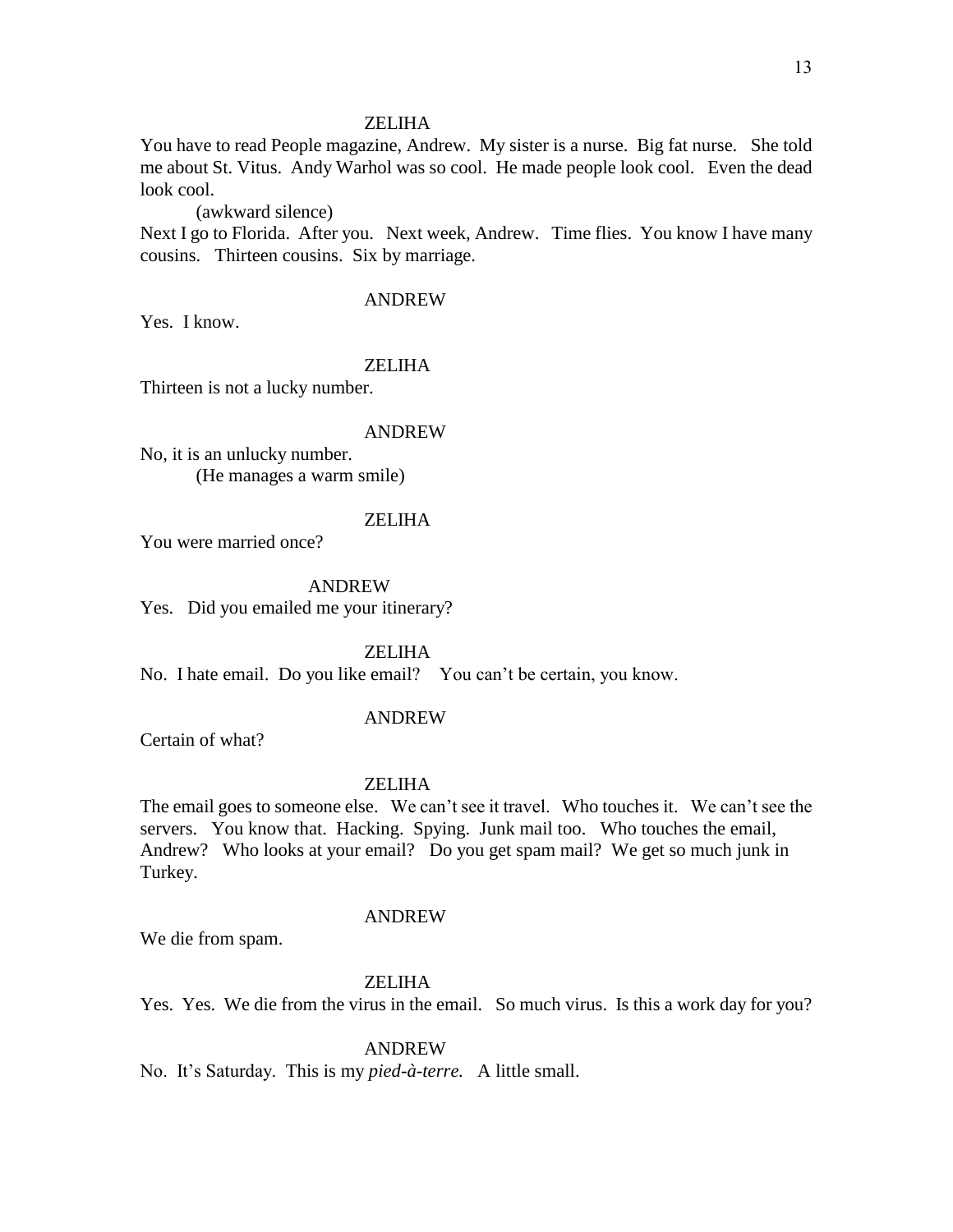Thank you for letting me visit.

### ANDREW

My pleasure. I have a cottage on the east end of Long Island. Montauk.

#### **ZELIHA**

Two homes? So rich. I owe you so much. Yes. I will pay you back. I brought photos. Do you like photos? Photographs . . .

#### ANDREW

Photos of family?

### ZELIHA

No. Photos of Istanbul. You're an architect. I took photos of the most exciting buildings and plazas in Istanbul. You see Europe in Istanbul and you can see Russia. You see the Islamic mysticism in Istanbul. Byzantine beauty. You see layer on layer of civilization in Istanbul. Old Constantinople. Now Istanbul. I did this for you, cousin Andrew. One of the most glorious cities in the world. I should show it to you.

#### ANDREW

Yes. A beautiful city.

#### ZELIHA

Beautiful but the sky over Istanbul is falling.

(Broad smile)

I will have a sandwich. You will make me sandwich? A sandwich with cheese and with oil and vinegar. I love wine vinegar. I don't know why. But I do. In my country we call vinegar – *sirke*. That was my nickname when I was a girl, and I was a cute little beast.

#### ANDREW

Why did people call you *sirke*?

#### ZELIHA

No one thought I was sweet, Andrew.

#### ANDREW

That's funny.

#### **ZELIHA**

No. It isn't funny. I cried for years.

#### ANDREW

I'm sorry, Zeliha.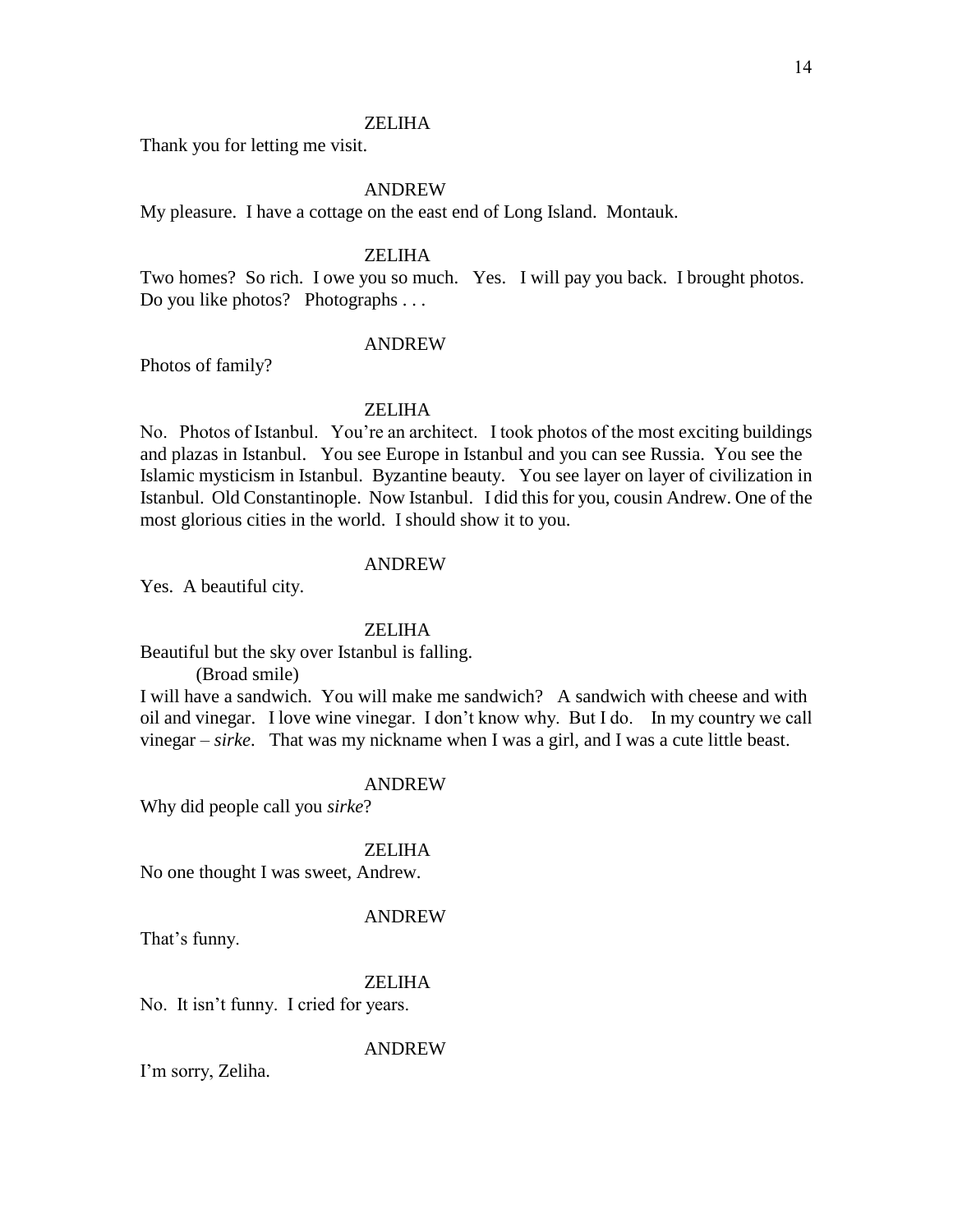You know, when you cry for half your life the world never forgives you. The world follows you like a stray dog, Andrew. If you leave a trail. If you cry like water falls. Where is Niagara Falls?

#### ANDREW

It's near Canada.

### ZELIHA

But Niagara Falls is in New York? And Viagra Falls is in Virginia?

#### ANDREW

There is no Viagra Falls. Certainly not in Virginia.

#### ZELIHA

I'm stupid. Forgive me. I'm so stupid, Andrew.

#### ANDREW

New York is a state and also a city. The state is as big as a small country near Turkey, Zeliha..

#### **ZELIHA**

Yes. Yes. I know. Can we drive to Niagara Falls? The photos are wonderful. I want to ride the *Maid of the Misty.*

#### ANDREW

Well, we could. But my Volvo is the shop under repair. We would have to rent a car. And it would be a 12 hour drive. And it's horribly cold in Niagara Falls this time of year. Maybe if you are here in the summer, not in November.

#### ZELIHA

A hot New York summer?

#### ANDREW

Yes. In the hot summer, places like Niagara Falls can be wonderful. (Goes to kitchen to prepare a cheese sandwich) What kind of cheese do you like?

#### **ZELIHA**

Goat Cheese. Any soft cheese? French cheese? I am an easy girl, Andrew. Put any cheese on a plate. A little plate. Overripe cheese makes me trip. You know, hallucinate. And I am a space mouse.

#### ANDREW

(Laughing)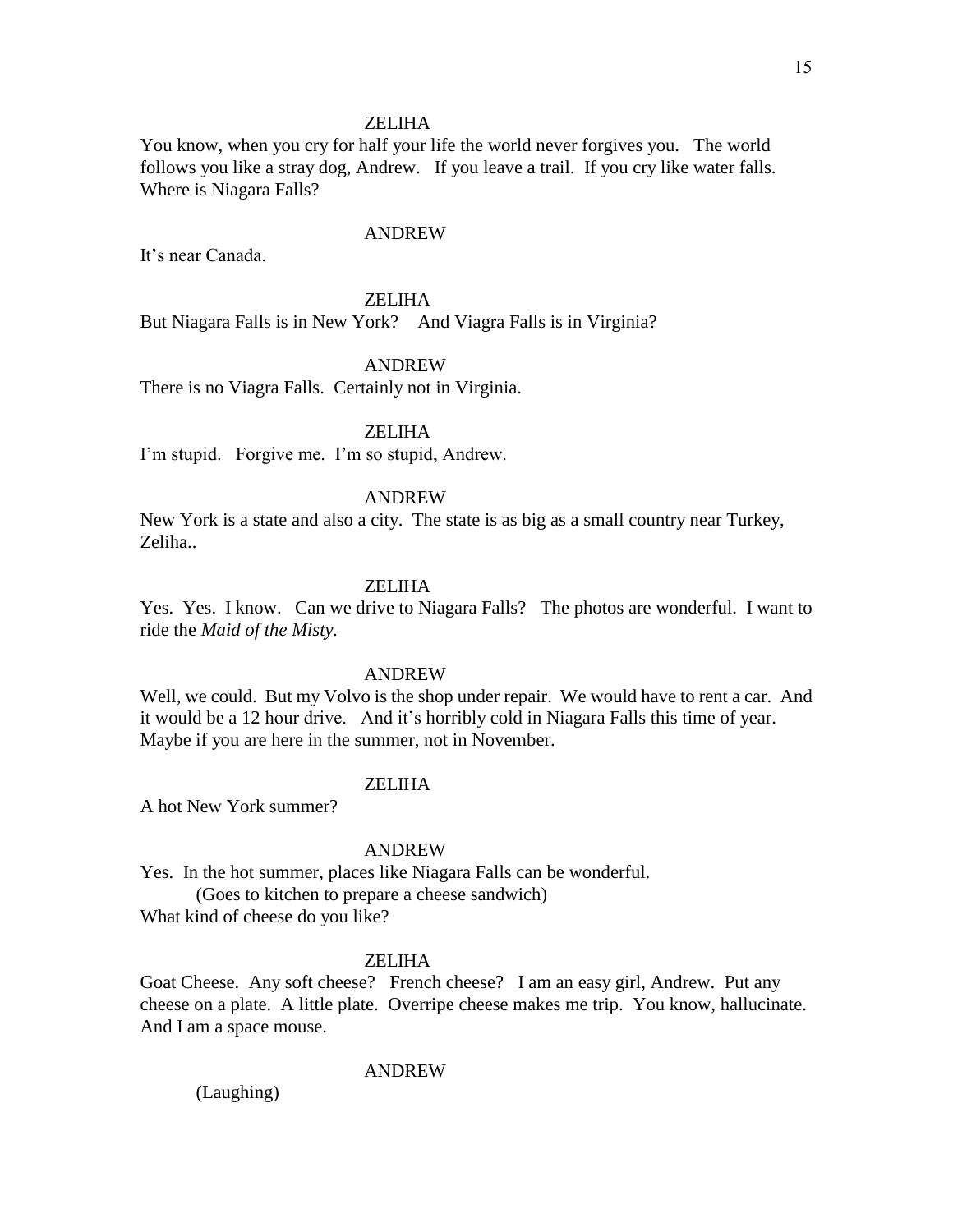You don't look like a space mouse.

ZELIHA

I have a tail that floats in the air. A space mouse has a tail. Do you understand?

#### ANDREW

You have a tail?

### ZELIHA

Yes. A little tail. Give me your hand and I'll let you feel it.

## Very funny.

### ANDREW

(Focused on finishing the sandwich for her)

### ZELIHA

Well, years ago I had the tail clipped so it could be controlled. Now it is just a little funny, stubby thing. Come here and give me your hand.

### ANDREW

What do you want to drink?

### ZELIHA

Wine? Warm red wine? When wine is cold, your luck can turn bad. I can go to the store and bring back a bottle?

### ANDREW

I have red wine. Merlot or cabernet? These are California wines.

### ZELIHA

What is open?

#### ANDREW

I'll open any bottle you like, Zeliha.

### ZELIHA

Put down the bread and come here, my cousin. Be a brave man.

(He does. Andrew is uncomfortable)

Give me your hand.

(He presents his hand. She stands up and turns to show her derriere) Don't pull away. Andrew. You have to trust me.

#### ANDREW

This is weird, Zeliha.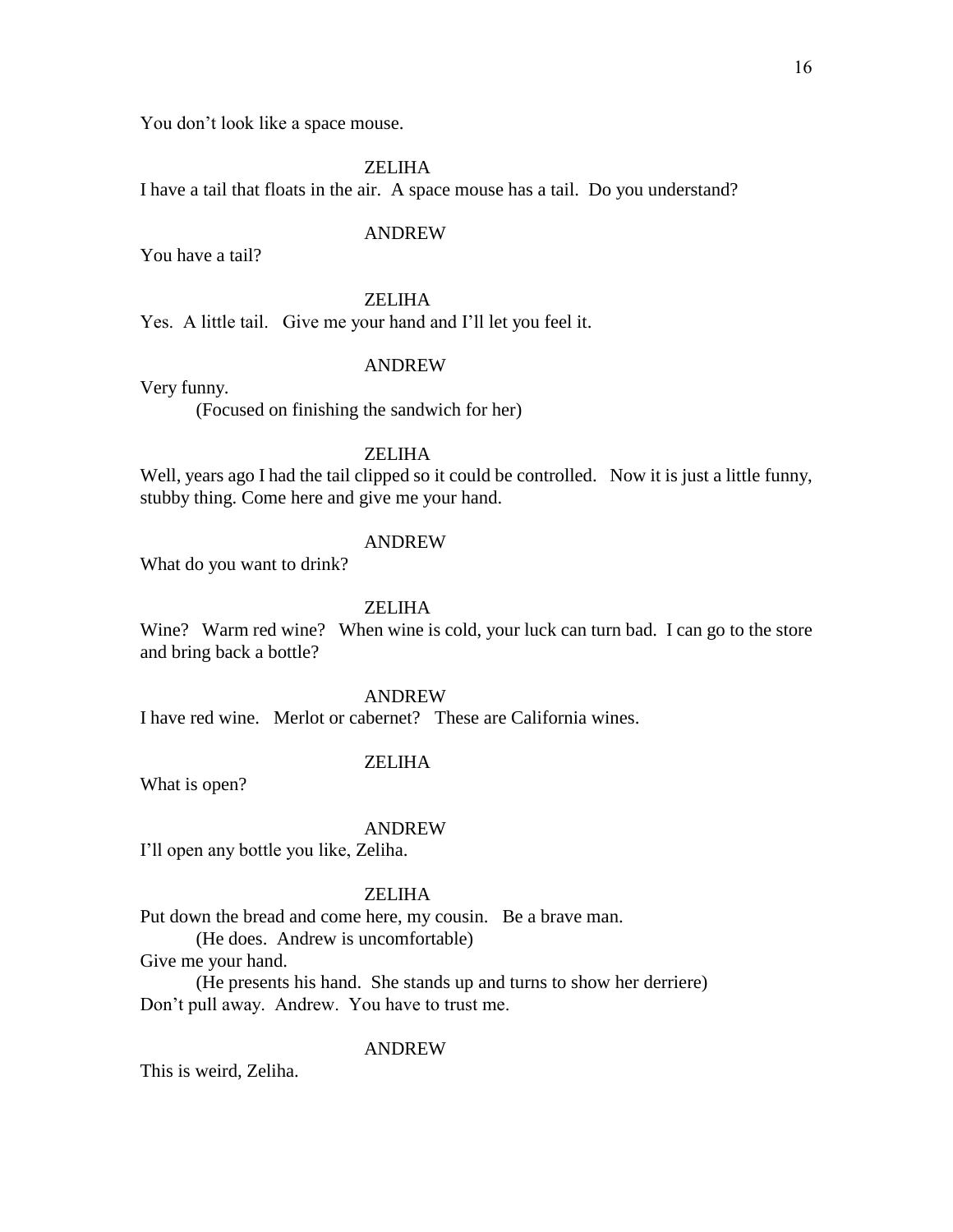What is weird?

#### ANDREW

Whatever you're doing.

### **ZELIHA**

You have a space cousin from Turkey. (She laughs sweetly) I'm holding your hand. I want you to feel a little bump. (She puts his hand inside her waist band)

You have cold hands, Andrew. Now. Do you feel that bump?

#### ANDREW

No.

### ZELIHA

Here. Do you feel this bump?

ANDREW

Yes.

#### **ZELIHA**

Yes?

### ANDREW

It's not much of a bump.

#### ZELIHA

That is my tail. I was more than alive because it was a part of me. A secret part. Something that I share with special people. You're making a face, Andrew. Please don't laugh at me. You know that I love you.

(He pulls away his hand. She reaches for that hand with care) What was my tail? What was me? What was once real? Still a part of me. It's memory now. I have to respect memory. Even when we die, all that is left is memory. And someone's love.

### END OF SCENE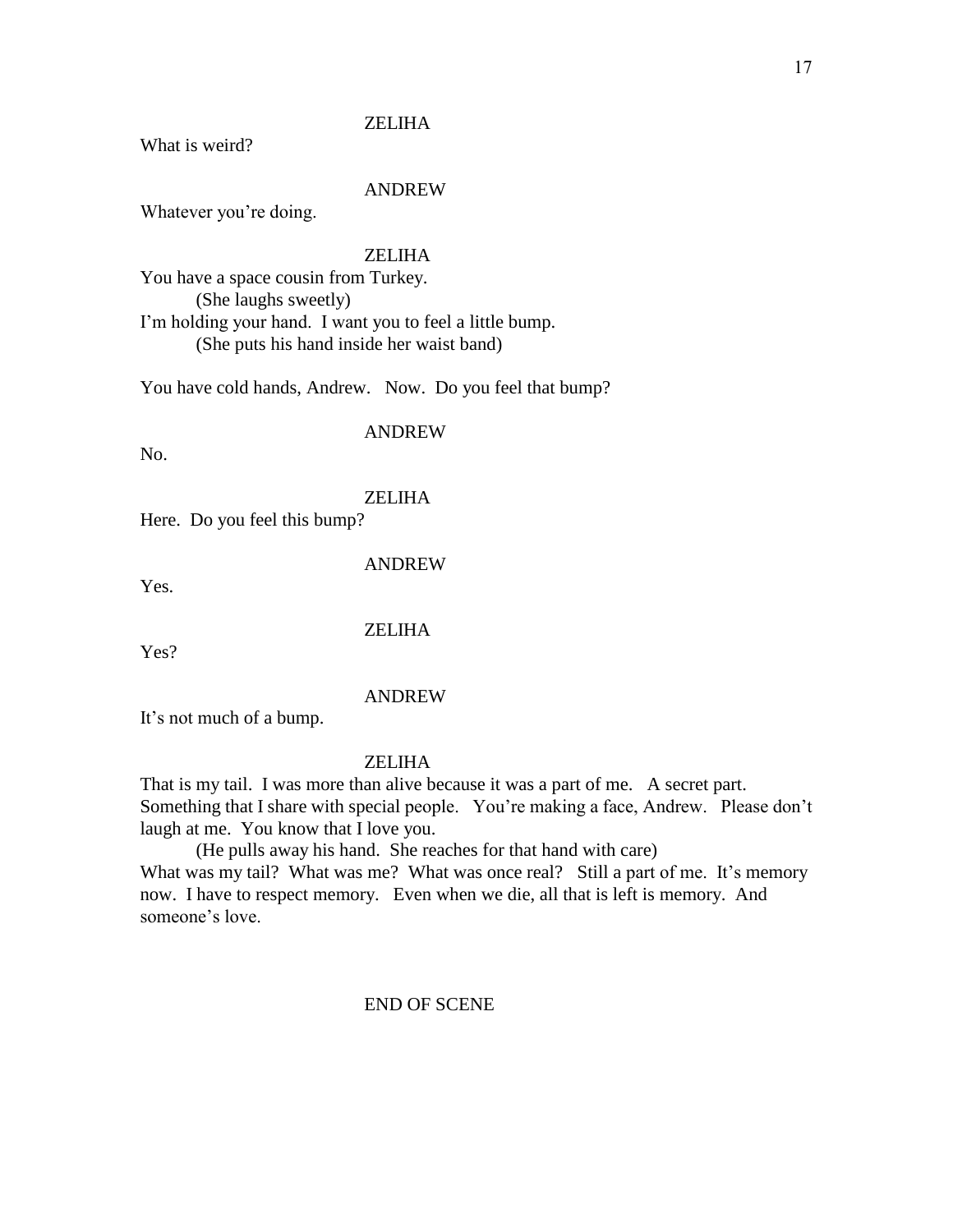#### **SCENE FOUR**

(A few days later. Dorian is on the sofa with some legal papers. Andrew prepares a tray of drinks and light snacks. Zeliha's clothing can be seen here and there strewn about)

#### DORIAN

You're a lucky man, Andrew. You're losing all exposure to torts and your firm should give you a nice Christmas bonus. It helps that the construction workers accepted the terms.

#### ANDREW

Thank you.

#### DORIAN

Yes, you do have me to thank. Another lawyer might have settled for something injurious to your career. Another lawyer would have taken sloppy short cuts.

#### ANDREW

Innovative design is the only pleasure in my life, Dorian.

#### DORIAN

Embrace practicality. If you lose your license, no one wins.

#### ANDREW

Maybe at this age I want to lose my license.

#### DORIAN

Yes, so you can teach architecture in a state university in Ohio?

(Pause)

I was on the plane yesterday in business class returning from Paris. I sat next to a holy man in a hospital white gown. His beard dropped to his chest. The pungent odor of musk and incense wafted all about. What happened? How did he get an upgrade? He had little beads strung together and he circled them around and around with a thumb. His breath was heavy and oily. I asked about the beads and he said they were worried beads. I said you look like the holiest man I've ever met on a plane. He had an odd accent. Not quite from the Middle East. Not from India. Not from Africa. And he said he feared the Air France jet would crash one hour into the flight. I said why would the plane crash? And he said that he heard a fucking voice in his head. He actually said that. A fucking voice! His voice turned into pure gravel. He scared the shit out of me. I asked if he had another necklace of beads for me to keep my hands busy. He said he did have more necklaces and gave me one. But the very next moment he said they only work for holy men. Then he fell asleep like a baby for the remainder of the flight.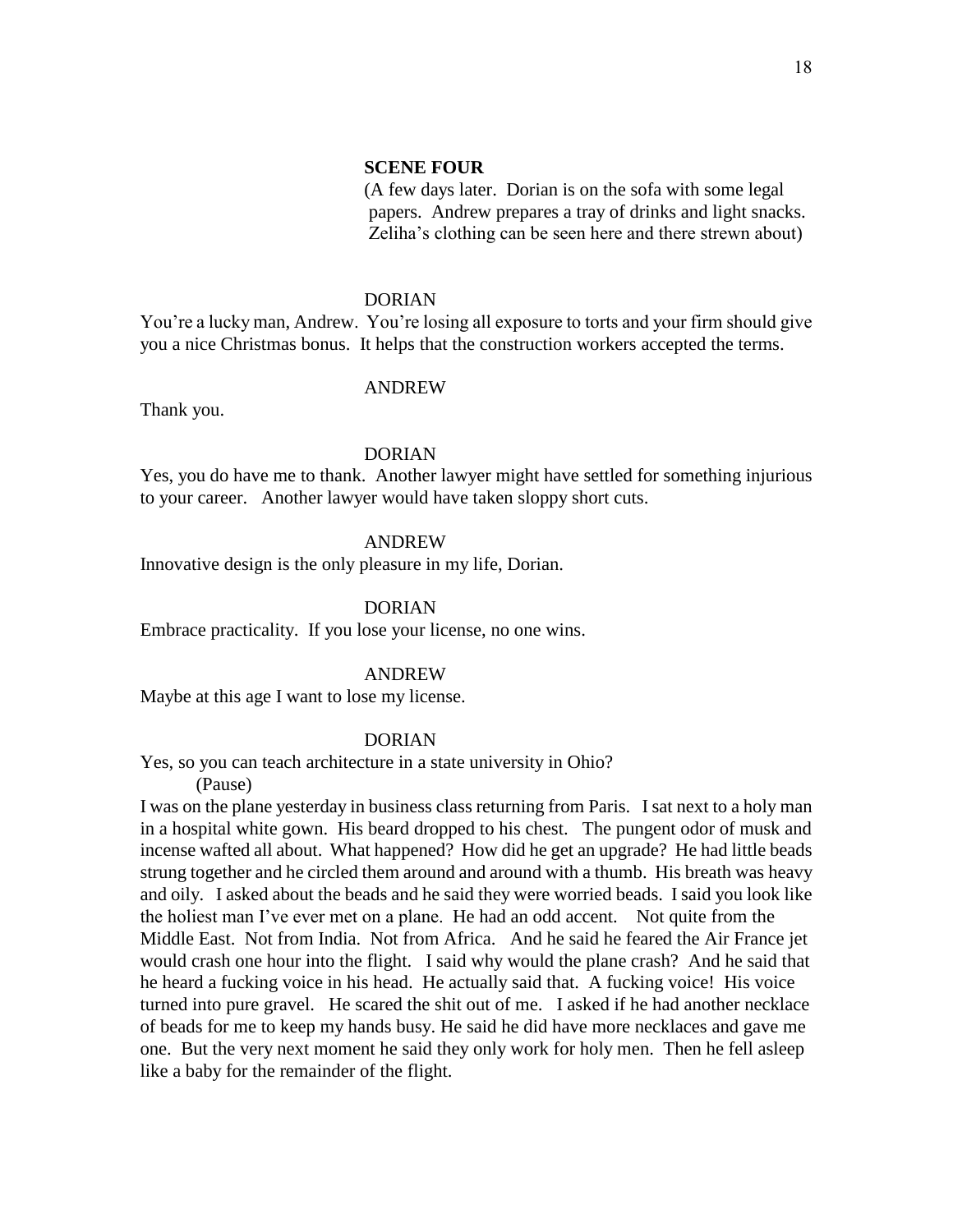Why are you telling me this?

#### DORIAN

Well, first off. We didn't crash. Second, a holy man could see that I was less than holy. (Pause)

Where is your charming sexy cousin today?

### ANDREW

She's going to job interviews.

DORIAN

So she's thinking about staying in the city?

#### ANDREW

I don't know.

#### DORIAN

Isn't she driving you crazy? (Pause) You enjoy her company?

#### ANDREW

It's okay. She talks and never runs out of breath.

And?

### DORIAN

ANDREW

She's borrowed some money. We'll see if this becomes a habit.

#### DORIAN

How much?

#### ANDREW

A couple of hundred dollars.

(Pause)

Five hundred. For clothes. She is very uncomfortable with what she brought to New York. She has other family members in Dade County. Maybe she can help watch some of the nieces and nephews.

### DORIAN

Mary Poppins in a bikini? She leaves her clothes strewn about?

#### ANDREW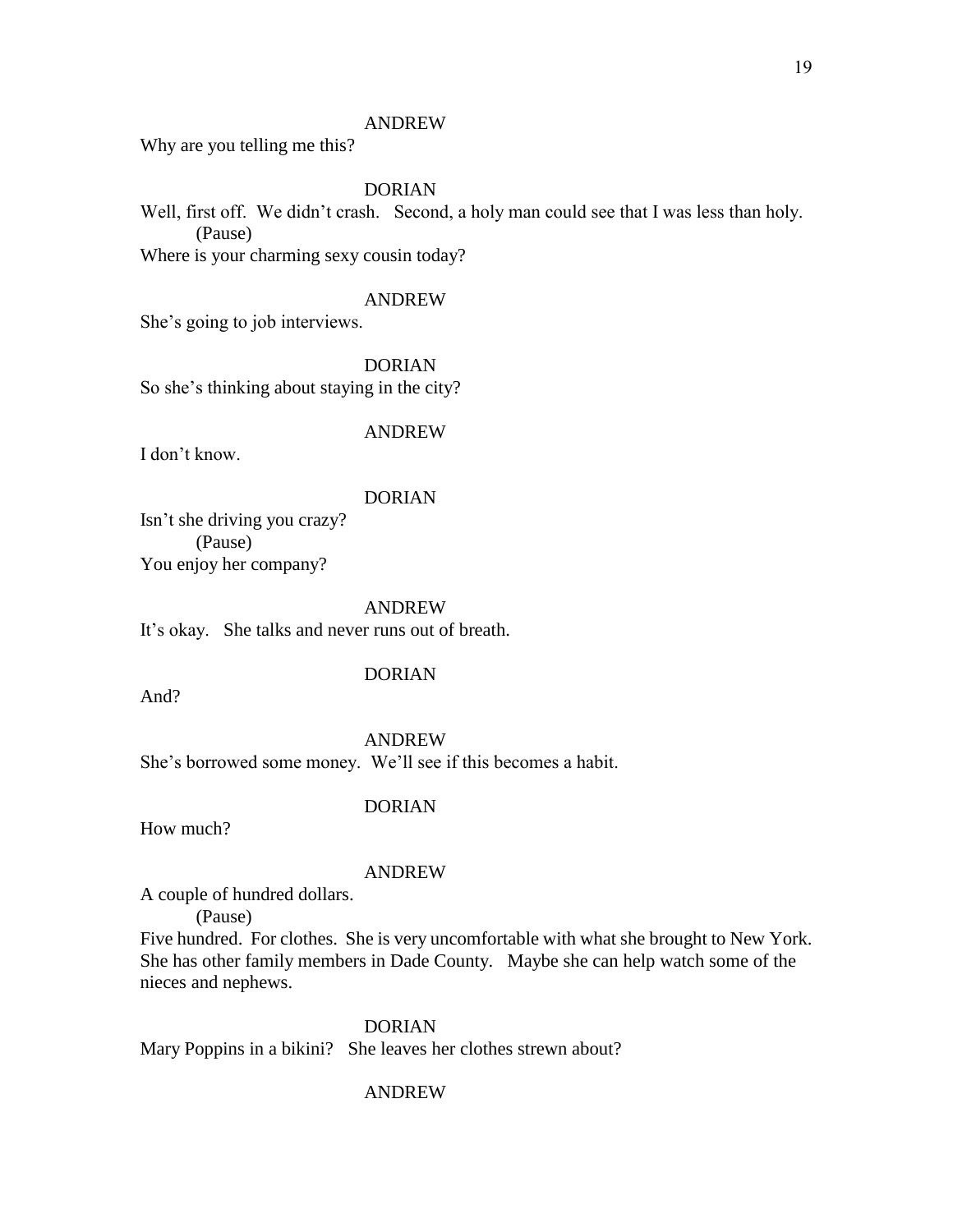Zeliha's a very good cook. Exotic dishes with lamb.

#### DORIAN

Well, you like curry lamb. (Pause) Have you taken her to any clubs?

#### ANDREW

When have I gone to dance clubs?

### DORIAN

Seven years ago?

### ANDREW

I don't think it would be a good idea.

DORIAN

Did you ask her how she feels about the Turkish military trying to overthrow ...

#### ANDREW

No.

#### DORIAN

Or a year ago when the Turks shot down the Russian plane? Wonder what she would say. Putin shirtless on a stallion?

### ANDREW

She's not political.

#### DORIAN

Did you see that graphic on Facebook – Putin kissing Trump? What about Putin on a Ritz cracker? Putin on the Ritz.

#### ANDREW

The Turks never liked the Russians, Dorian.

#### DORIAN

Only Syrians like the Russians? (Pause) Any plans for Thanksgiving?

#### ANDREW

Bring in Chinese or Thai maybe?

#### DORIAN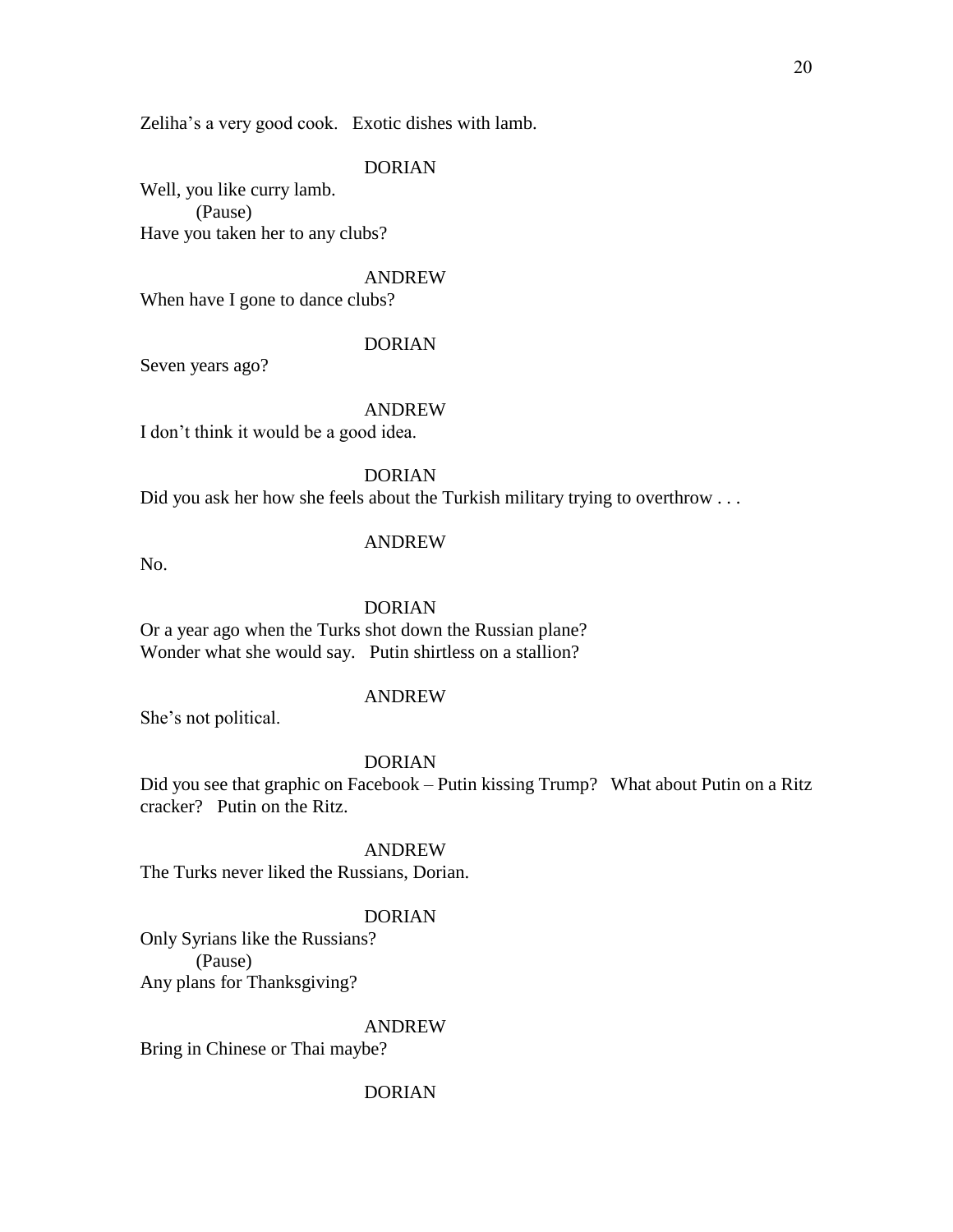I have to go to my sister's in New Haven.

(Pause)

The last time I ran into Rita, she told me you didn't enjoy sexual relations.

### ANDREW

Are you going to play Dr. Phil?

### DORIAN

Was it what really broke?

### ANDREW

I wanted to have children. She was afraid to. And we had not much luck. She resented fertility clinics. Hated the idea of taking shots and hormones. I told you before.

### DORIAN

In less detail.

## ANDREW

I can't lose myself completely in my work. Maybe years ago I could.

DORIAN

Yes. You would make a really good father, Andrew.

### END OF SCENE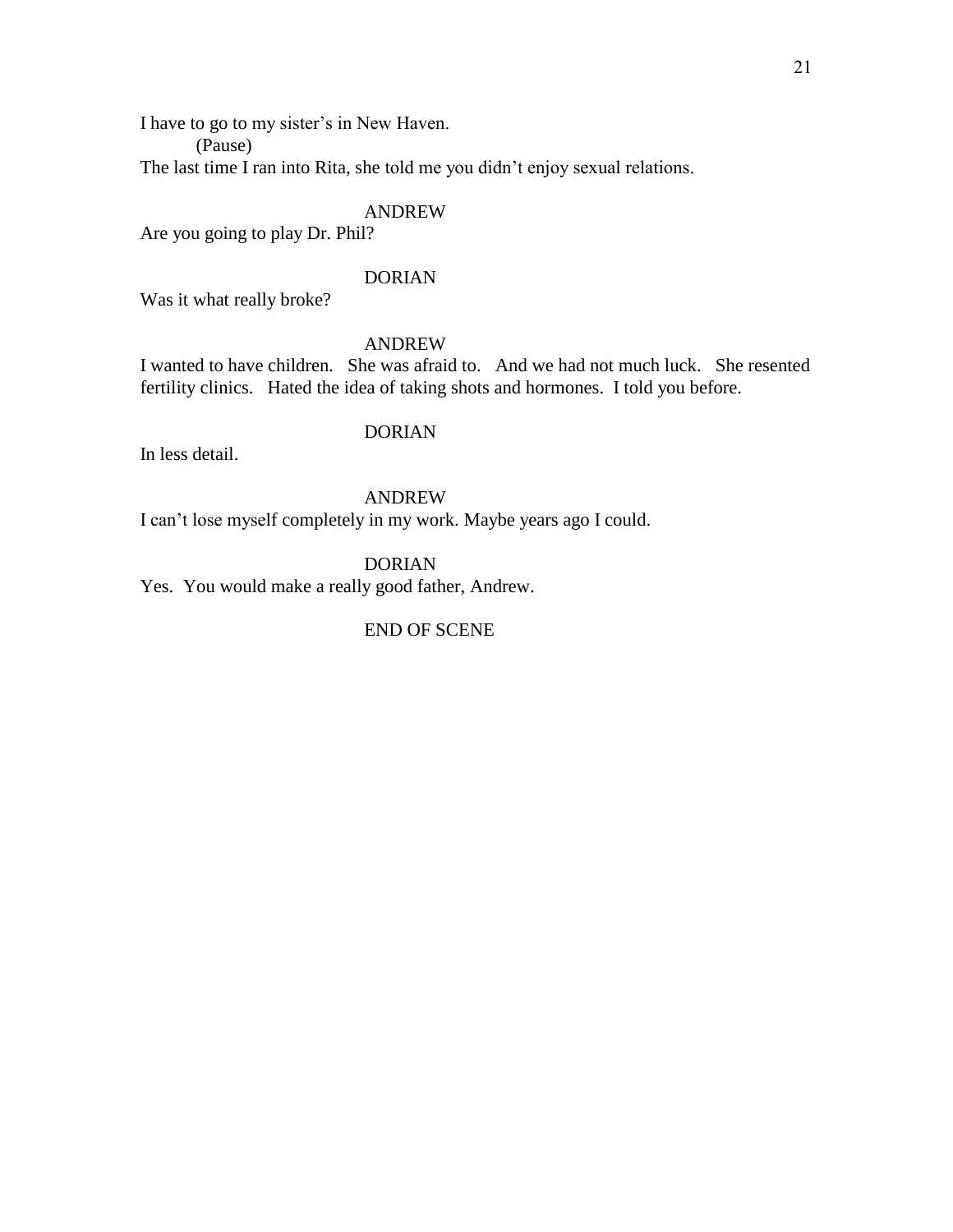#### **SCENE FIVE**

(A week later. Late November. Zeliha is on the sofa and Andrew is in preparing some light food in the kitchenette )

### ZELIHA

The Turkish word for cousin is *kuzenler.* It's a good word. You can taste the word with coffee. I thought you would be a very tall man. A thin man. With curly hair. Maybe red hair. And maybe a big moustache. I thought you would smoke little cigars and wear a wool smoking jacket with round patches by the elbows. I thought you would have a deep gravel voice. I thought you would be full of children and barking dogs. I . . . I thought you were hug me until the stars would fall from the sky. You could rescue me in the deepest waters. My deepest fears. I had a dream about you Andrew on my second night in New York. And I don't always remember my dreams. Do you remember your dreams?

### ANDREW

All the time.

### ZELIHA

You're scared at night.

#### ANDREW

Sometimes.

#### ZELIHA

You wake up in a cold sweat.

#### ANDREW

Sometimes.

**ZELIHA** 

We are very much alike. You knew it when we were emailing.

#### ANDREW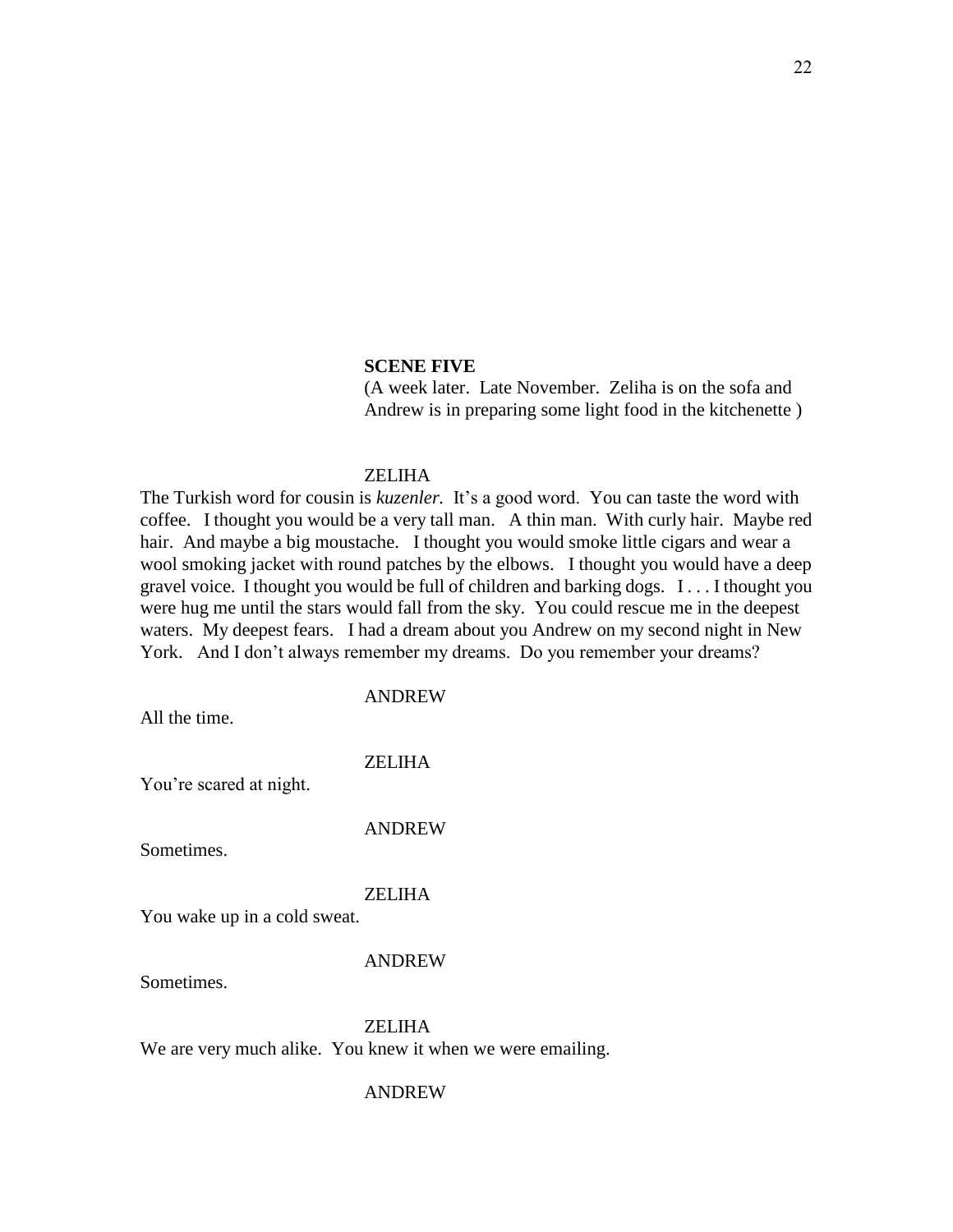I couldn't tell.

ZELIHA I could, Andrew. You write like a poet.

### ANDREW

No.

### ZELIHA

You want a child. You want to make a real family. I know the things that tug at you.

#### ANDREW

I don't know anymore.

### ZELIHA

You must have a devil on your back.

A devil?

### ZELIHA

ANDREW

Or. A dark twisted angel.

### ANDREW

I don't know. Maybe so.

ZELIHA Then let me help you chase this demon away.

### ANDREW

And how do you do that, Zeliha?

ZELIHA If I tell you I am telling one of the great secrets.

### ANDREW

Please let me in on your secret.

### ZELIHA

And risk scaring you?

### ANDREW

I don't scare easily.

### ZELIHA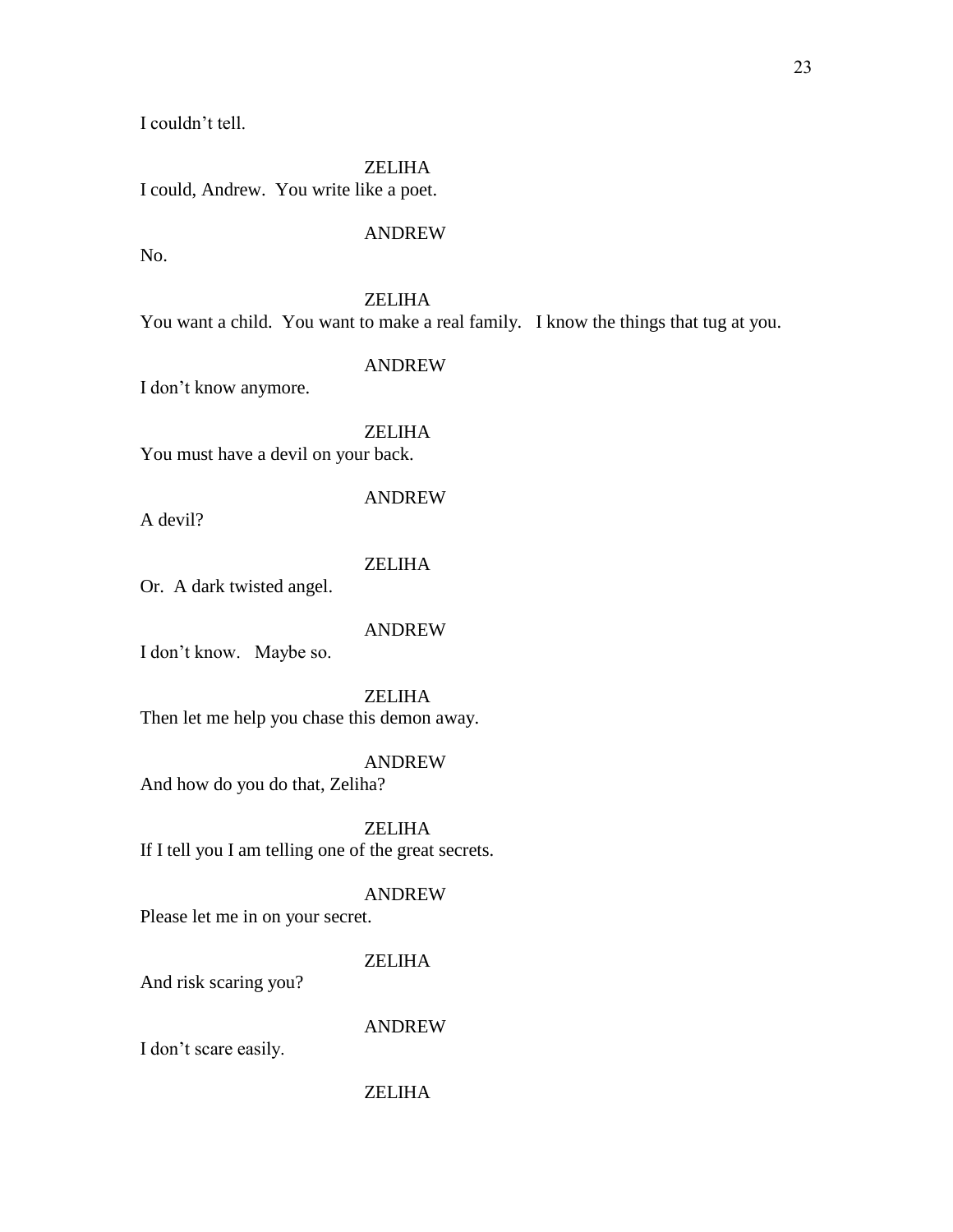### (Smiling) I open your chest. I slide my hand into your flesh. I pull out the demon.

#### ANDREW

Just like that?

### **ZELIHA**

No. No. Not just like that. You have to be asleep. I can't be menstruating at the time. The conditions have to be just right.

ANDREW

The conditions are never quite right in my life.

ZELIHA We can fix that. We can fix everything.

### ANDREW

You have so much confidence.

ZELIHA

I like sex.

ANDREW How many times have you done this for people?

#### ZELIHA

Pull out the demon?

#### ANDREW

Yes.

#### ZELIHA

If I tell you, I can never do this work again. I'm serious. (She touches his forehead) You are sweating, Andrew.

#### ANDREW

It's warm in here.

### **ZELIHA**

I hope you win. I think you want your demon to leave. You have to want this.

ANDREW

You're very funny. It's your accent, Zeliha.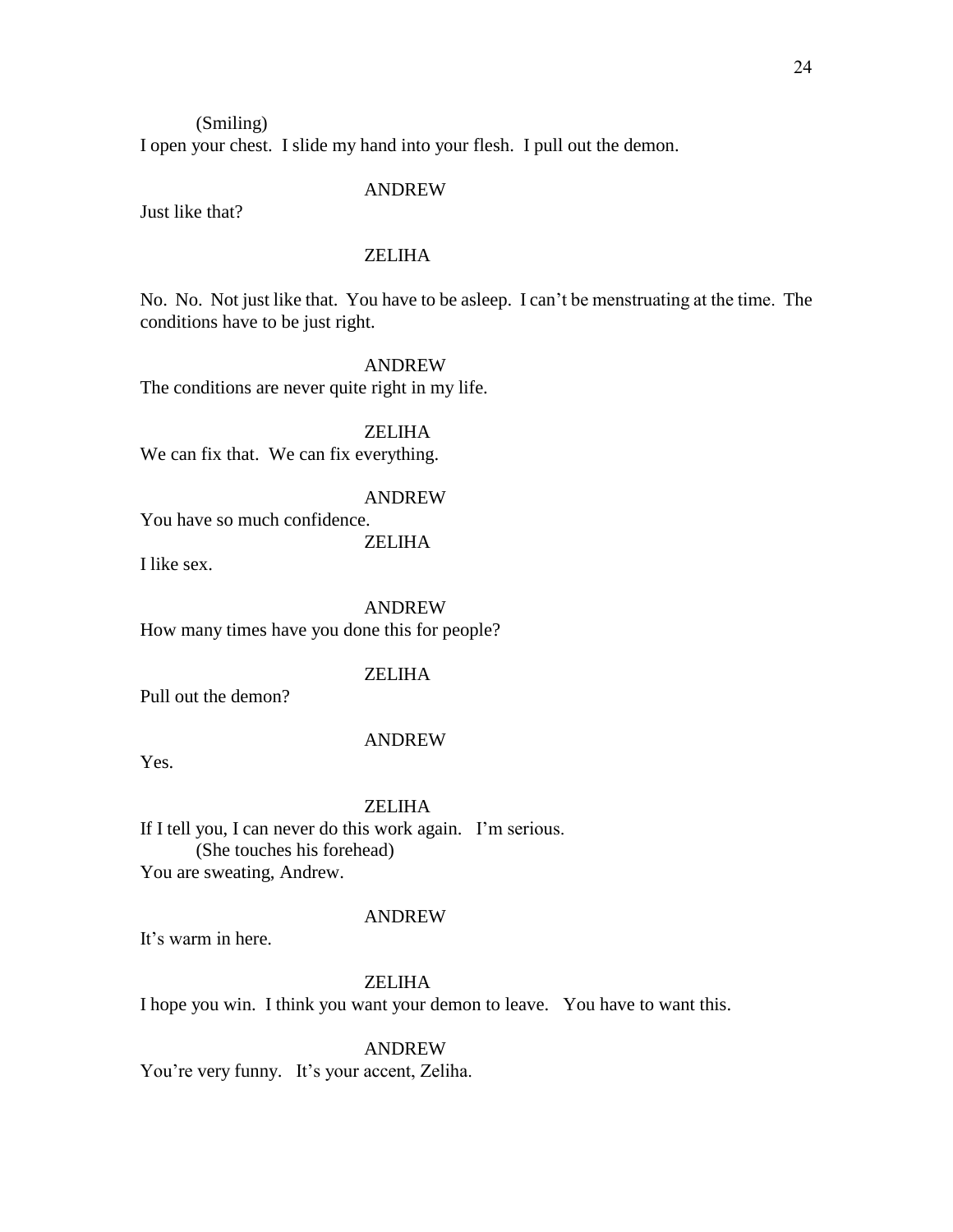Yes, I know. English is a hard language, Andrew.

(She unbuttons his shirt slowly)

I'm going to stab you with my hand. I can sense your demon.

### ANDREW

No, no. You don't have to do anything like that. Not today.

### ZELIHA

Lie down, Andrew. On the sofa. Don't say no. Do as I say. Do it, Andrew. I'm very good at this.

(She grabs his hand. He is confused. She walks him to the sofa) Sit. Go ahead. Sit. Lie down. I'm turning off a few lights. The lights hurt what needs to be done.

(She turns off two lamps. The room is a little darker. She approaches him and opens his shirt which makes Andrew very uncomfortable.)

### ANDREW

Your hands are cold.

### ZELIHA

They have to be cold to do this right.

#### ANDREW

Like icicles?

### ZELIHA

(She kisses him on the lips. He is stunned by this. Pause)

Close your eyes. Close your eyes. You want to fall asleep. Close your eyes, Andrew. (He closes his eyes)

I'm the oldest soul who walks the earth.

The woman you see is the youngest girl still living.

I'm the memory of salt, herbs, and Dead Sea.

I'm the thunderbolt from a forbidden sky.

I'm the black river of endless tears.

I'm the evil cat on the flat roof tile.

I'm the serpent under the rock.

I'm the spell. I'm the curse.

I'm the knife hand.

A rope of sand.

A white pearl.

(She jabs her hand into his chest. He lets out a soft, elongated murmur) I've just killed your demon.

(She retracts her hand showing Andrew's shirt is now ripped in shreds. Her fingers are entwined with the cotton shirt. She walks around Andrew. He is slow to recover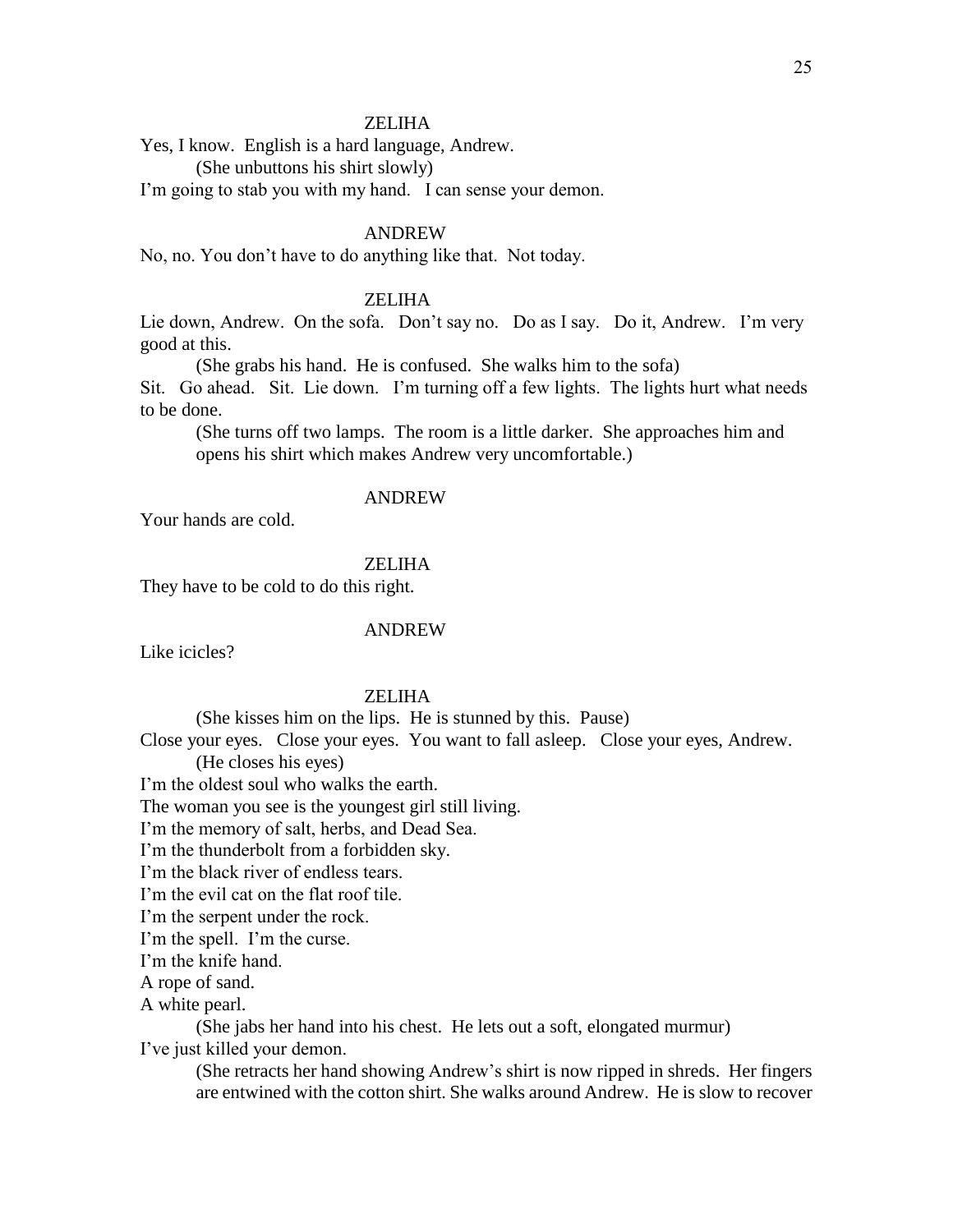from this exorcism) Can you speak, Andrew? (Pause) I'm waiting for you. (Pause) You can thank me. Many people thank me. (Pause) Are you in pain, Andrew? (Pause) Do you want me to take you to the hospital? (Pause) Some people need to go to the hospital. (Pause) Some people know their lives will be better. (Pause) Some people miss their demon. Do you?

### ANDREW

(Stirring as if from quick nap or hypnosis) Do I what?

### ZELIHA

Do you miss your demon?

#### ANDREW

I don't have a demon.

#### ZELIHA

Good. It is gone. Forever. Now you can have as many children as you can afford.

#### ANDREW

Very funny.

### ZELIHA

Yes. But true.

### ANDREW

Did I answer you?

#### ZELIHA

No.

#### ANDREW

You're welcome to stay another week.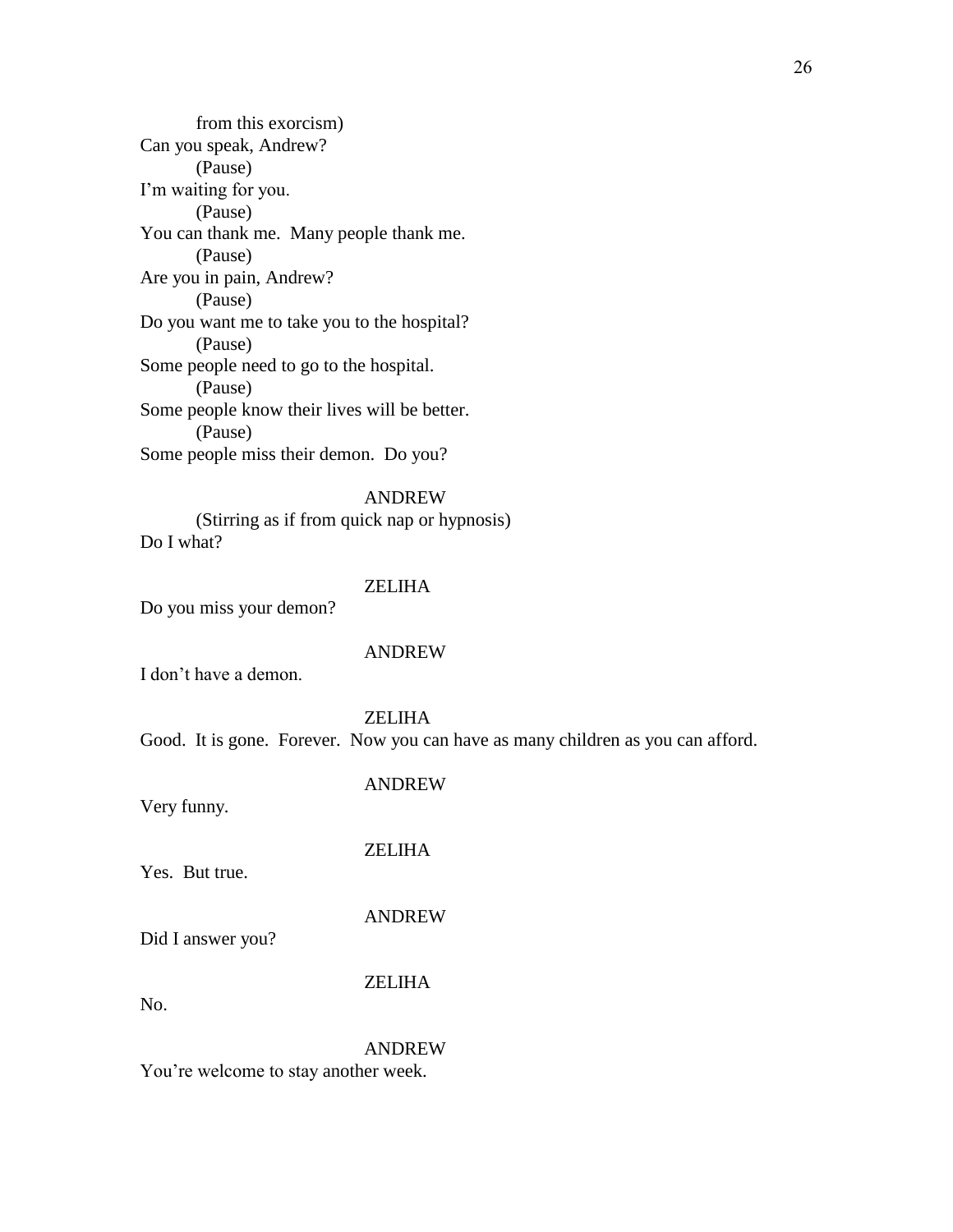Thank you. I'll go on to Florida next Tuesday to see other family.

### ANDREW

Great. I like to work often into the evening.

ZELIHA I thought you wanted to spend more time with me.

#### ANDREW

I do.

ZELIHA Why did your wife leave you, Andrew?

#### ANDREW

I told you.

### ZELIHA

You didn't.

#### ANDREW

We didn't fit together.

ZELIHA

You didn't enjoy her body. Yes?

#### ANDREW

I don't know.

#### ZELIHA

She didn't give you enough of her body. You slept on either side of the bed and it realy was a steel cage. I see the cage, Andrew. Why do you leave her photos everywhere?

I don't know.

# ZELIHA

ANDREW

It's such a lie. But it is very sad. Maybe you want torment. Photos lie. I used photos to fool friends. Good you don't have children.

#### ANDREW

I suppose.

### ZELIHA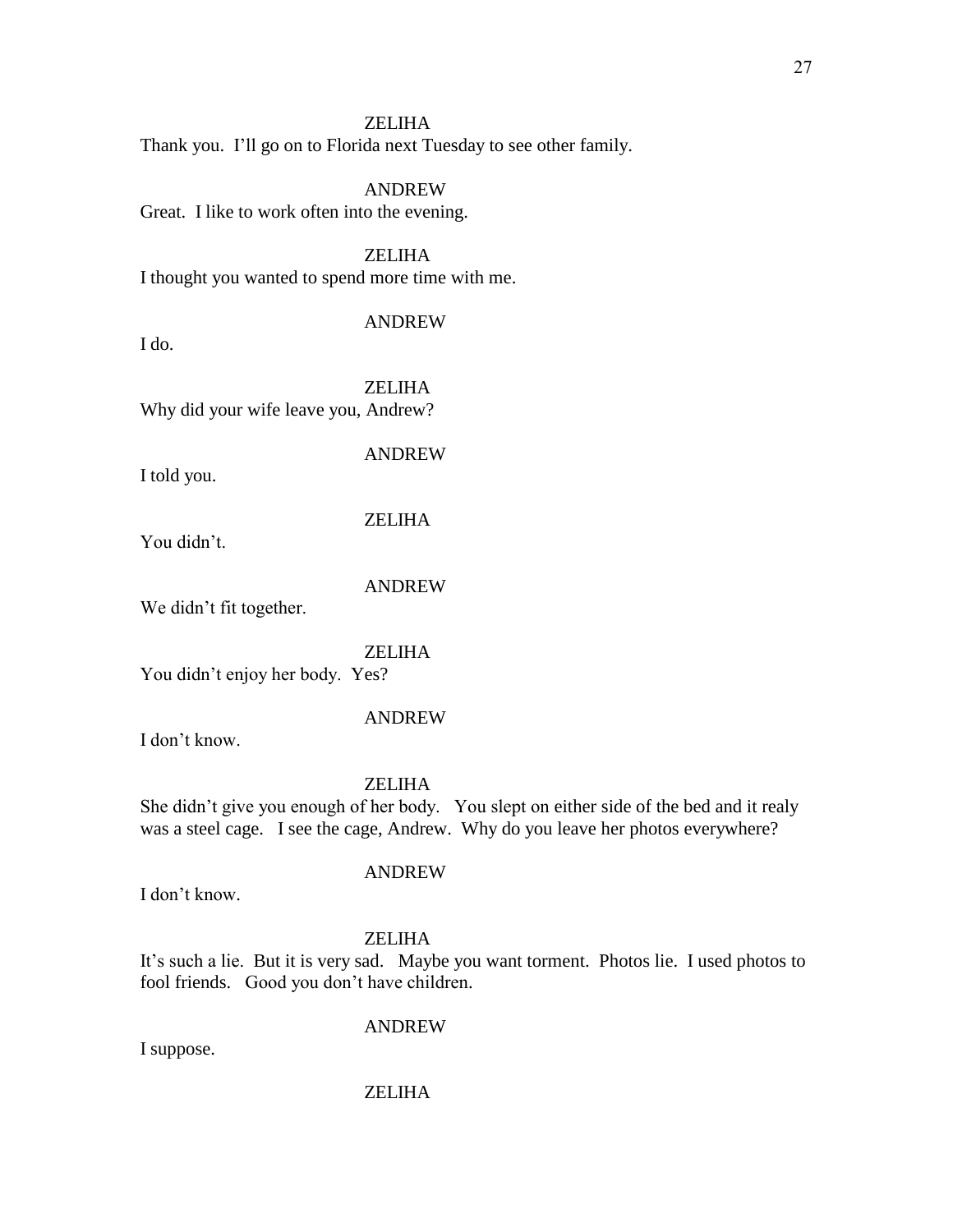Or maybe you have a child somewhere? Years ago?

ANDREW

What?

ZELIHA

With other women.

### ANDREW

No.

#### ZELIHA

No? Did you use birth control?

#### ANDREW

Rita proved to be infertile.

### ZELIHA

And with girlfriends before Rita . . . you know . . . the Spanish woman - Blanca - from Argentina.

### ANDREW

Are you going through my things?

ZELIHA

I guess secrets, Andrew. I am good at guessing. Birth control has saved millions of souls.

#### ANDREW

You say crazy things.

#### ZELIHA

Because I am a person with philosophy. I know why bad things hit good people. Why good things stike bad people. I know when people will die.

(He laughs oddly) Is that so funny?

#### ANDREW

Zeliha. You're like a creature from another planet.

### **ZELIHA**

I'm not a creature from another planet.

#### ANDREW

We need boundaries. (Pause)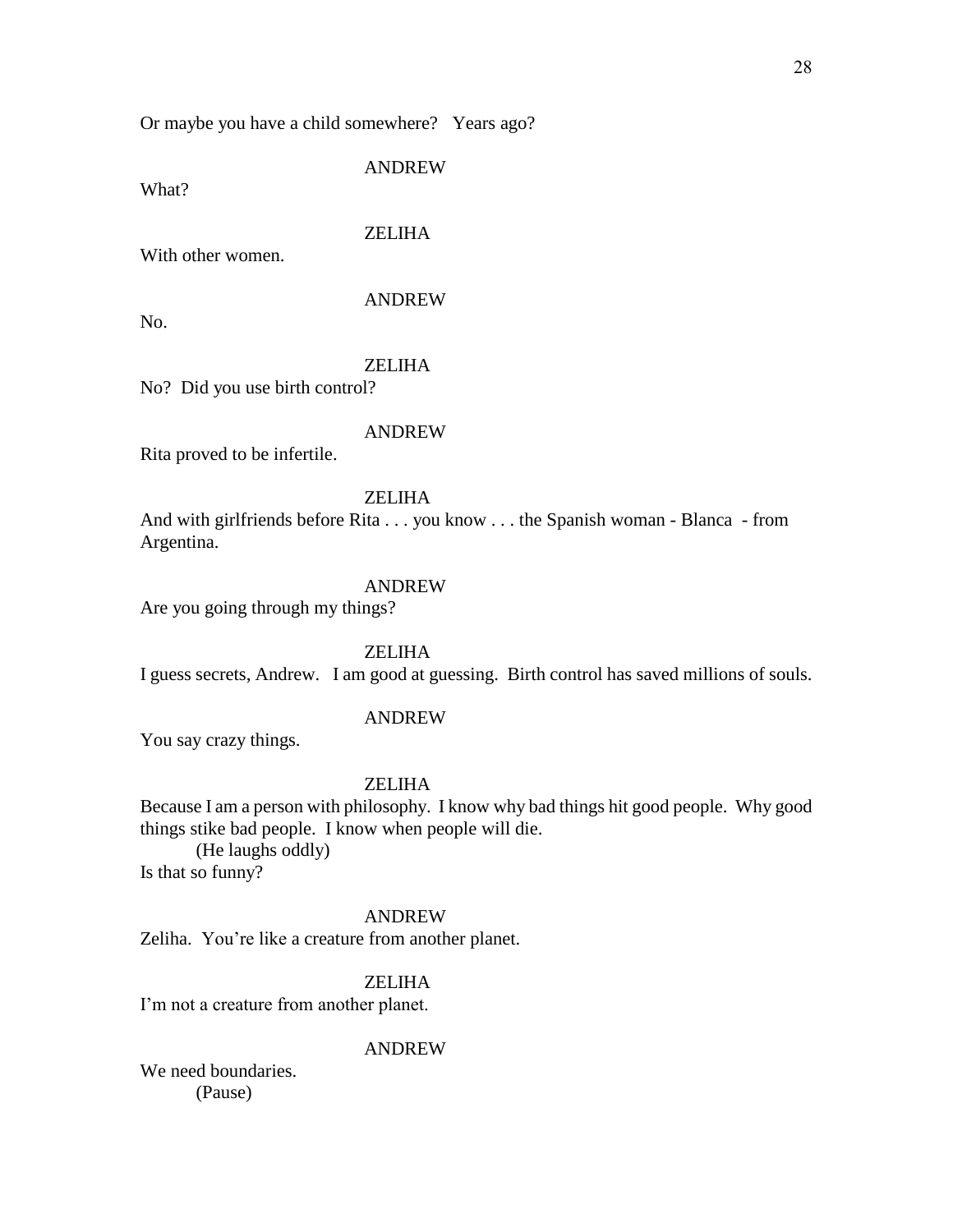I'm pissing you off. I'm sorry.

#### ZELIHA

Don't be sorry. It's stupid to say that you are sorry. You're not pissing me off. Why are artists so trapped in their head, Andrew?

#### ANDREW

I am stupid.

ZELIHA

Stupid is a stupid word, yes? Stupid with age.

#### ANDREW

People are stupid. In my country.

#### **ZELIHA**

And not in Turkey, Andrew?

#### ANDREW

When I was in Turkey, I didn't meet stupid people.

#### ZELIHA

Oh my god. There are millions of stupid people in Turkey. They smoke hookah, they curse, they drink, they spit, they lie, and they point their arms like loaded guns. They envy you in the morning, kiss you on the cheek in the afternoon, and knife you at night. Stupid in Istanbul. Idiots so clever? Stupid is a masquerade. Look at me, Andrew. I cannot wear a mask.

(She kisses him. And a second time, much longer)

I am available. A free woman. An open soul. Do you not find me attractive? (He kisses her on the cheek or neck)

I am a mouth that can't stop itself. My heart is faster than my tongue. My heart is a hummingbird's. A bird like a helicopter. You should have met my husband. You would understand me much better.

#### ANDREW

And if I meet him?

#### **ZELIHA**

You would probably fight about something. He is fast to find his temper. He gets you to argue. You would lose the fight. He was born to kill. And if you win the argument – he would wait for night and have a few more vodkas and then break your fucking arm in front of a crowd of drunks. And knife you in the throat and use his boot heel to pull out the blade. He would toss your wallet to the ground, laughing at the beggars.

#### ANDREW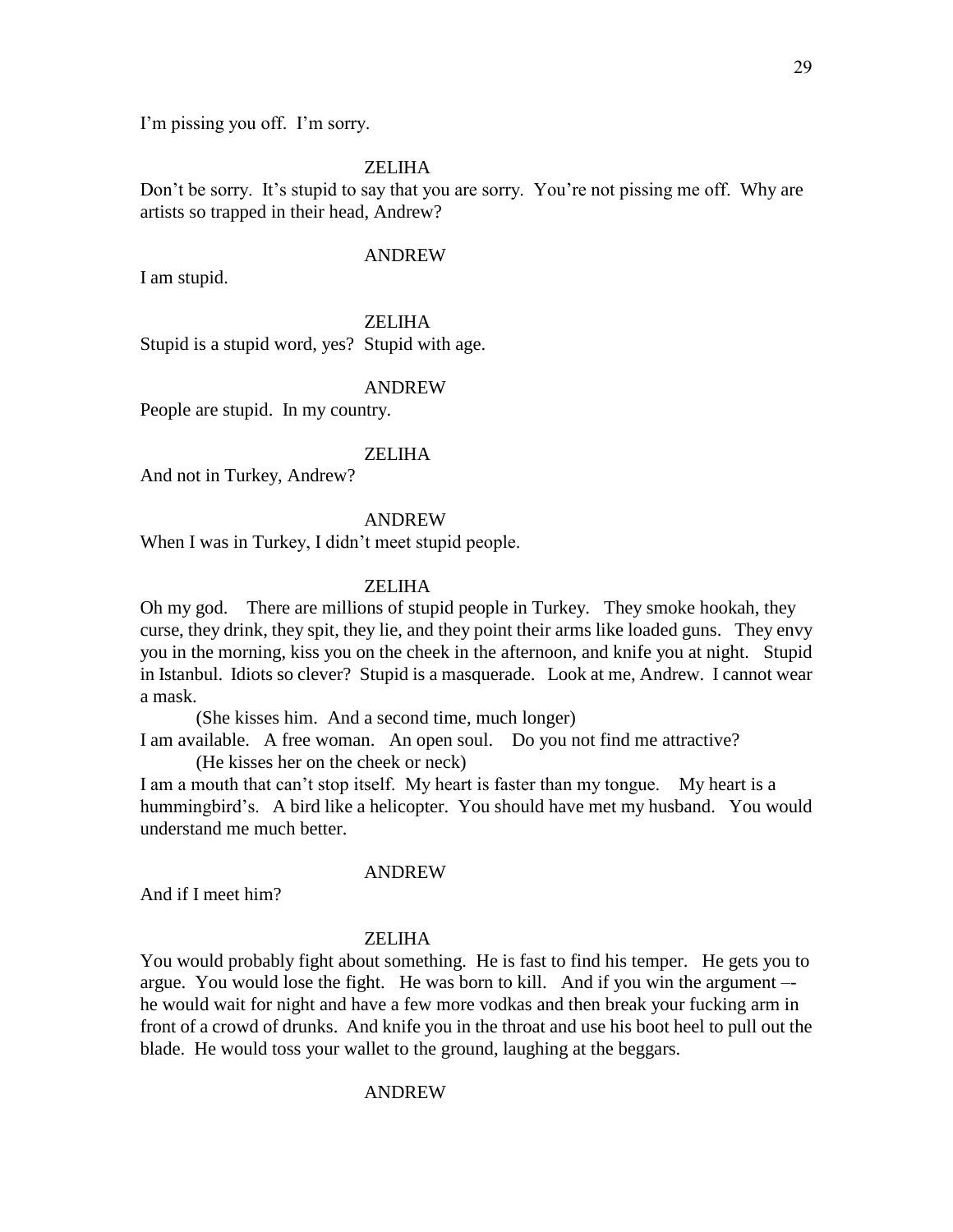Delightful.

#### ZELIHA

Dario likes to find weakness in men, and loves to punish those who want to sleep with me. Very dangerous. He calls me horrible names.

#### ANDREW

In front of other men?

### ZELIHA

He would call me a dirty Jewish whore.

### ANDREW

Oh God. Is that why you left him? It's been six months now?

### ZELIHA

I left him so I can learn to live. (Pause) So I can live without threat.

(Pause)

Dario's not Jewish. He lied to my parents. He can be charming. He has confidence and people think he's a rich. He helped Moslems find weapons. Maybe a gang. Maybe something worse. Never a dull moment.

#### ANDREW

Did you call the police?

### ZELIHA

(Laughing) Did I call the Istanbul police? Are you serious, Andrew?

ANDREW

You didn't say this when you Skyped. Why did you come to New York?

### ZELIHA

I need to survive. Would be nice to turn 30. (Pause) Why did you visit Istanbul six years ago?

#### ANDREW

I like to travel.

### ZELIHA

Why didn't you visit me?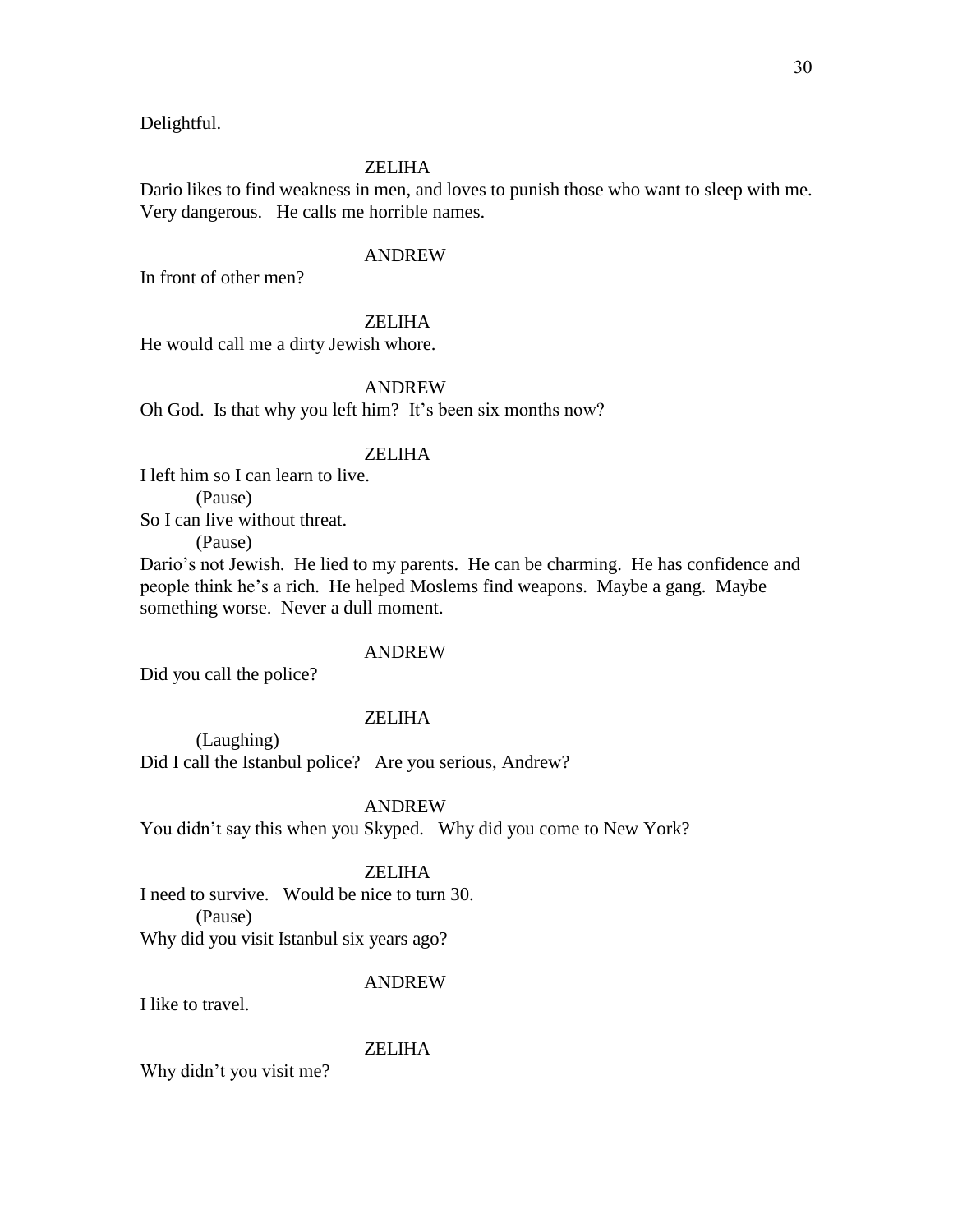I didn't want to see people on that trip.

ZELIHA

I know all about depression. And suicidal thoughts.

#### ANDREW

I wasn't suicidal. (Pause) You have no intentions on returning to Turkey?

#### ZELIHA

I can't go back. It's not just Dario. It's everything back home. Show enthusiasm for a Muslim government? And then the attempted coup? A young Jewish woman doesn't want to live in there. I took what I could and ran.

#### ANDREW

Did you bring money out of the country?

### ZELIHA

No. But jewelry. More than I was allowed by law. Not enough for me to stay in America.

#### ANDREW

Then you risked arrest.

### ZELIHA

One chance in a thousand of getting caught. You're so lucky to be American. Lucky to live in New York. Freedom to become rich. American women free to do anything. The chance to be an American woman. A modern woman.

#### ANDREW

There are modern women in Istanbul.

#### ZELIHA

(She smiles and moves across the room like a cloud) Today's Istanbul is like an old black and white TV movie with a loud orchestra playing unbearably slow. Do you know what the fuck I mean Andrew?

#### ANDREW

I think so.

### ZELIHA

I grew up on American movies. Gangster films. Cowboy films. Musicals with Gene Kelly. For a time, I thought I lived inside those movies. And I fell in love with the heroes and I was chased by the villains. Tonight I feel like a very naïve person.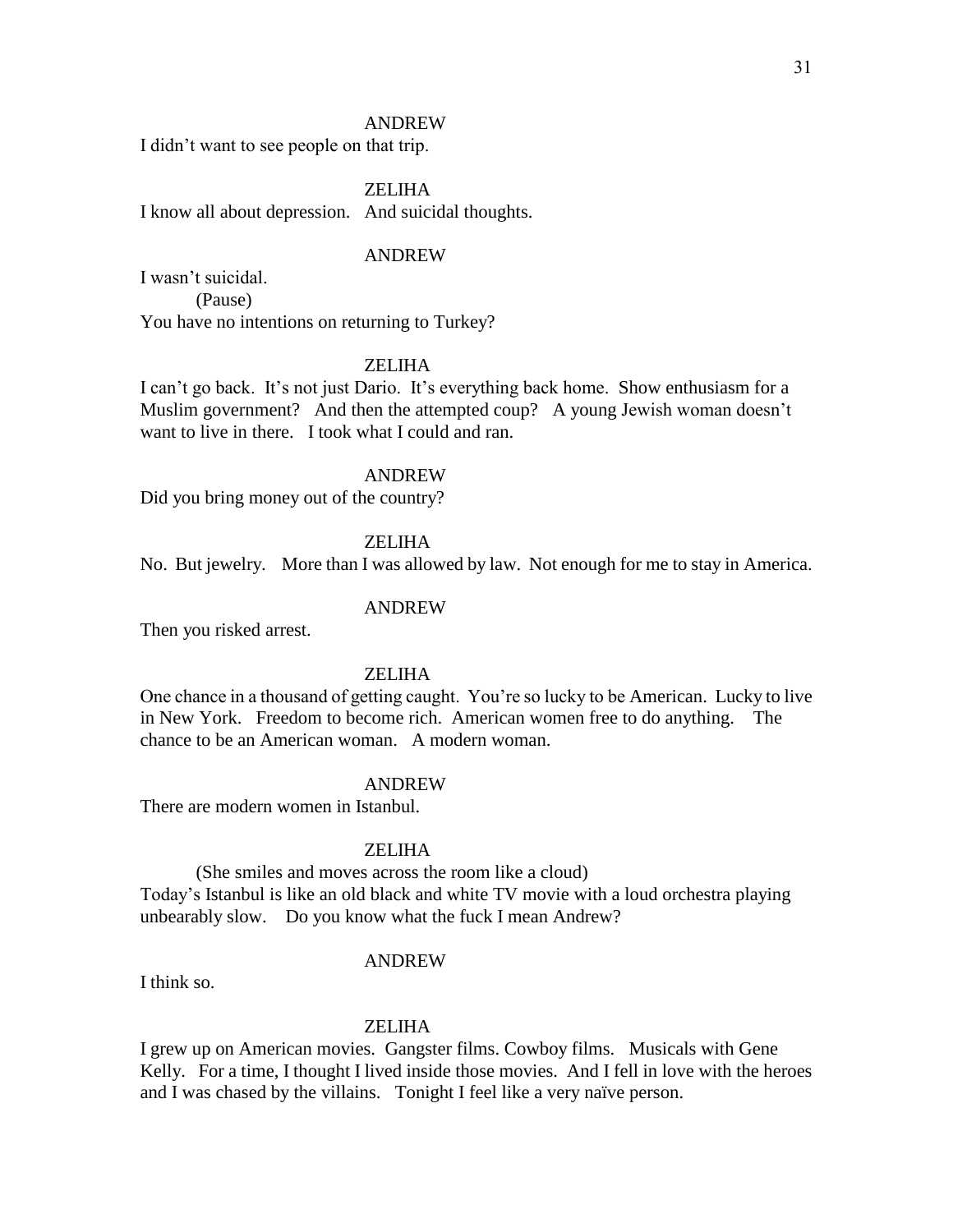I make you uncomfortable?

#### ZELIHA

You make me feel safe.

(She draws near him, grazes her hand along his shoulder)

We are family, Andrew. We have the same blood. We come from the same nomadic tribe generations ago.

(Pause)

A people good with business. Fast with money. All the women were amazing cooks. We came from Córdoba, Spain. We have a twin universe. One in daylight. The other in shadow. A thread connects the two.

(Pause)

If you spoke Turkish to me, whispering, I would know everything. When you speak English, I can only imagine things that you really need to say. Do you know what I'm trying to tell you?

#### ANDREW

No.

#### **ZELIHA**

I was born Jewish. A Jewish mother gave me life. But Jewish people don't like me. I know I am attractive, but women find me hideous. I can't be alone in an apartment or a home. And I don't steal things.

I know.

### ANDREW

ZELIHA

I should seem Jewish. No. No. Not very Jewish

#### ANDREW

Yes. Sebastian in London told me as much.

#### ZELIHA

There are no sexy Jews, Andrew. Only smart Jews. I'd rather be a smart Jew than sexy. (She laughs and pours herself a glass of wine)

You're a smart Jew. Maybe the only artist in my entire family.

### ANDREW

Are you looking for a green card, Zeliha?

### ZELIHA

A green card would be nice.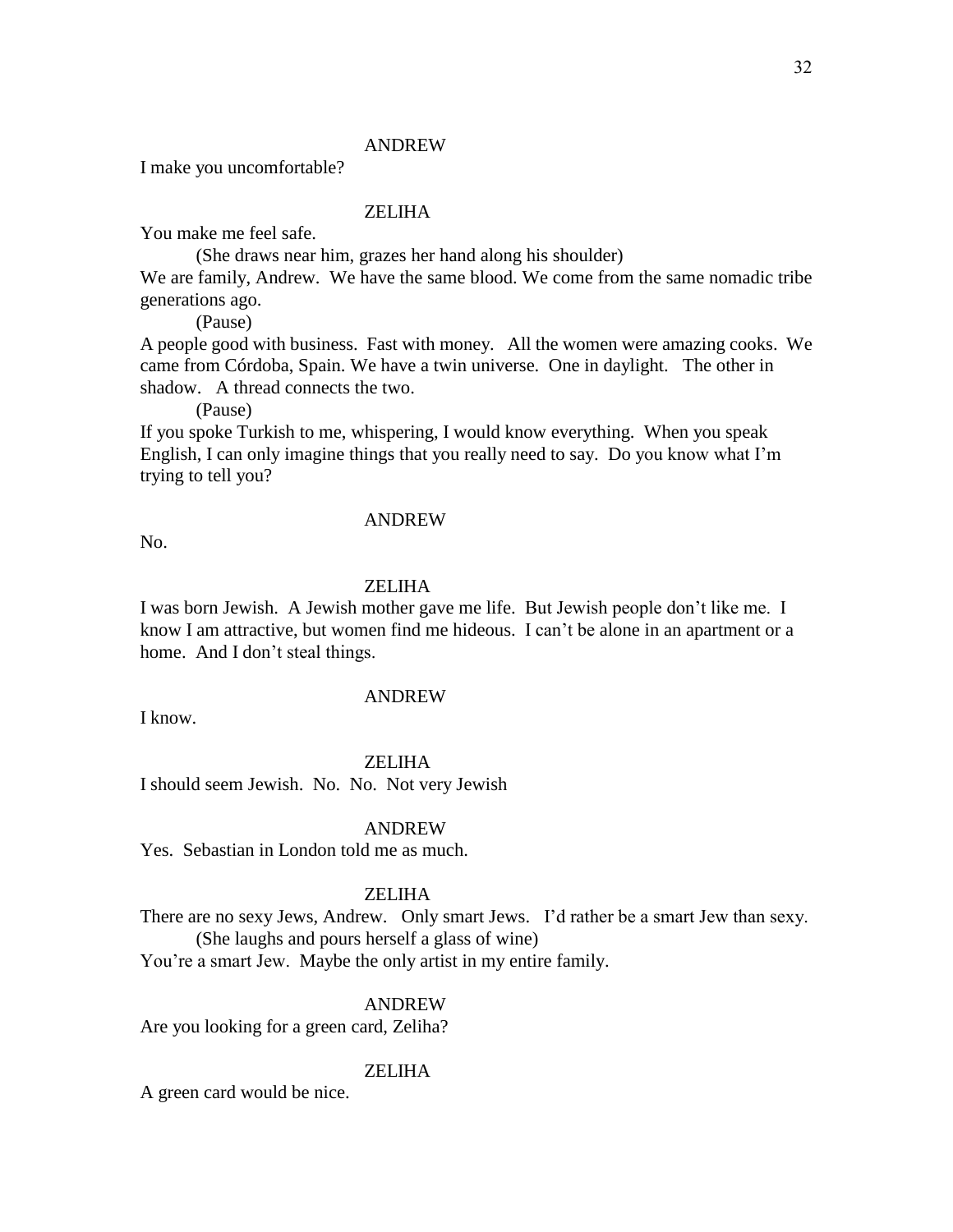It isn't easy.

ZELIHA I believe in magic. I really do, Andrew. Do you?

### ANDREW

Do I what?

### ZELIHA

Believe in magic?

### ANDREW

When I was a boy.

### ZELIHA

When did you become an architect?

### ANDREW

Right after college.

### ZELIHA

How did you know this was your chosen profession?

### ANDREW

It was a feeling. I did summer construction work. I always liked art.

### ZELIHA

Did you play with blocks when you were young? I like to watch children playing with with cardboard boxes and paper bags.

(Pause)

You know I am in pain. I had a miscarriage weeks before coming to New York. I wrote you.

### ANDREW

No, you didn't Zeliha.

### ZELIHA

I was in my fourth month. I gave up drinking and smoking when I got pregnant. Dario was nowhere to be found at this time.

#### ANDREW

Was this your husband's baby?

### ZELIHA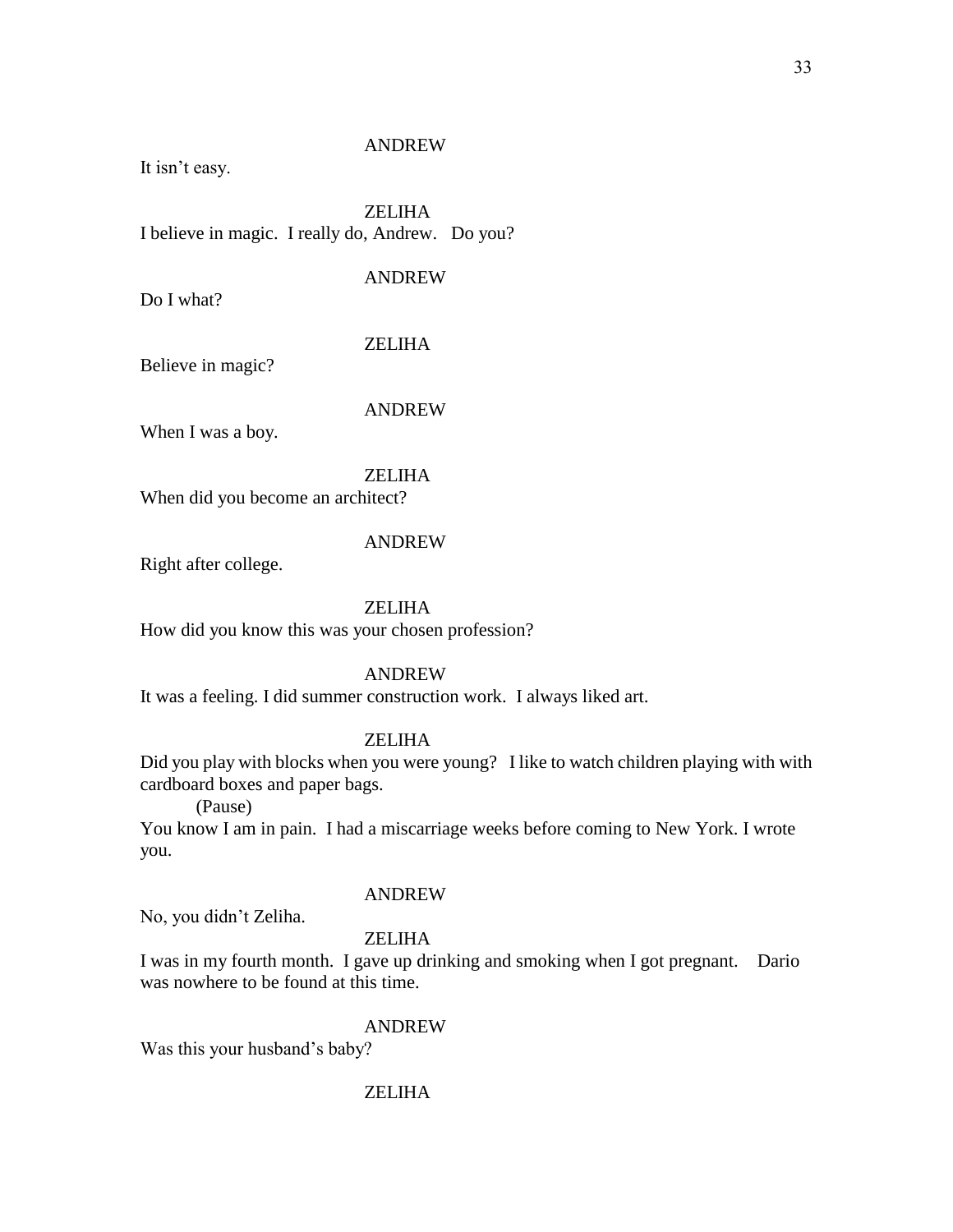No. I don't know.

#### ANDREW

I'm sorry for you.

### ZELIHA

I was bleeding like a wounded animal and I was miles from my home.

### ANDREW

You have no other family left in Turkey? Did they all go to Israel?

### ZELIHA

What do you want me to do, Andrew? (She pours herself another glass of wine)

### ANDREW

I know you have a sister in Tel Aviv. She just moved to Israel?

### ZELIHA

Yes. Her husband got a job in Tel Aviv. She's too old to serve in the army so of course it was perfect for her. She's miserable to me, Andrew.

#### ANDREW

That's not good.

#### ZELIHA

She's 48 years old and looks like a grandmother of 30 children..

### ANDREW

Tessa's that old?

### ZELIHA

She's grey and stiff like Frankenstein. Dogs run like hell when she walks in the street.

#### ANDREW

That's funny.

### ZELIHA

(Pouring two glasses) Drink with me, cousin.

### ANDREW

I have work.

### ZELIHA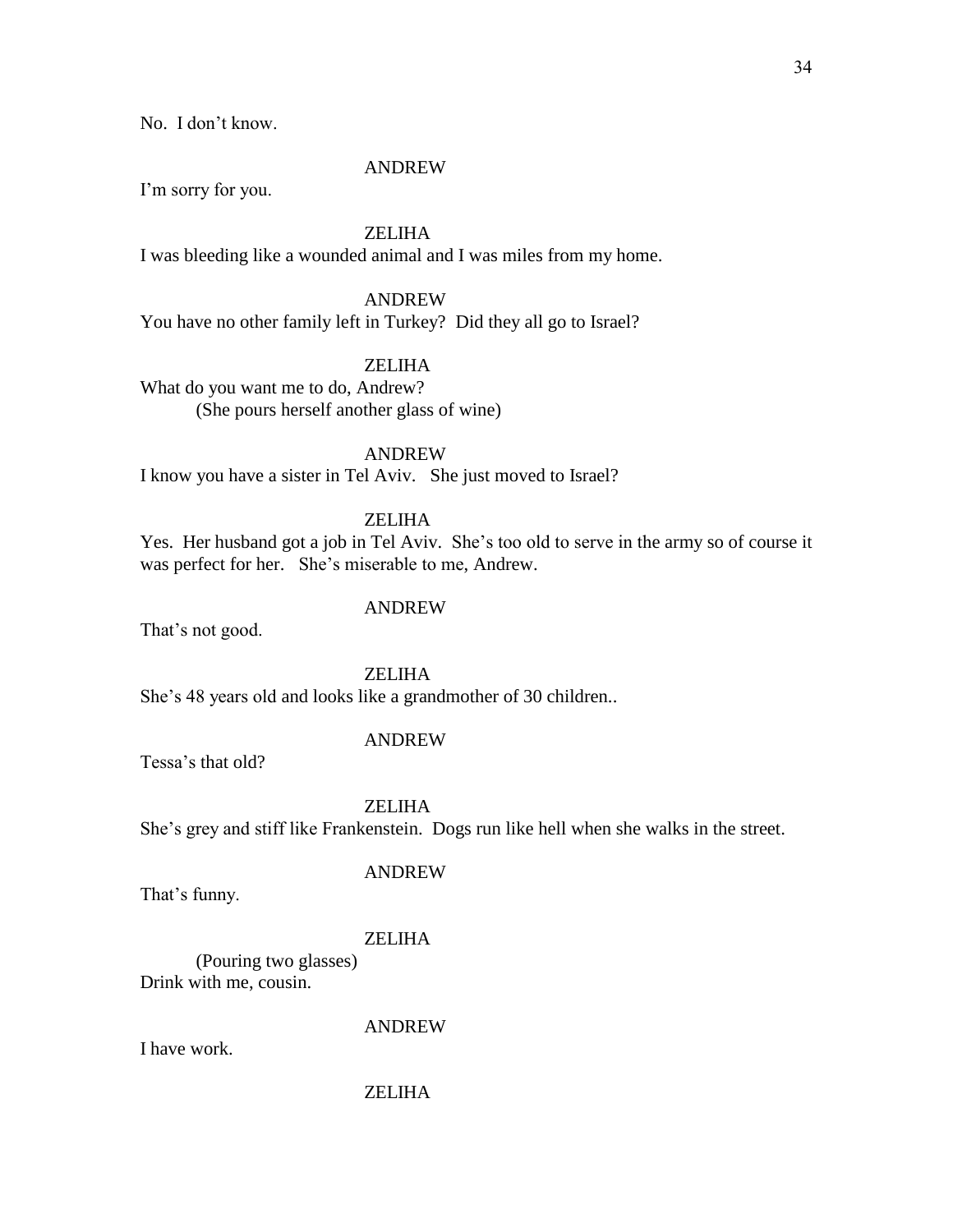No you don't. Drink with me. Be a wild cougar. I have a story to tell you like Scheherazade. I think about Scheherazade and the story she never told the king. The story about the curse which comes to those who cannot sleep. Scheherazade was not sure if she was Persian or a Jew or a cougar. She read so many books, she collected a thousand tales of histories about kings and killers. She could protect herself with every bone in her body. Scheherazade studied the works of the great poets and knew one hundred poems. She studied philosophy. She could paint with speed and precision. She was wise and kept a dirty tongue.

#### ANDREW

Zeliha . . .

#### **ZELIHA**

You think I'm a little crazy?

#### ANDREW

No.

#### ZELIHA

You do. I can read your mind. What's true is true. My father always says that. (Pause)

After college I am trained to be a clothing designer. That was our family business in Istanbul. For over forty years. We exported everywhere. We were very wealthy, Andrew, until five years ago. The government made it harder to continue. We failed with bribes and the inspections were bullshit. You know what I mean. Money comes and money goes. Isn't that an American saying?

#### ANDREW

I know it hurts to lose a family business.

ZELIHA

It broke my father's heart. So he died young.

#### ANDREW

I'm sorry, Zeliha. Are you planning to live in America?

#### ZELIHA

I don't know. I like New York. What do you think?

#### ANDREW

In your emails you seemed to prefer Florida and warmer weather.

#### ZELIHA

I can buy a warm winter coat.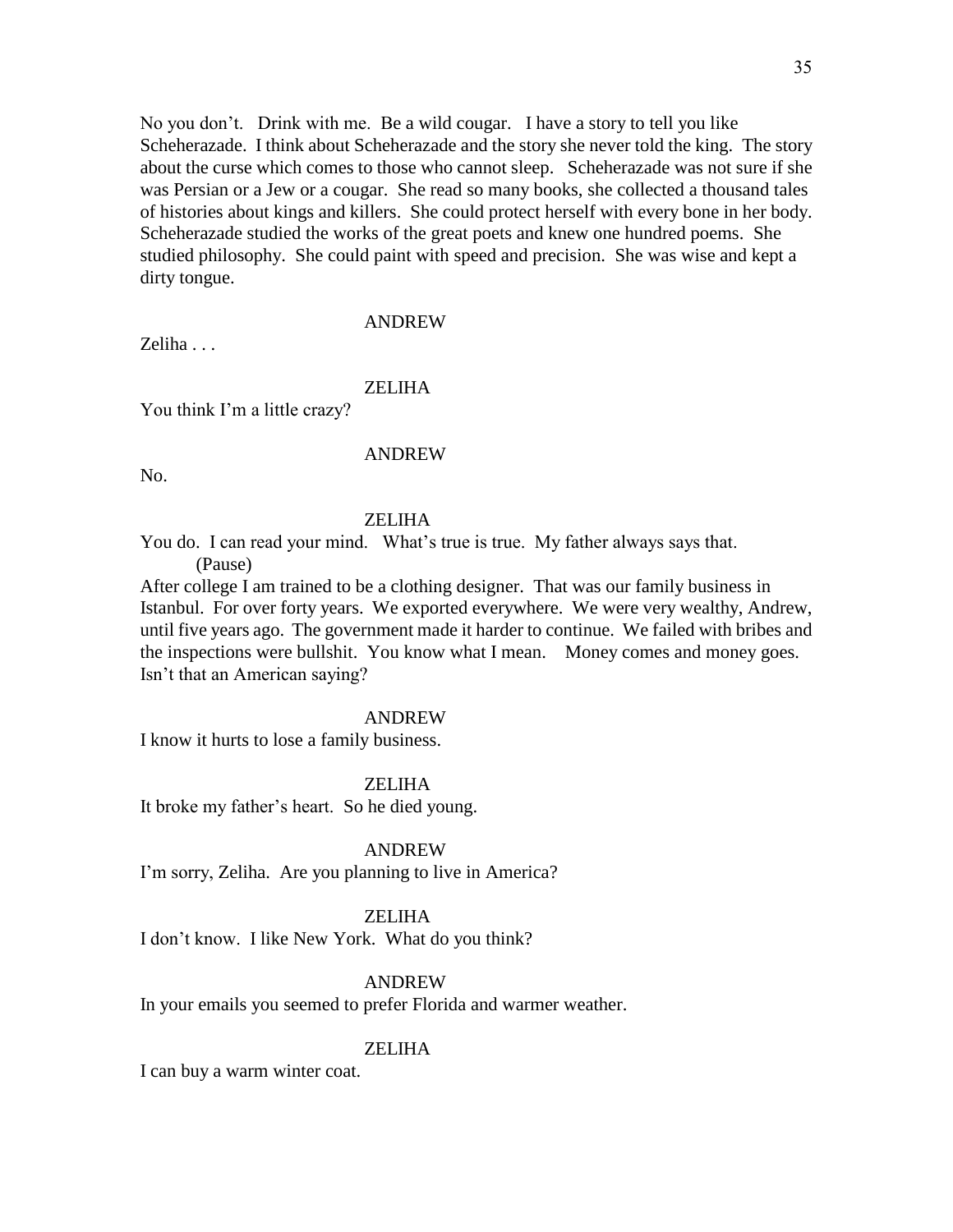There are more cousins for you in Miami and they have clothing businesses. Work opportunities. Manhattan is a hard city.

ZELIHA

It's an exciting city. Every day someone wins big. Yes?

### ANDREW

No.

### ZELIHA

But you're a big winner.

No.

### ANDREW

ZELIHA

So modest. Your name is everywhere on the internet. Your buildings on websites. You're always so sad, Andrew. Why is that?

### ANDREW

I'm not sad.

### ZELIHA

Can we play a word game? It reveals your future and who you really are.

### ANDREW

I don't want to know the future.

### ZELIHA

Come on, Andrew. Play along. I will give you a clue and you have to make up something. Please?

(She kisses him on the neck) The first clue is that you are in a large forest. Alone.

### ANDREW

Why am I in the forest?

### **ZELIHA**

It's a game. Imagine you are in the forest. Is it morning or afternoon or night?

### ANDREW

It is morning.

### ZELIHA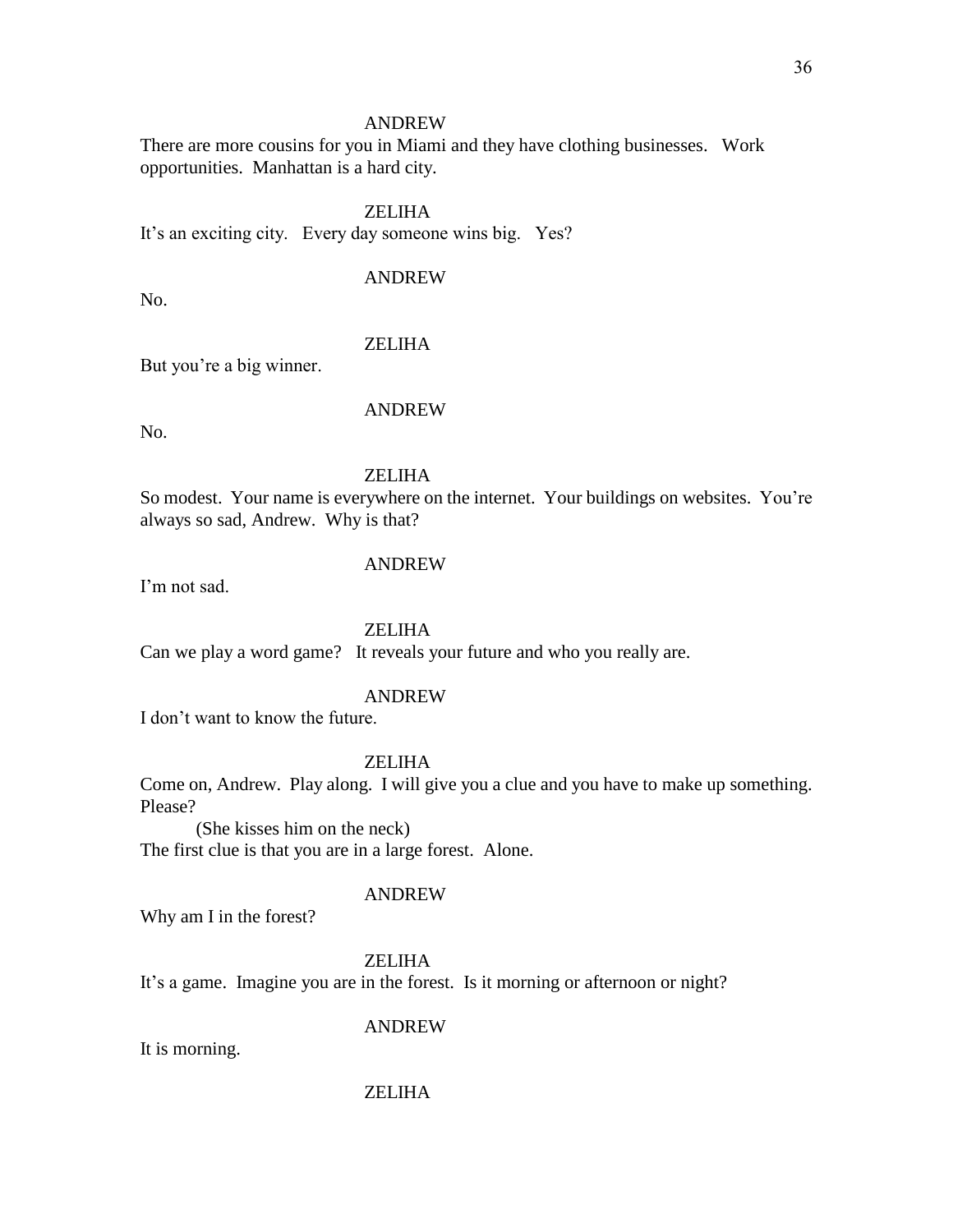Good. How is the weather?

ANDREW

It's chilly.

ZELIHA

Do you have a jacket on?

### ANDREW

Why do you need to know?

#### ZELIHA

It's part of the game.

### ANDREW

Yes. I am wearing a warm jacket.

### ZELIHA

Is there a path in the forest?

#### ANDREW

I don't know.

### ZELIHA

Do you want to walk ahead?

### ANDREW

Yes. I don't just want to stand around. There is a rough trail. The sun is peeking through the leaves.

### ZELIHA

What season of the year?

### ANDREW

It's autumn.

# ZELIHA

Good. You find a cup on the ground.

### ANDREW

A cup?

### ZELIHA

Describe the cup.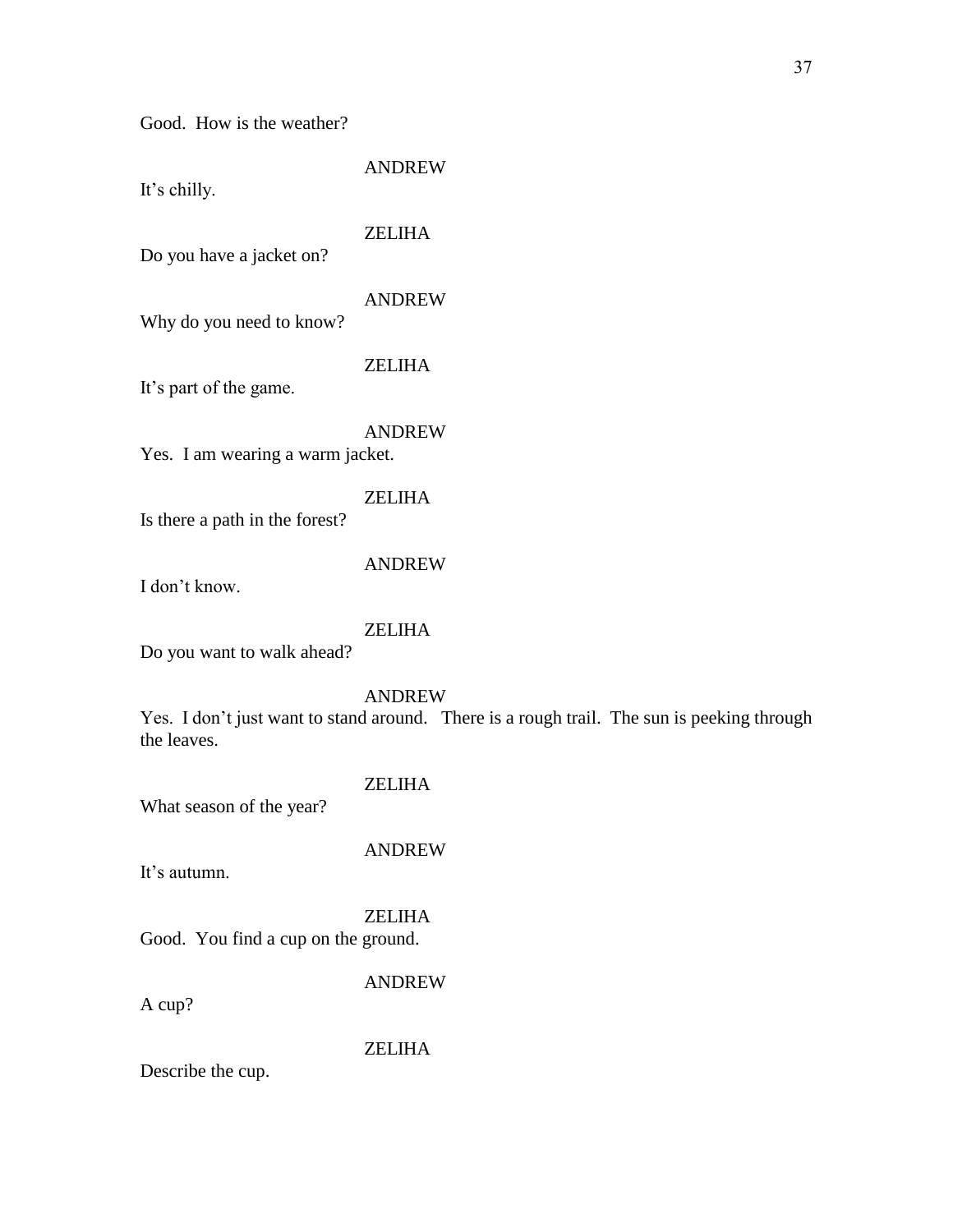It's a ceramic mug. A big coffee cup. It's blue. Has a chip on the lip.

#### ZELIHA

Do you keep it? What do you do?

ANDREW

I guess I can keep it. Is that good or bad?

ZELIHA

Keep walking. You find a key on the ground. What do you do?

#### ANDREW

A key? I put it in the cup.

### ZELIHA

Can you describe the key?

ANDREW It's an old fashioned key. Like a skeleton key. Rusted. Heavy. Big loop.

ZELIHA

You find a stream.

#### ANDREW

A stream? I'm not a boy scout.

#### ZELIHA

Describe it.

ANDREW

ZELIHA

It's wide. Lots of rocks. Going downhill. There's sunlight bouncing off of the water.

What do you do?

#### ANDREW

What do I do? I wash the cup in the stream. I fill the cup. I drink from the cup. I still have the skeleton key.

### ZELIHA

How does the water taste?

### ANDREW

Cold. Refreshing. Fine.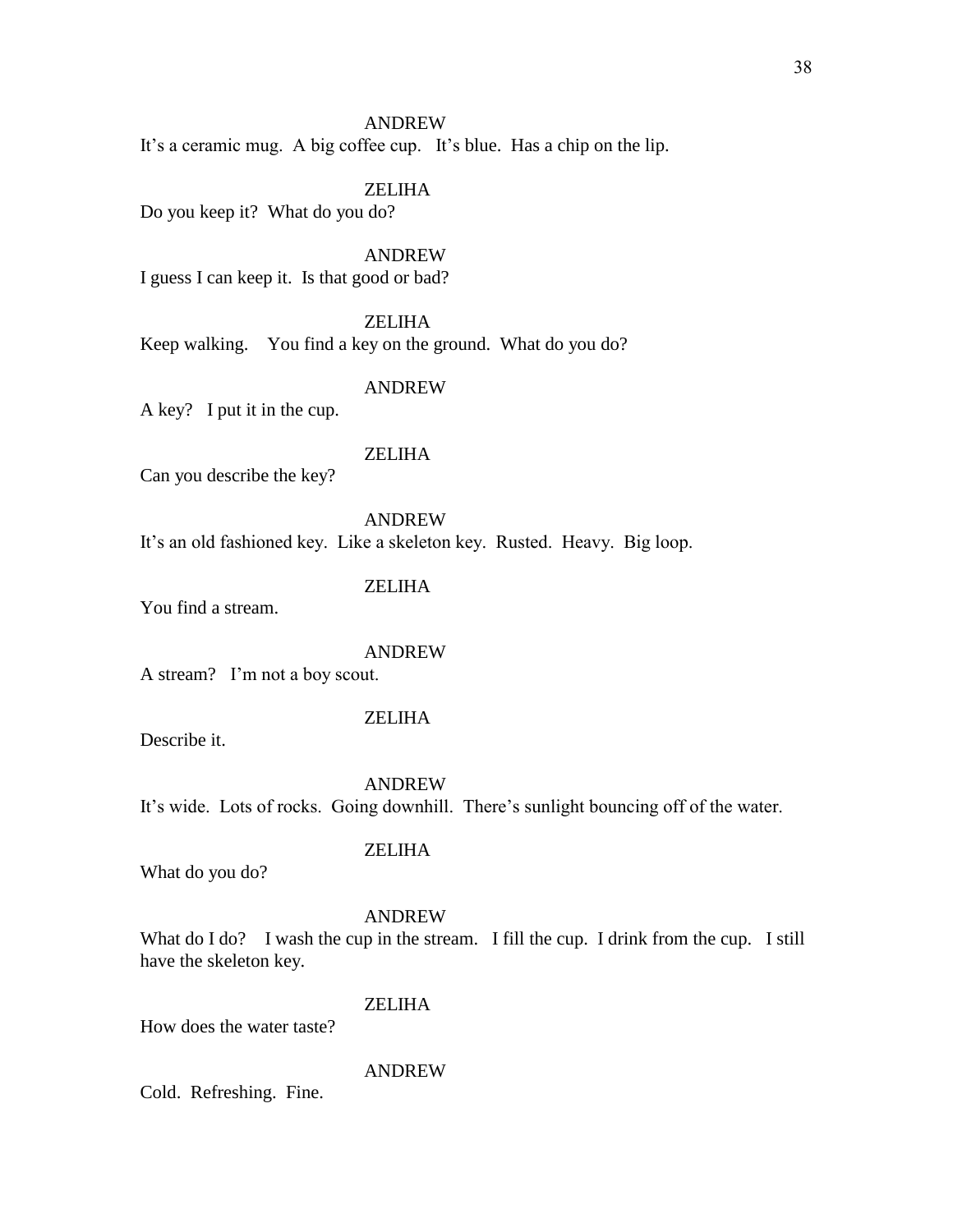What else do you do?

### ANDREW

I walk along the stream which is going downhill. The path is rocky.

### ZELIHA

How do you feel?

#### ANDREW

I'm okay.

### ZELIHA

You find a wall.

ANDREW

It's a stone wall. Stones are stacked. Crooked wall. No cement. Sloppy.

ZELIHA

Can you see beyond the wall? How high is the wall?

ANDREW

It's a low wall. Three feet high. I see an open meadow on the other side.

### ZELIHA

What do you do?

#### ANDREW

What do I do? I don't know. I'm tired of walking. I sit on the wall. Maybe I cross the wall since the meadow seems easier for this hike.

#### ZELIHA

How do you feel?

#### ANDREW

I want to leave the forest. Are we done?

### **ZELIHA**

Yes.

(Pause) So here is what everything means. Now I know you.

(Pause)

The forest is your life today. You have a good feeling about your world since you see sunlight. The weather is not hard on you. You say there is a chill but you have a jacket.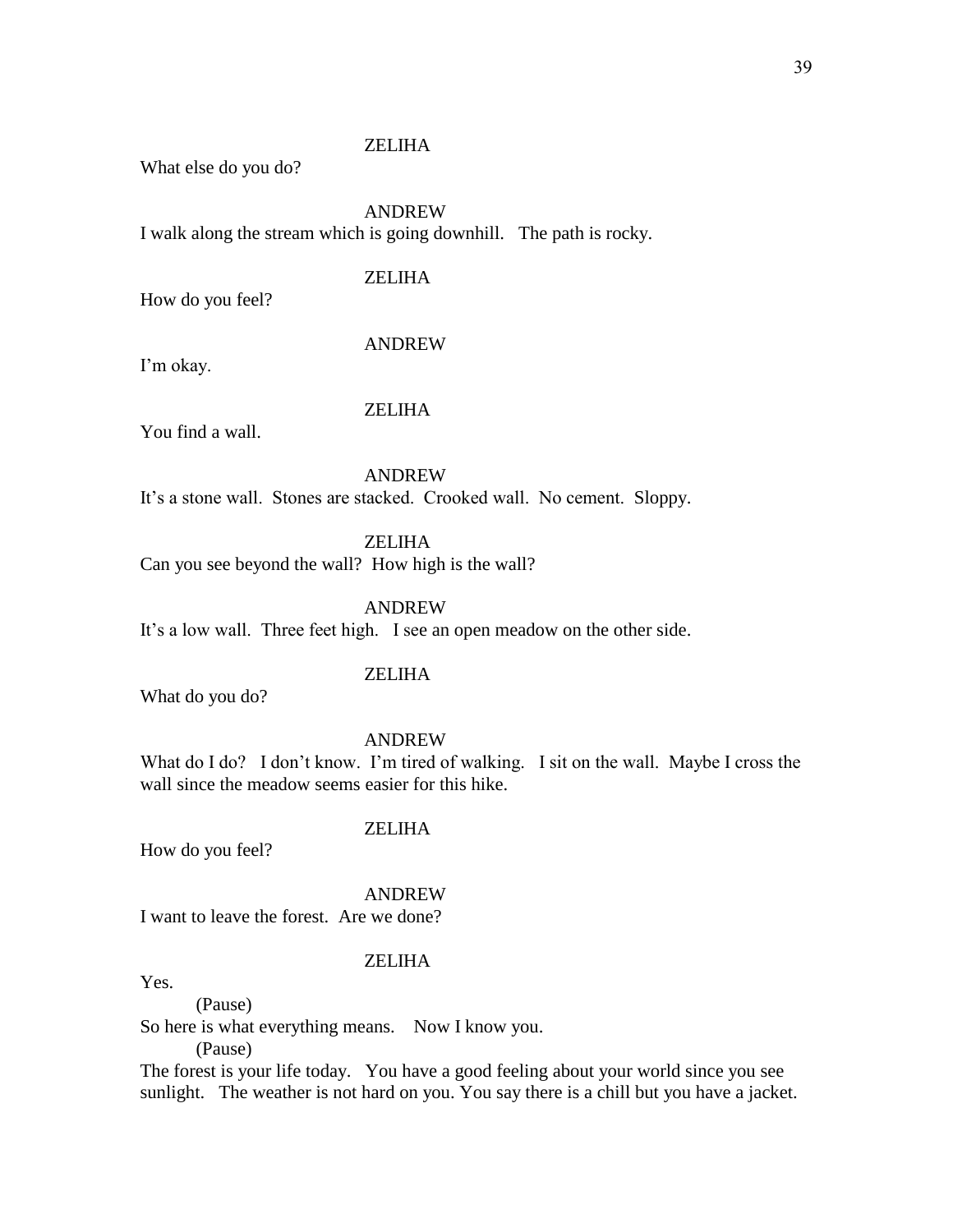That means you are practical and open.

(Pause)

Autumn means different things. Your autumn wasn't moving to winter so you don't feel old. But you are nervous about change.

(Pause)

The cup means friendship. Your cup wasn't a paper cup. It has value. Even if the ceramic was chipped. You keep the cup. You use the cup twice in your story which means friendship is important to you and you tie friendship with your life actions.

(Pause)

You put the key in the cup. The key is knowledge and you see knowledge as from another time. The key is antique. It is heavy. Rust. You have one foot in the knowledge of yesterday. You treasure the key. The key and the cup are united. Maybe that is your secret to success?

(Pause)

The stream stands for sex and you are okay about sex. You walk along the stream. The stream has running water. You clean the cup and drink from the stream. This means you are naked to sex and are not guarded. The cup has a connection to another big element of life. The stream looks nice to you. Many people don't drink from the stream. But you do. Some put a hand or a foot in the stream. Many keep away from the stream. The stream guides you as you walk.

(Pause)

The wall stands for death. You don't have a high wall. Or a scary wall. Like the stream, your wall is nice to you. Stone on top of stone. Small enough to see a meadow on the other side. You sit on the wall to rest. You find comfort in your life when you have to meet your wall. You sense what is on the other side. You say you want to leave the forest and maybe the field is perfect. Andrew, this is a beautiful story because you have a forest that doesn't hurt you. And you have strength about death.

#### ANDREW

Nothing bad in my answers?

#### ZELIHA

Nothing bad.

#### ANDREW

You remind me of someone at college. Loretta. Always wore capes or a wool scarf. She read palms and was good at this game. Hair over her face. Tattoos before they became fashion.

### ZELIHA

You don't like tatoos?

#### ANDREW

Tattoos make people look like branded cattle. You have tattoos . . .

(She approaches him and cradles his face with open palms. She leans in to kiss)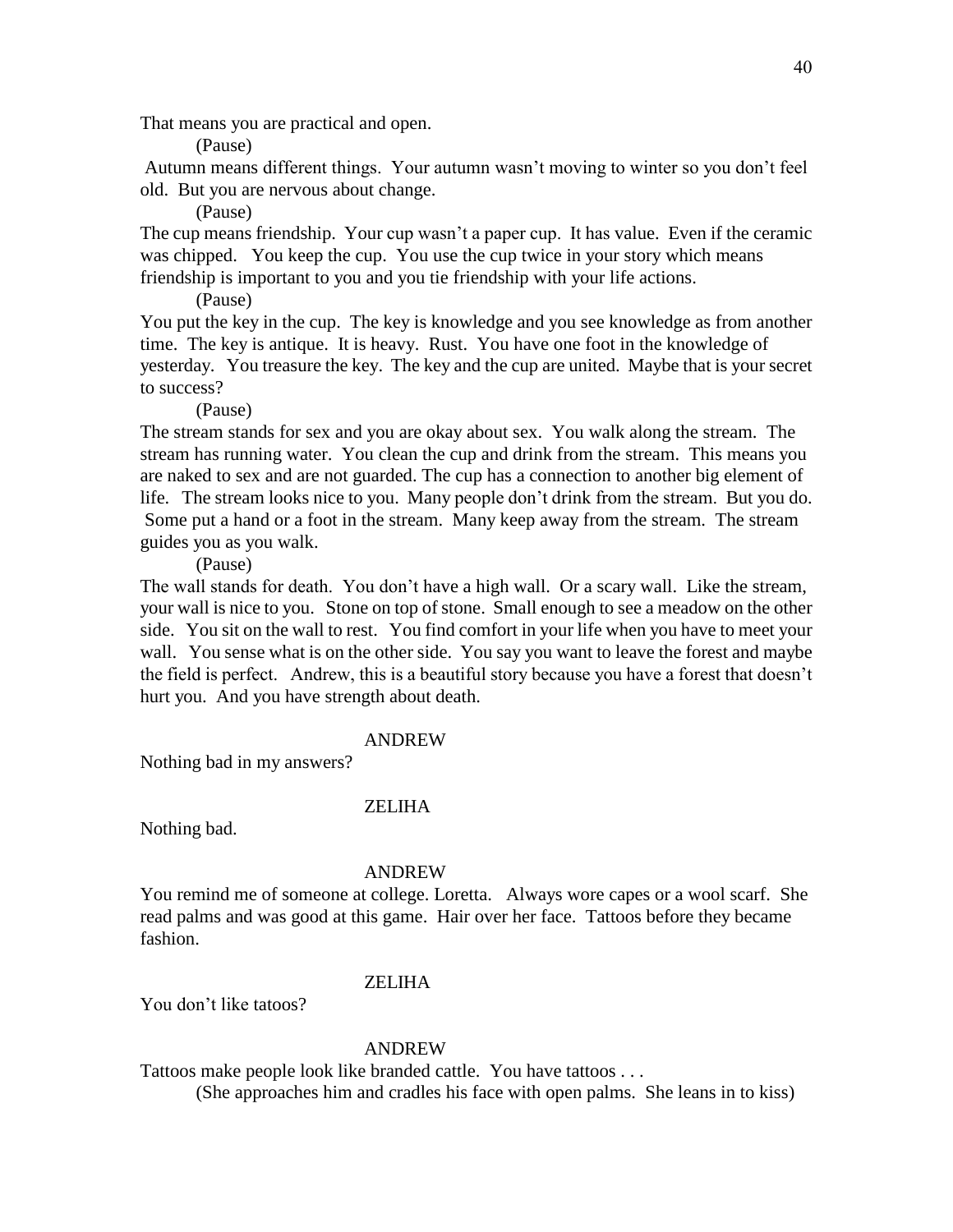ZELIHA Look at me. Let me see your eyes. (They look at one another closely)

ANDREW

I'm uncomfortable.

ZELIHA

Do you want children?

ANDREW

I don't know.

ZELIHA

I could give you children.

END OF SCENE

**SCENE SIX (Early December. Dorian's on the sofa)**

DORIAN I thought she was leaving after Thanksgiving?

### ANDREW

Probably not.

DORIAN

Is she staying into the new year?

ANDREW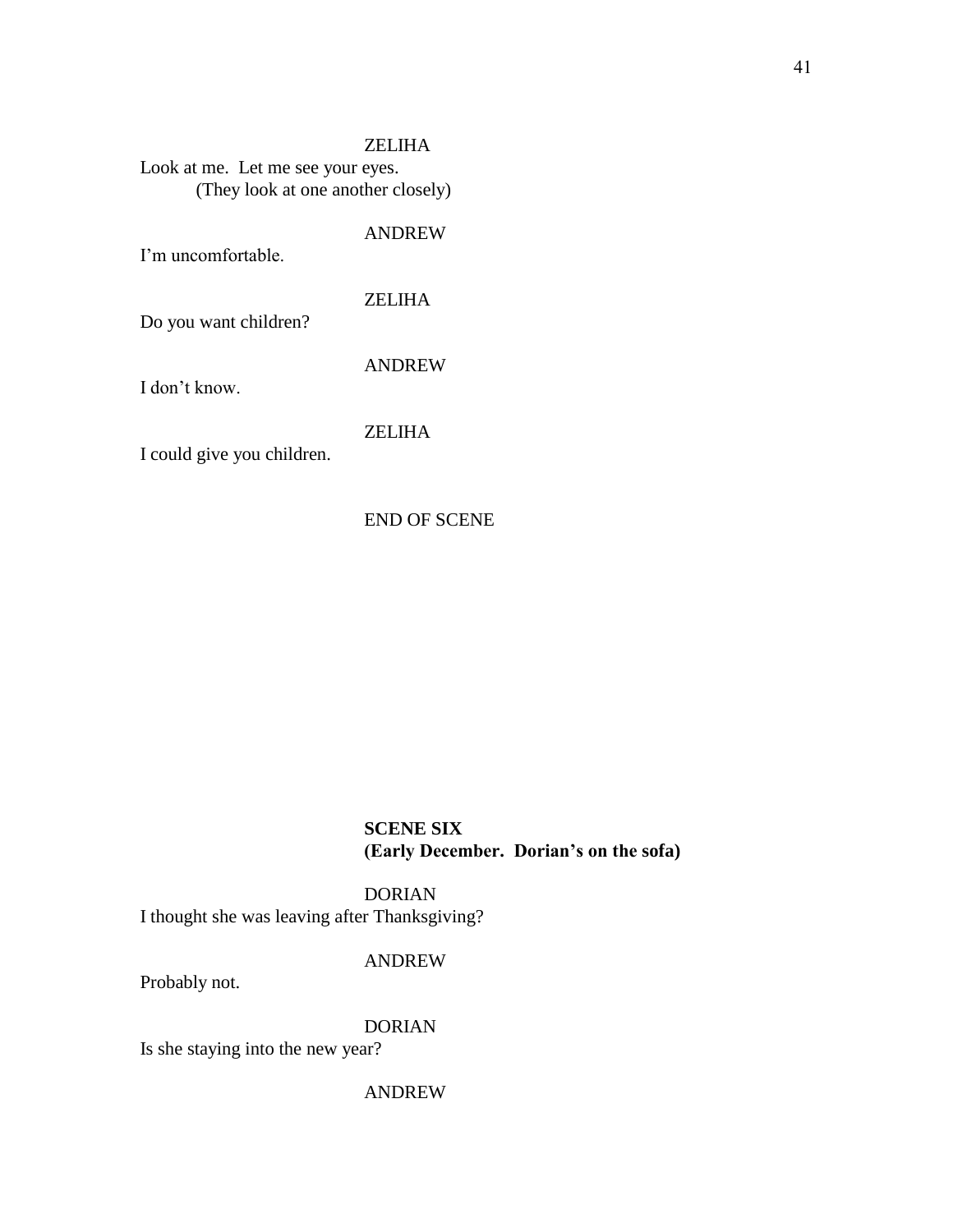I don't know.

### DORIAN

Looks like you're a couple.

### ANDREW

Don't judge me.

### DORIAN

Because she's your second cousin?

### ANDREW

Zeliha's never going back to Turkey.

#### DORIAN

I get that impression.

ANDREW If she goes to Israel, it will mean military service. DORIAN I think the Israeli army could really use her talents.

### ANDREW

You don't like her, Dorian.

DORIAN I'm just not sure about her. She has odd habits.

#### ANDREW

Just smoking on the fire escape and on the rooftop.

#### DORIAN

Oh, good to know.

### ANDREW

And I used to sleep on the couch.

#### DORIAN

You look like the cat who swallowed the canary.

### ANDREW

You're just giving me crap because of Rita.

### DORIAN

Has nothing to do with Rita.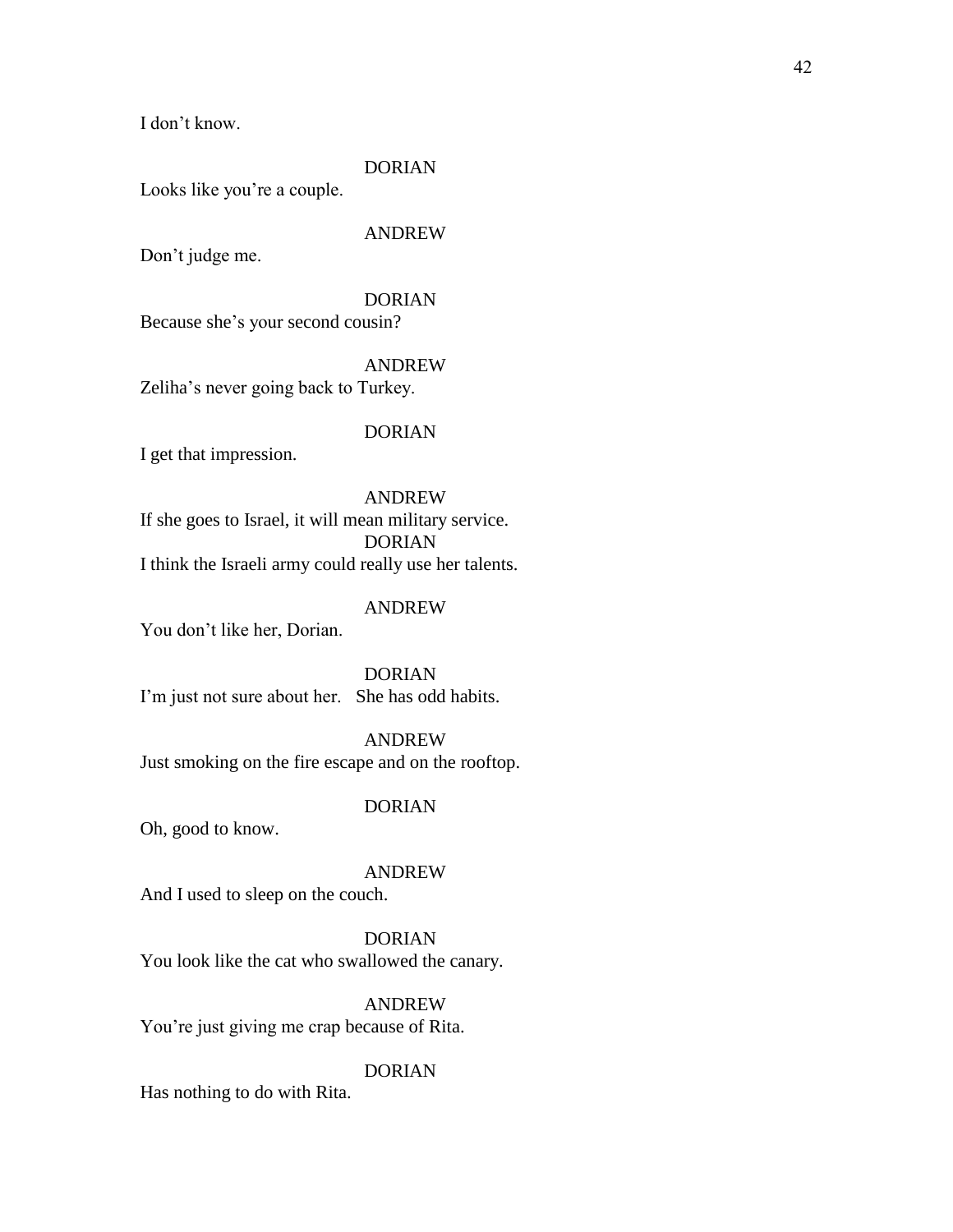You took her to the AIA awards presentation?

#### ANDREW

Yes.

### DORIAN

You paraded her in front of the photographers?

### ANDREW

Are you here to look at some legal documents? They're on the desk.

### DORIAN

Thanks. When an explosion causes injuries due to an architect's failure to indicate the location of underground gas lines, you're not looking good.

#### ANDREW

The gas lines were on the preliminary drawings and ...

### DORIAN

You signed off on the blueprints.

#### ANDREW

I know.

#### DORIAN

Everything is rushed, Andrew. (He picks up the legal paperwork from the desk)

#### ANDREW

Is this an unstoppable negligence suit?

#### DORIAN

No, but the firm will get slapped with a high fine. You won't be crucified, Andrew. The company has insurance for this sort of thing.

(Zeliha enters wearing a terry robe, perhaps right after a bath. She holds a wine glass and saunters to over to Dorian)

#### ZELIHA

My husband Dario tried to be a businessman. He had stores in the rich sections of Istanbul. A great fashion line from Italy. He liked cash sales. Dario and I went sailing on our third anniversary on the Bosphorus which is what thousands of Turks do who live in Istanbul. We went with another couple. We usually would go out in summer with a few other couples, but at the end of August we went out on a small rented boat. The wind was strong,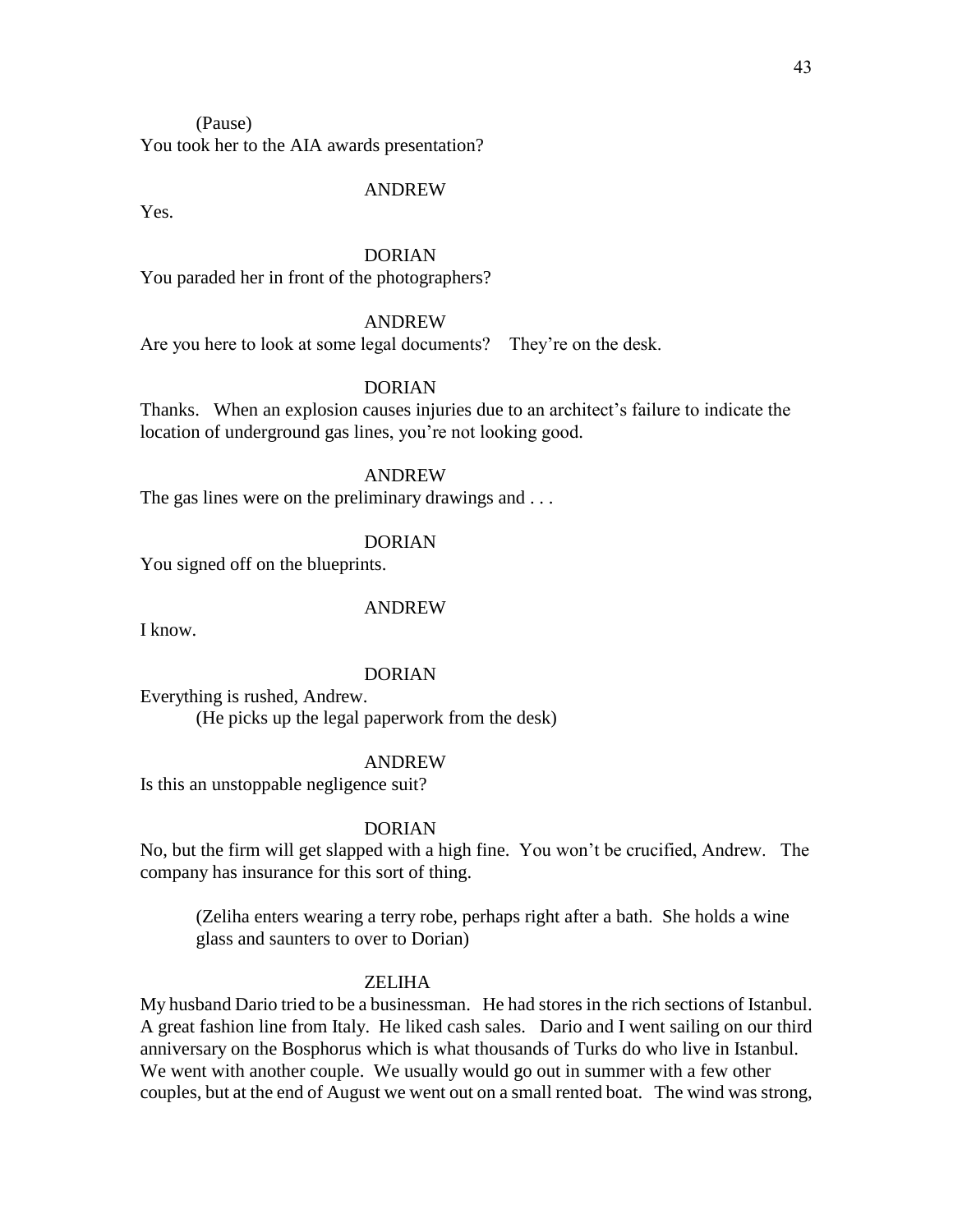there was some rain, but Dario didn't care. I wanted to tell you this, Andrew, on the day I knocked on your door.

(Pause)

Dario was drinking before we got the sail boat. We were dressed for rain. We had food with us. We wanted to watch the sunset. The weather got bad fast. I had this fear. You know this fear, Andrew? I told Dario we should go back to the harbor.

(Pause)

You can guess the rest of the story. The Bosphorus is powerful and it is a river that can make any person like a mouse. The Bosphorus killed Dario and the other couple. Dario and his friends were drunk. I was not. I don't know how to sail a boat. Somehow our boat moved back to shore with the hand of God and others came to rescue me. Dario's body is in the Bosphorus. My body should be in the Bosphorus. I don't deserve to live. Andrew, you look like his older brother. The strength of your eyes, the sharp eyebrows, the sad mouth. Dario was always so sad when he wasn't moving. And so cruel.

### END OF SCENE

### **SCENE SEVEN (A week later – mid December)**

#### ANDREW

How many tattoos do you have, ZELIHA?

#### ZELIHA

Just two.

#### ANDREW

The two I saw when you came out of the shower? You dropped your towel.

#### ZELIHA

I am very clumsy.

### ANDREW

You have a Star and Crescent Moon on one ankle. A Star of David on the other ankle.

### ZELIHA

I cover my ankles all the time.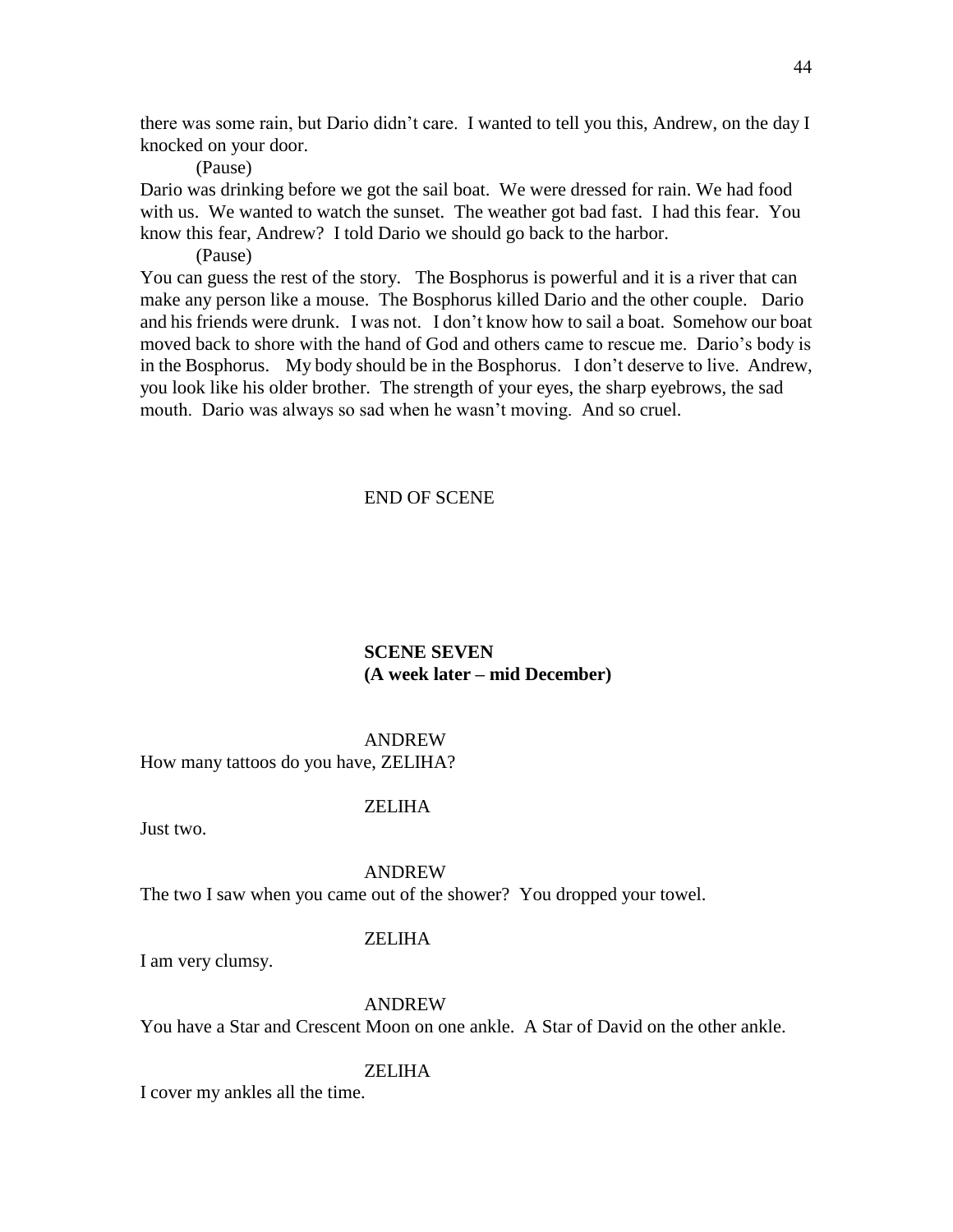Are you Moslem *and* Jewish?

### ZELIHA

What kind of question is that?

#### ANDREW

I know you less than six weeks.

### ZELIHA

You know me very well, Andrew.

### ANDREW

No.

#### ZELIHA

Rita has damaged you. Was she a Jewish American Princess? Did she get headaches when you climbed into bed?

#### ANDREW

Who are you, Zeliha?

### ZELIHA

I am 27 years old. Half your age. Like the actress Mila Kunis, I have two different colored eyes and in the Islamic world I would get big price. Ransom is high. My clothing designs won awards in Milan. I can create outrageous evening gowns. And I could pass as a Muslim. There is an actress inside me. I know my history. My people's history. I commit this to memory. Do I have to impress you?

(Pause)

Jewish life in Istanbul's Galata began in Byzantine times when Galata was a separate walled city across the Golden Horn from Constantinople. Galata is now called Karaköy but I prefer Galata. It was ruled by the Genoese, with many Jewish families. After the Ottoman conquest of 1453, Jews arrived. And Spain kicked out the Jews. The Italian influence is seen on every street. For four hundred years, Galata was Jewish. Even twenty years ago, Galata had Jewish children playing street games and speaking Ladino. But you know that.

(Pause)

Turkey's Chief Rabbi is a two minute walk from Tünel Square. And has been in Galata since 1876, when the sultan still reigned.

(Pause)

Along Ensiz Sokak to the Tünel building is the Galata Whirling Dervish Hall which is now the Museum of Calligraphy. Down on Galipdede Caddesi past the bookshops and you'll see the Galata Tower - the high-point in the Genoese structure. In the nineteenth century, the tower was rebuilt and used as a fire watchmen's post.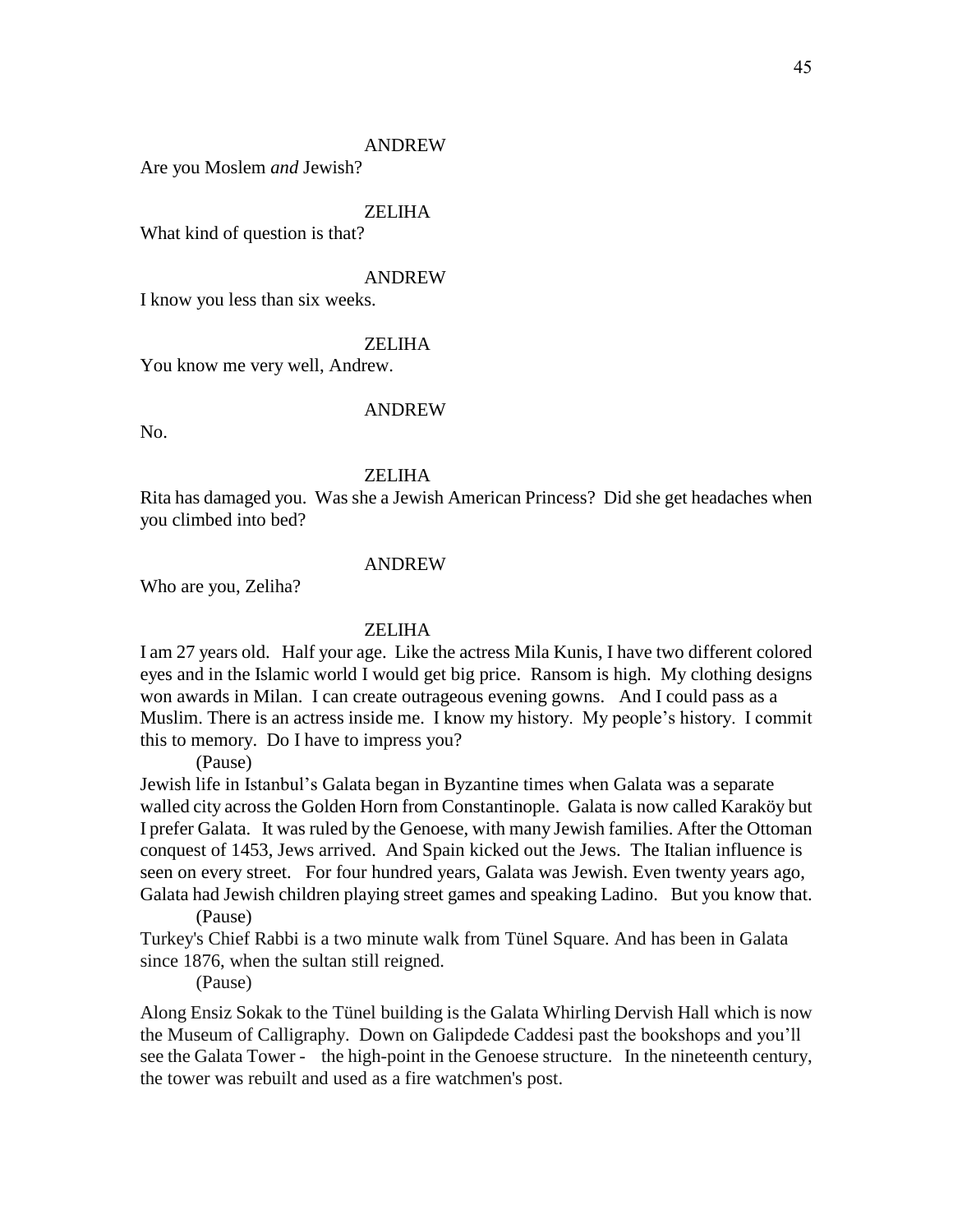I went to Balat to see Istanbul's Jewish heritage but didn't get to Galata. Very much a slum today.

### ZELIHA

You picked the wrong neighborhood to tour.

### ANDREW

I blame the taxi driver.

### ZELIHA

If you put on some nice music, I'll dance for you.

### ANDREW

(She smiles and waves her hand nonchalantly. He puts on Flamenco)

Okay.

(She moves subtly and slowly at first. Zeliha picks up the pace and reaches for his hand. He moves closer to her and they dance together comfortably. She laughs. He smiles back. They now hold both hands and come skin tight to one another. The dancing stops but they are embracing each other intimately. Another moment passes and Andrew breaks away and stops the music. She grabs a glass of wine and crosses to the window. He pours himself a glass and approaches her)

### ANDREW

Did you husband really die?

### ZELIHA

I told you the truth.

### ANDREW

I just got post card from Sebastian in London. He met your sister in Istanbul before she emigrated to Tel Aviv. You missed his visit.

### ZELIHA

Did he call himself Bastian?

### ANDREW

Sometimes. He's on a long business travel itinerary but he said that you are the black sheep in the family.

### ZELIHA

I am black sheep?

### ANDREW

Did you commit a crime?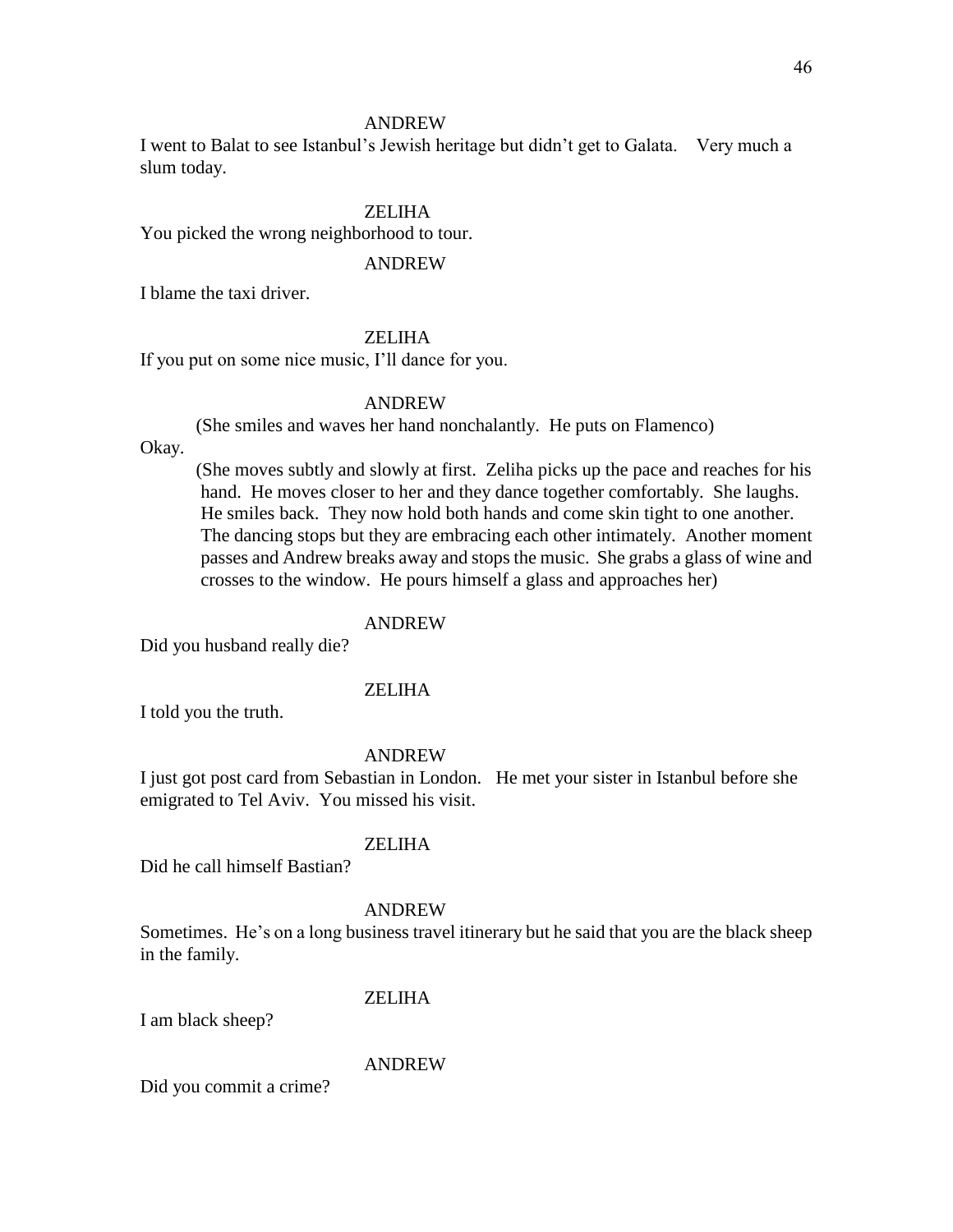How can you ask such a thing?

ANDREW Did you ruin the family textile business?

### **ZELIHA**

That is so mean to say.

#### ANDREW

I see why you don't want to be in Turkey. (Pause) Are you Jewish, Zeliha?

ZELIHA

As Jewish as you. I observe Jewish customs.

#### ANDREW

But you have other influences.

### ZELIHA

Why are you asking this?

#### ANDREW

Your tattoos.

#### ZELIHA

They're just tattoos. Jesus Christ . . .

(Pause)

The Star and Crescent Moon – the hilal – doesn't represent Islam. The hilal came 2000 years before Mohammed. The sign appears on seals and artwork of the Moabites, of Israel. I love the symbol. It is art. It is sorcery. I believe in magical things.

(Pause)

I got a job today. It's a volunteer job but can become a real job with a work permit. Two blocks from here is that French-American preschool. You know, that corner brownstone by the bakery. I filled some papers and had an interview last week with the school director. He was impressed that I could speak several languages and was fluent in French.

### ANDREW

Don't you need certification to teach?

### ZELIHA

Not preschool. He bought me drinks after the interview.

(Pause)

There is an Initial Certificate – you know - an entry-level document - valid for five years.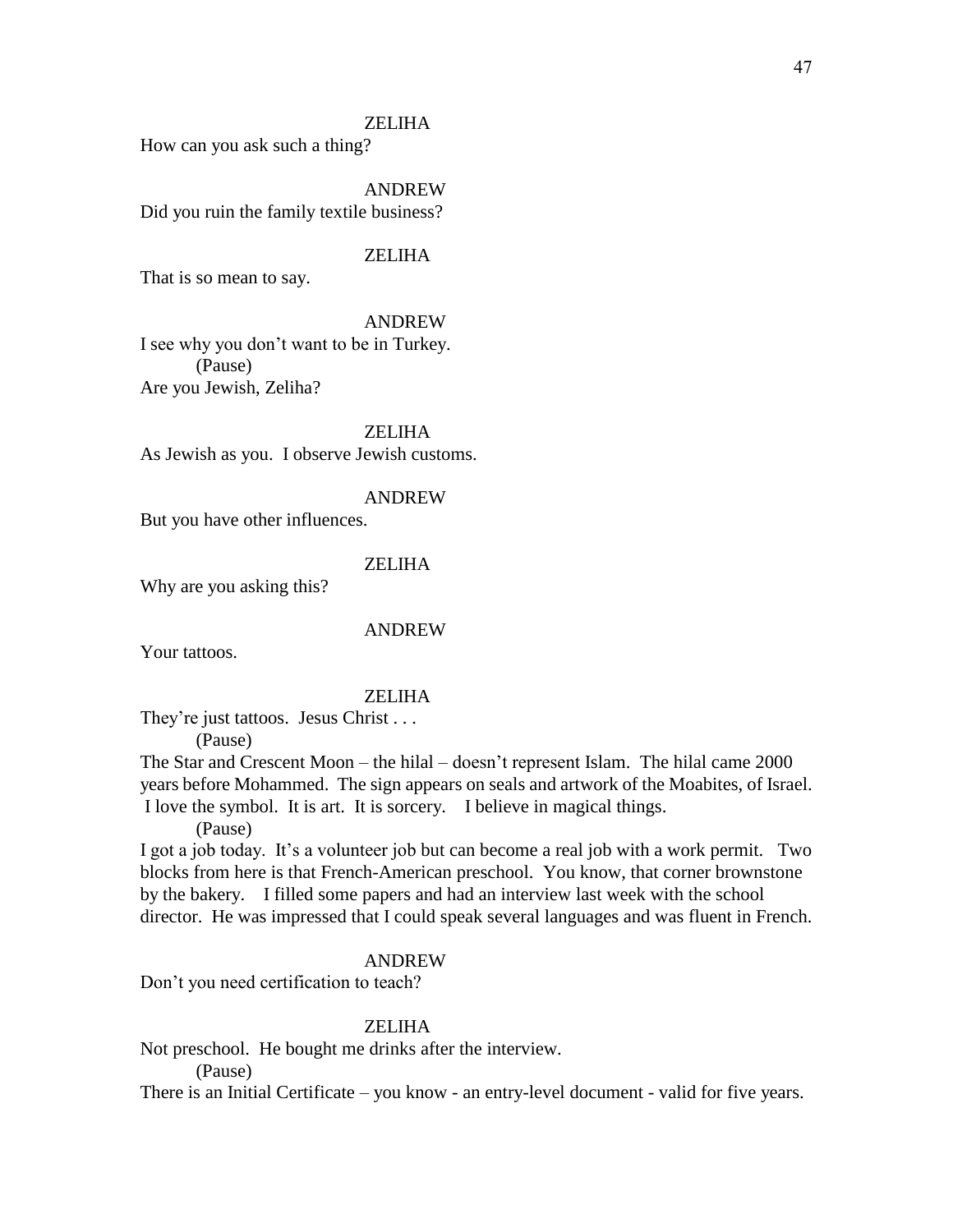And maybe a green card.

ANDREW

How do you plan on a getting a green card?

**ZELIHA** That's easy, Andrew. You'll marry me.

End of Scene

### **SCENE EIGHT (A day later in December. Zelhia and Dorian are alone)**

### ZELIHA

Foundation work or something for your eyes?

DORIAN

Foundation will take years and we don't have time for that, do we? Just the eyes and the mouth.

#### ZELIHA

There's nothing I can for your mouth. Your lips are perfect.

DORIAN

How can they be perfect when my lower lip looks like a rubber raft from Haiti.

#### ZELIHA

(Flat irony) Did you come from Haiti, Dorian?

### DORIAN

You can't know everything about me, Zeliha.

(Laughs quietly)

I'll sit here and you get your magic tools. There's no reason to stop the thread of your conversation with Andrew, the master architect. On his best days, Andrew looks like Matt Damon in *The Martian* growing potatoes from manure.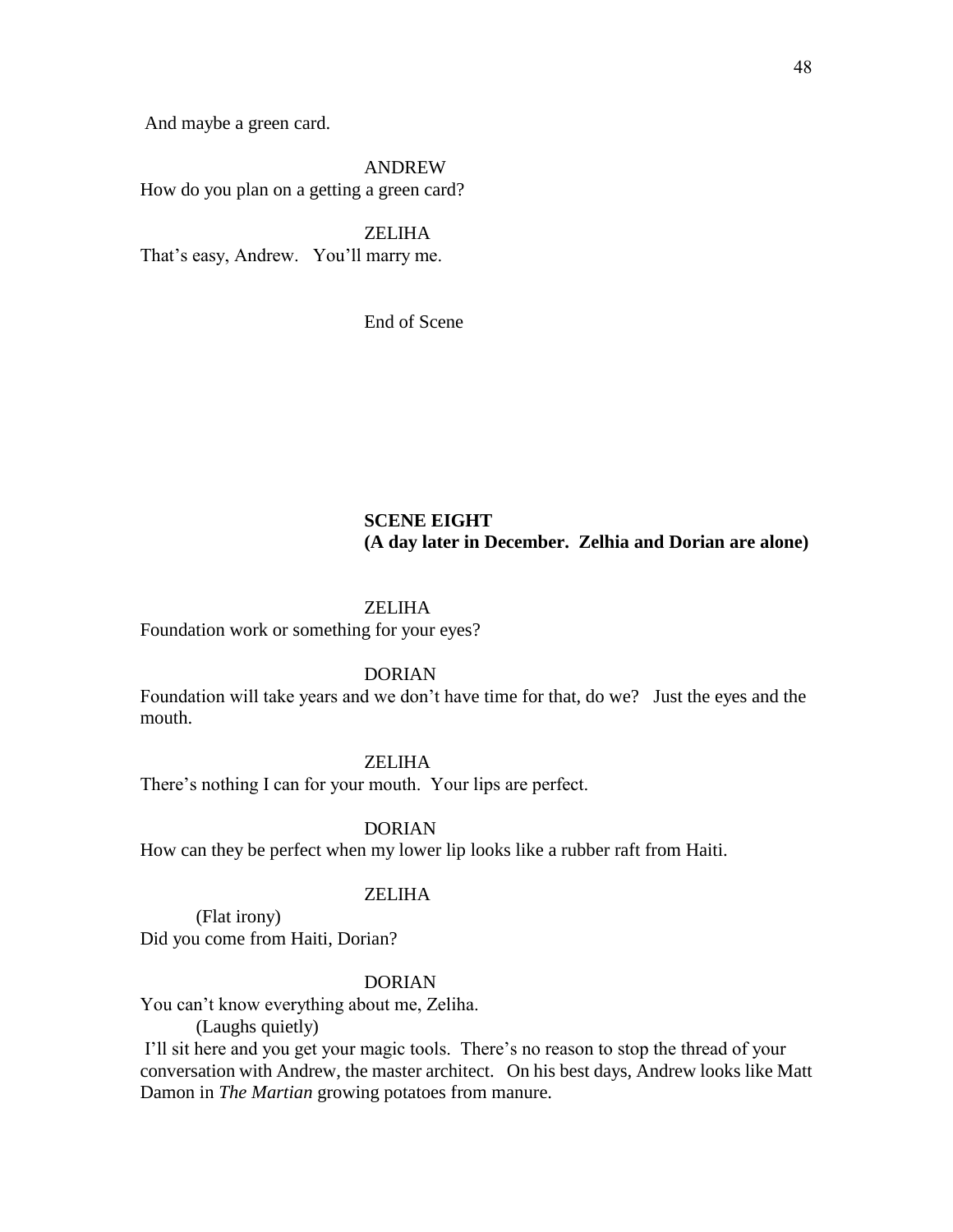(She gets some make up and lip stick from the next room)

### ZELIHA

Are you allergic?

### DORIAN

I should be but don't let that stop you, darling.

### ZELIHA

Let's start with lipstick. Better with earth tones.

#### DORIAN

I do better with pink.

(He positions himself in a chair near a side table. She brings makeup to the table)

### **ZELIHA**

What prescriptiosns is he taking?

(She loosens Dorian's shirt collar. She applies foundation to his cheeks) He won't tell me.

### DORIAN

Andrew is epileptic. He needs anticonvulsant medication. (Pause) He's in control of his health. I wouldn't worry. (Pause) Your hands are so warm.

### ZELIHA

Do you wear contact lens?

#### DORIAN

Yes.

#### ZELIHA

(More foundation on Dorian's face)

I apply a primer with a built-in moisturizer to prep your face. Then I target under-eye circles and blemishes with a concealer to match your skin tone. Works for men and for women.

(Smiles close to his face.)

And foundation to your problem zones. If we had time, I would massage this into your skin. You can keep my brush for tonight. You got excess shine.

(Pause)

Next, I use a soft bristle for blush to your cheeks.

(Pause)

Starting here and then sweep up toward your temples. Dorian?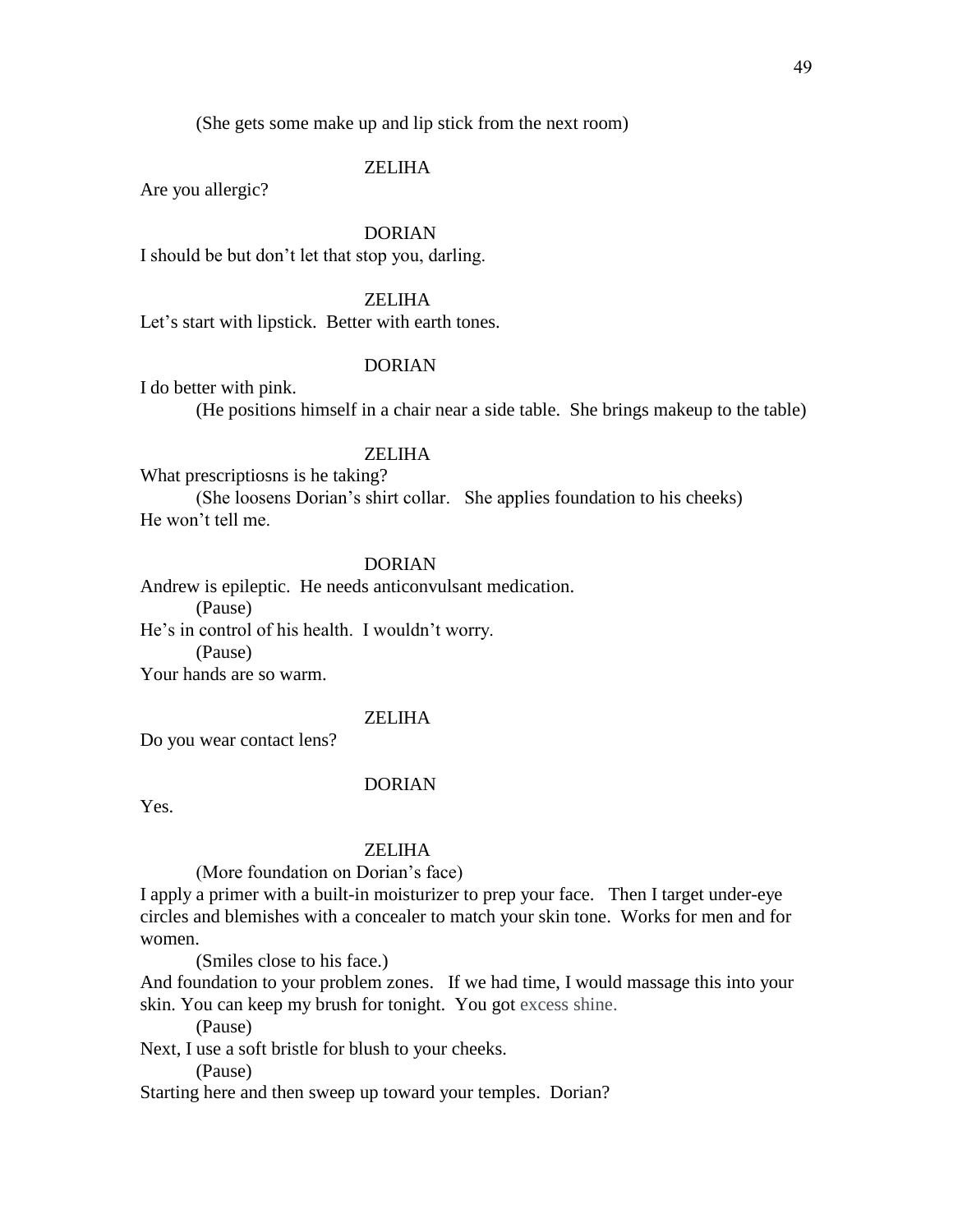(He smiles and nods)

Now, I take an eyebrow pencil to fill in sparse areas and shape a strong arch. I like to focus this on the upper brow line for a lift.

(Pause)

To accentuate the eyes is everything, for the eyes are the jewels of any face.

I sweep a neutral eyeshadow across your eyelids, a darker earthy shade -- like taupe or charcoal gray -- to add mystery.

(Pause)

The masterstroke is embellishing the eyelashes.

(Pause)

I hold the mascara wand like a magician, start at the base of your eyelashes, and move up zigzag - so every lash is covered.

(Pause)

Dorian. Your lips. What are we going to do to make your lips magnificent? (Pause. Waving liner and lipstick)

We apply lip liner in synch with your lipstick. I apply a brush to dab the color to your lips. For your strong personality, I would choose a middle color -- rose or coral -- and add gloss to play up your lips for an evening out.

(Holds up mirror to Dorian)

You are transformed.

### DORIAN

For my prom?

### ZELIHA

What's a prom?

### DORIAN

A formal school party where you bring a date. And you lose your virginity.

### ZELIHA

How old were you?

### DORIAN

When I went to the prom or when I lost my virginity? Seventeen. Do they have proms in Istanbul?

### ZELIHA

I lost my virginity at 13. (She cleans her hands on a small towel)

DORIAN

That's a shame.

50

### ZELIHA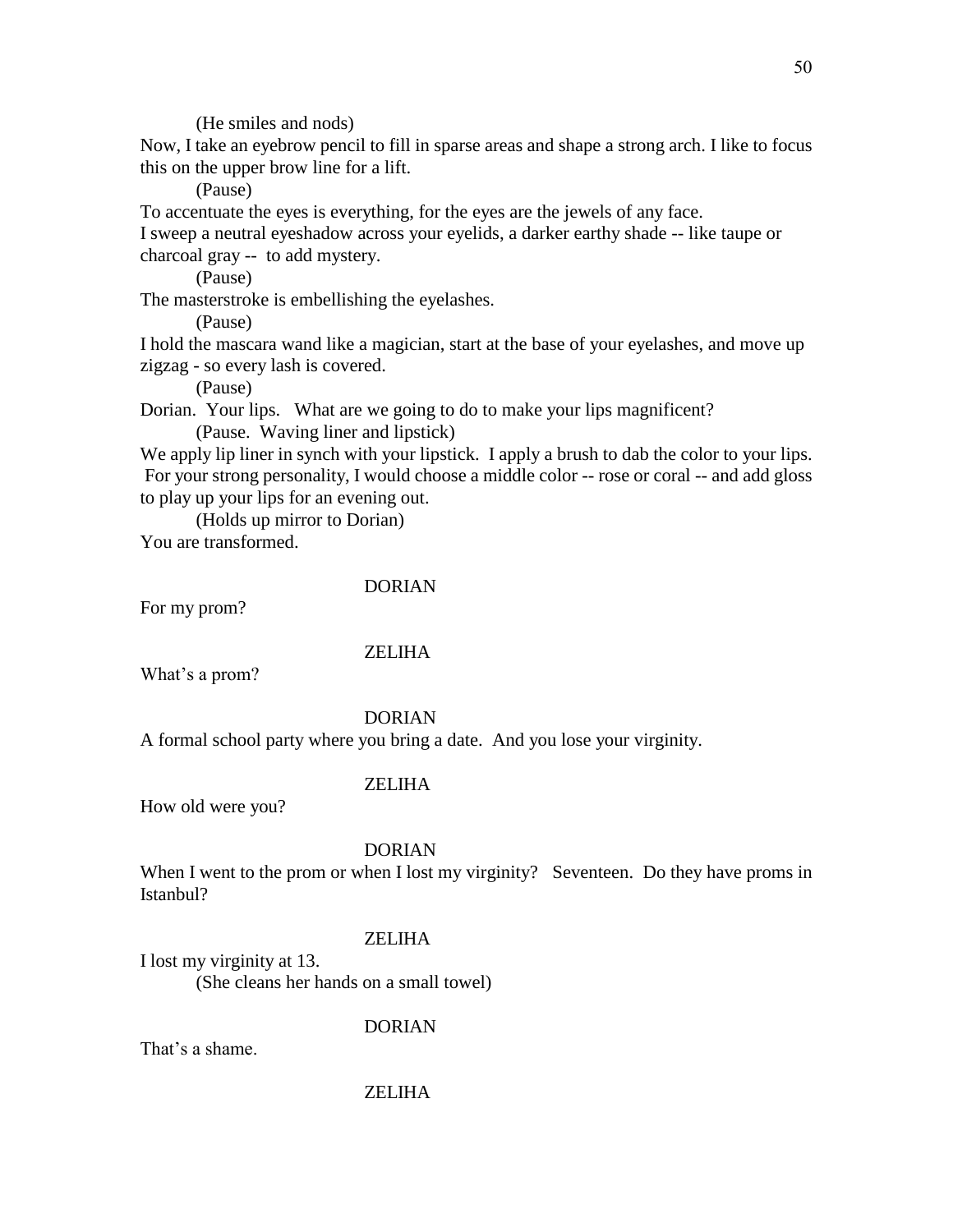I was so naïve. I got into stupid trouble. I had older parents and we didn't talk.

### DORIAN

I'm sorry.

### ZELIHA

500 years after Sultan Bayezid II opened Turkey's doors to Jews after the Spanish Inquisition, life in Istanbul is completely broken. Jews can go to Israel, to Europe or to America. There are no beautiful Jewish children in Turkish kindergarten school. There are only old dying Jews in Istanbul. They can't walk. . They wait for death.

(Pause)

I don't always know what Andrew thinks. I know he talks to you about me.

### DORIAN

Andrew's vulnerable. And he's in a quiet panic. He's in love with you and afraid of you. Worse, he's afraid of himself.

### END OF SCENE

### **SCENE NINE (A WEEK LATER. LATE DECEMBER)**

DORIAN Where did you go for Christmas?

### ANDREW

Away.

DORIAN

You didn't answer your cell phone.

ANDREW

No

DORIAN

Bermuda?

ANDREW

No.

DORIAN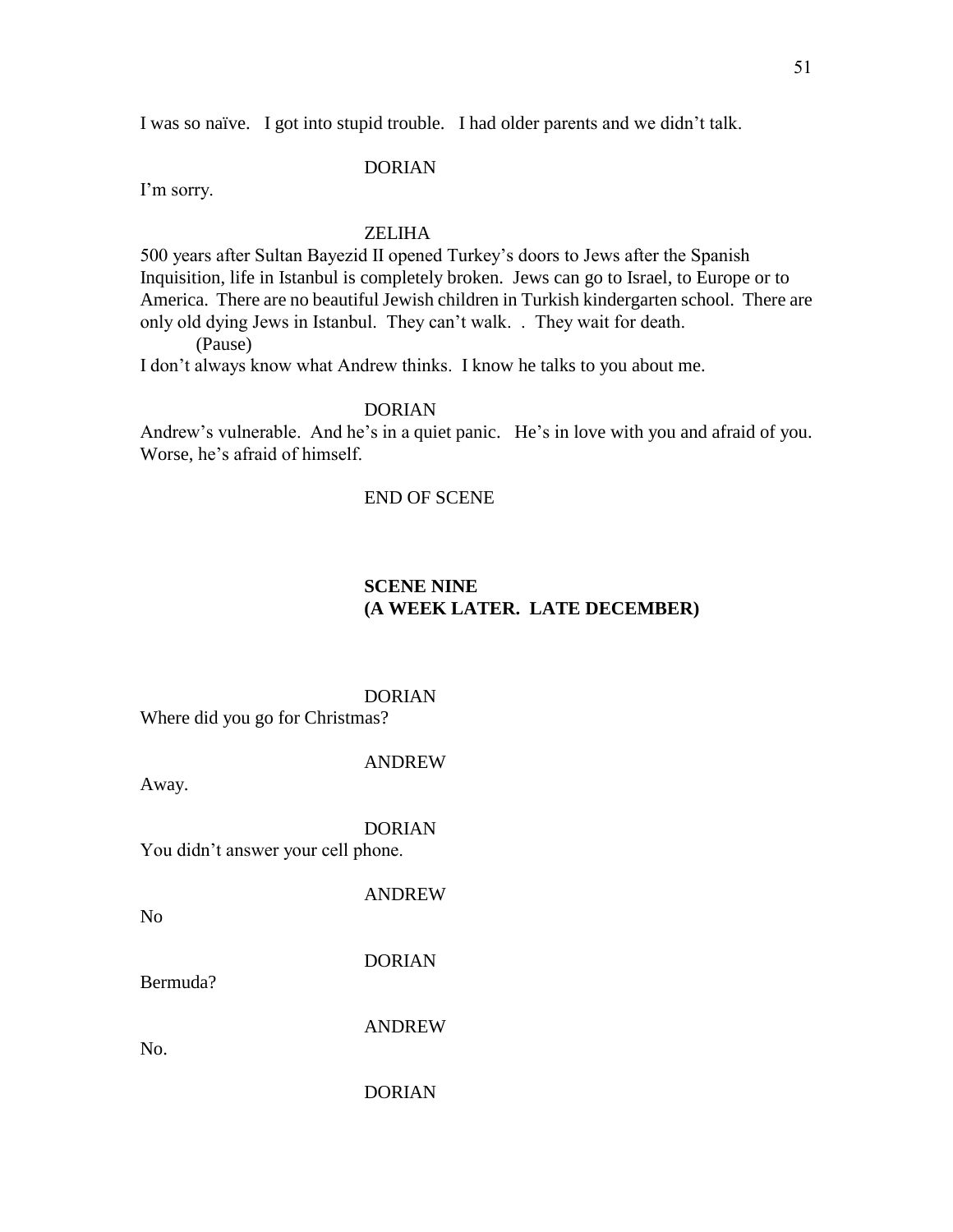St. Croix?

| Montauk.                                     | <b>ANDREW</b> |
|----------------------------------------------|---------------|
| Cold.                                        | <b>DORIAN</b> |
| Cozy.                                        | <b>ANDREW</b> |
| She's not leaving New York.                  | <b>DORIAN</b> |
| No. She postponed Miami.                     | <b>ANDREW</b> |
|                                              | <b>DORIAN</b> |
| Two months and counting?                     | <b>ANDREW</b> |
| I can't count the days.                      | <b>DORIAN</b> |
| She's changed you.                           | <b>ANDREW</b> |
| Do you think so?                             | <b>DORIAN</b> |
| You seem more spontaneous and happy.         |               |
| That's a good thing, don't you think?        | <b>ANDREW</b> |
| Yes. You look younger. Worry free.           | <b>DORIAN</b> |
| I'm happy with life.                         | <b>ANDREW</b> |
| It's been a long drought, Andrew.<br>(Pause) | <b>DORIAN</b> |
| You are in love?                             |               |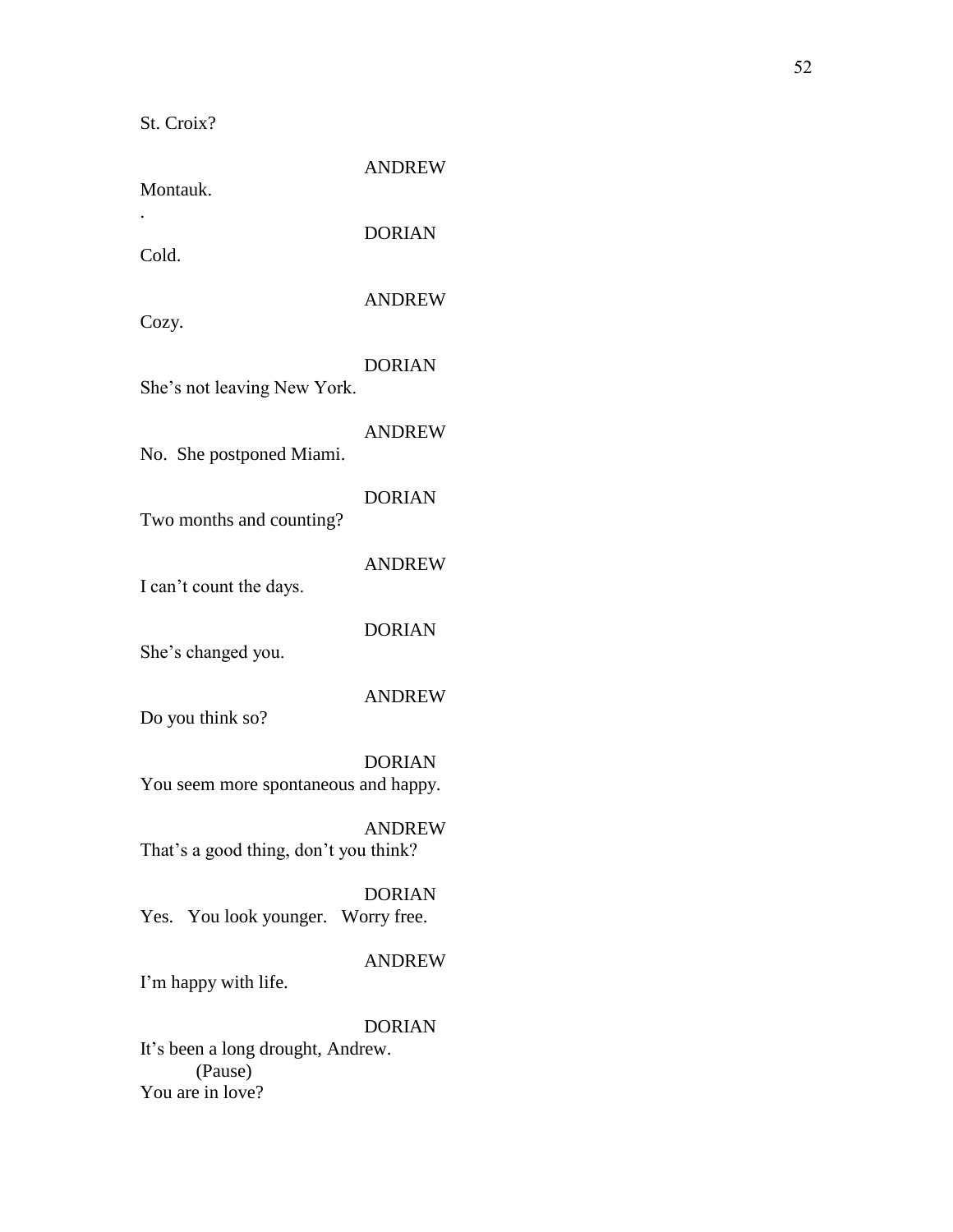Yeah.

# DORIAN

I want to protect you.

ANDREW

You don't have to think like that.

DORIAN

I'm your attorney and friend.

I'm using my instinct.

DORIAN

ANDREW

That scares me, Andrew.

ANDREW

I've got news for you.

DORIAN

Should I sit down? (Andrew nods yes) Do I need a scotch?

ANDREW

(Laughing) We eloped. We did it.

DORIAN

What?

ANDREW

In Montauk.

### DORIAN

Andrew . . .

### ANDREW

I know. You should have been present as the best man. And I should have told you ahead of time.

(Fixing two scotches neat) It was an impulse. The drive out was so much fun. I bought a ring in East Hampton for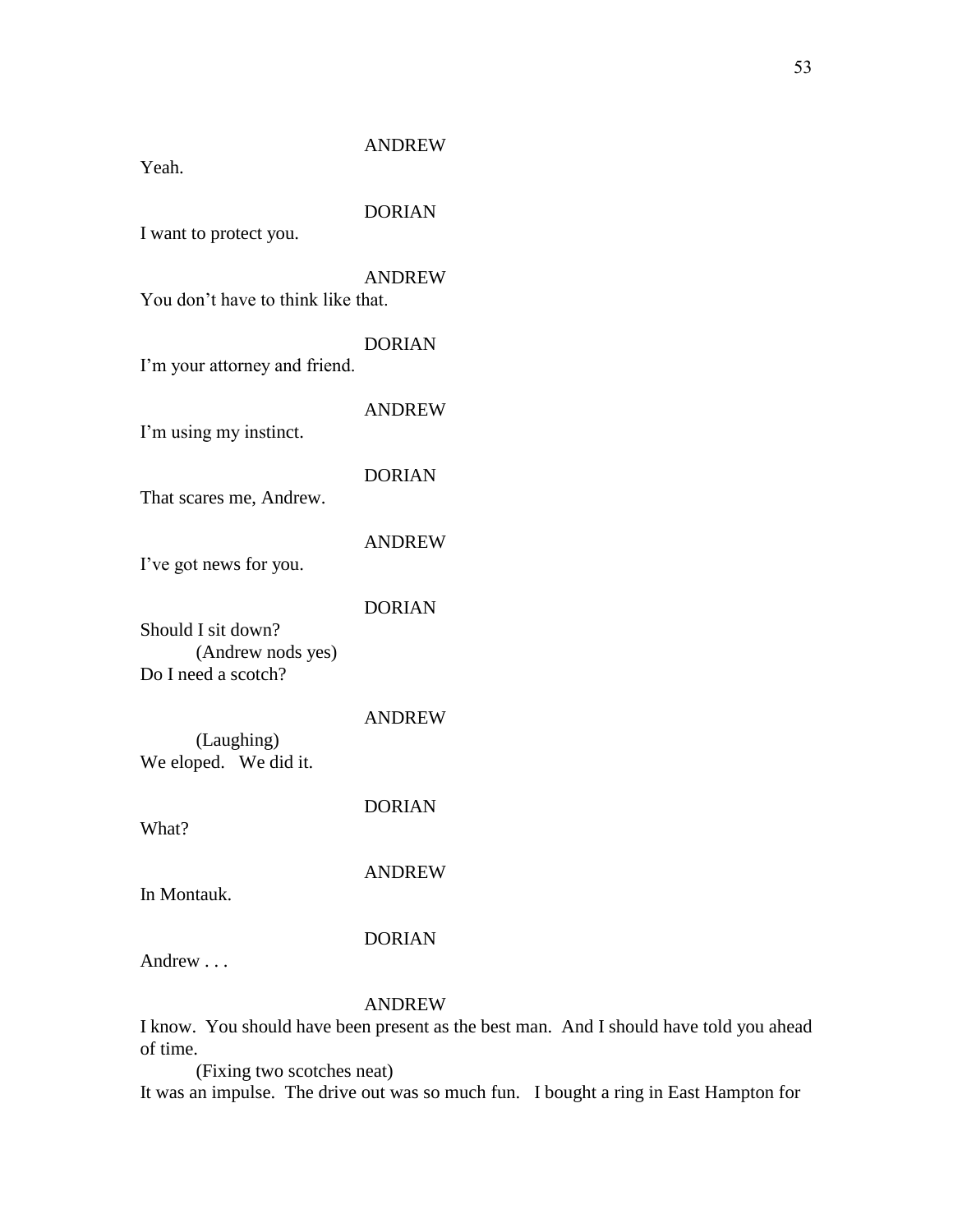her. We drank champagne and we found a judge to perform the service. It's all legal. We are allowed to marry. I spoke with an immigration lawyer. We'll file applications with USCIS after the new year and bring this papers along. Zeliha will be lawful during her tourist visa. Her non-resident status will change.

(handing over drinks for a toast) Time to toast? Cat got your tongue?

#### DORIAN

There's a cardinal rule for divorcees in New York not to marry again if you haven't spent a calendar year together.

#### ANDREW

Never heard of it.

#### DORIAN

I can't protect every part of you, Andrew.

### ANDREW

I'm too young for a chaperon, Dorian. Happy New Year. She's not my cousin. (Pause) Zeliha's pregnant.

### END OF SCENE

**SCENE TEN (Two weeks later, early January. Dorian visits)**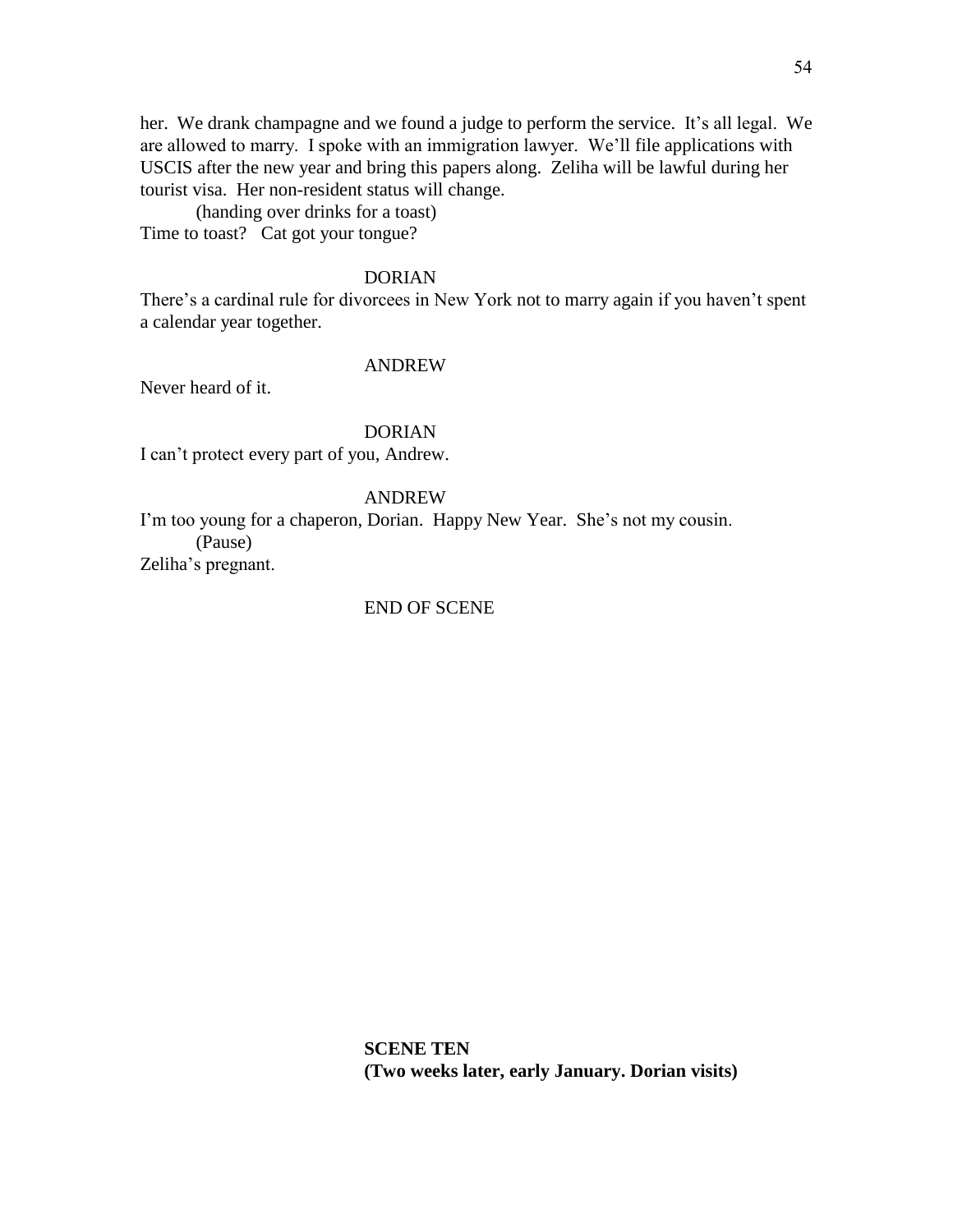### DORIAN

I thought Andrew would be here.

### ZELIHA

He'll be back in a few minutes. He had to pick up a prescription.

### DORIAN

You seem very happy.

### ZELIHA

I am. Very happy.

### DORIAN

Andrew told me you're expecting.

### ZELIHA

Yes. Isn't that wonderful, Dorian?

### DORIAN

And you eloped.

ZELIHA That's right. He bought a ring. Everything was a surprise.

### DORIAN

Congratulations on your nuptials.

### ZELIHA

Thank you.

DORIAN I wish I could have been at the ceremony.

#### ZELIHA

That would have been lovely.

#### DORIAN

Did you get photographs?

### ZELIHA

A few on the iPhone. We'll print up a little album. I had a simple white dress.

### DORIAN

What was Andrew wearing?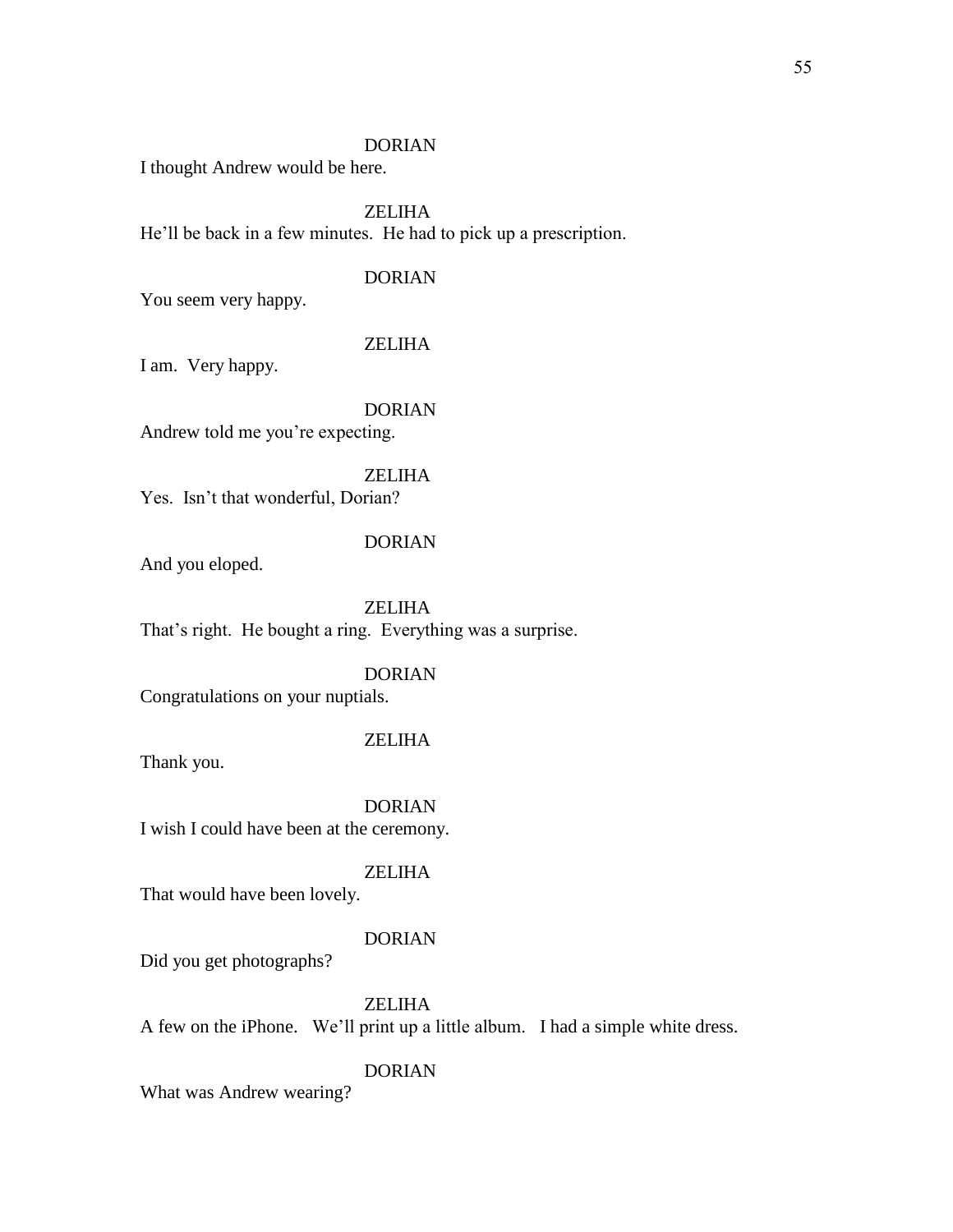A blazer. No neck tie.

### DORIAN

Unbelievable.

### ZELIHA

Maybe we'll get to have a honeymoon this spring when there is time.

### DORIAN

I think that you would do better living in Montauk year round.

ZELIHA

Oh, that is isolating, Dorian. Besides, I want to get that work visa soon for the pre-school job.

### DORIAN

When I let you put makeup on me, it was my way of showing trust.

### ZELIHA

I thought we were just having fun.

### DORIAN

We were having fun too.

ZELIHA I trust you, Dorian. As much as Andrew trusts you.

### DORIAN

I'm glad that you do.

ZELIHA

I imagine that you're a very good dancer.

### DORIAN

I am. And so are you.

ZELIHA We should take Andrew to a club and all dance all night long.

DORIAN That will never happen. He hates clubs.

### ZELIHA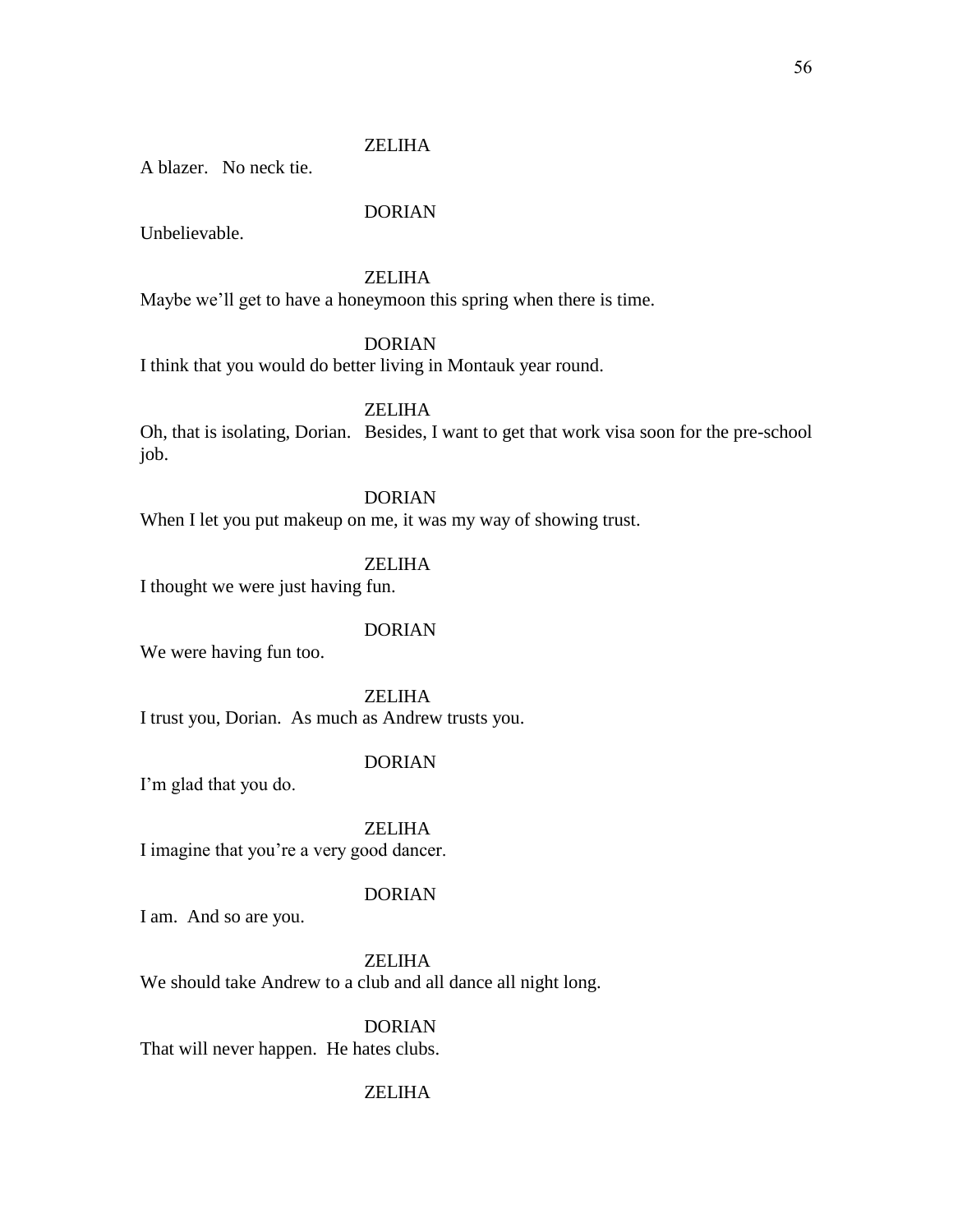We can work on him. You're persuasive.

### DORIAN

And so are you.

ZELIHA Two compliments in a row. What's the third compliment?

DORIAN I saw you last month on Lexington Avenue.

Yes?

ZELIHA

DORIAN

In the afternoon.

ZELIHA

In the afternoon.

DORIAN

Yes.

ZELIHA

Me?

DORIAN You were with another woman. A tall red head.

ZELIHA Cassie. She's one of the parents at the school.

DORIAN I called your name, but you didn't hear me.

### ZELIHA

How funny.

DORIAN

Or did you hear me?

ZELIHA

I work at the preschool academy.

DORIAN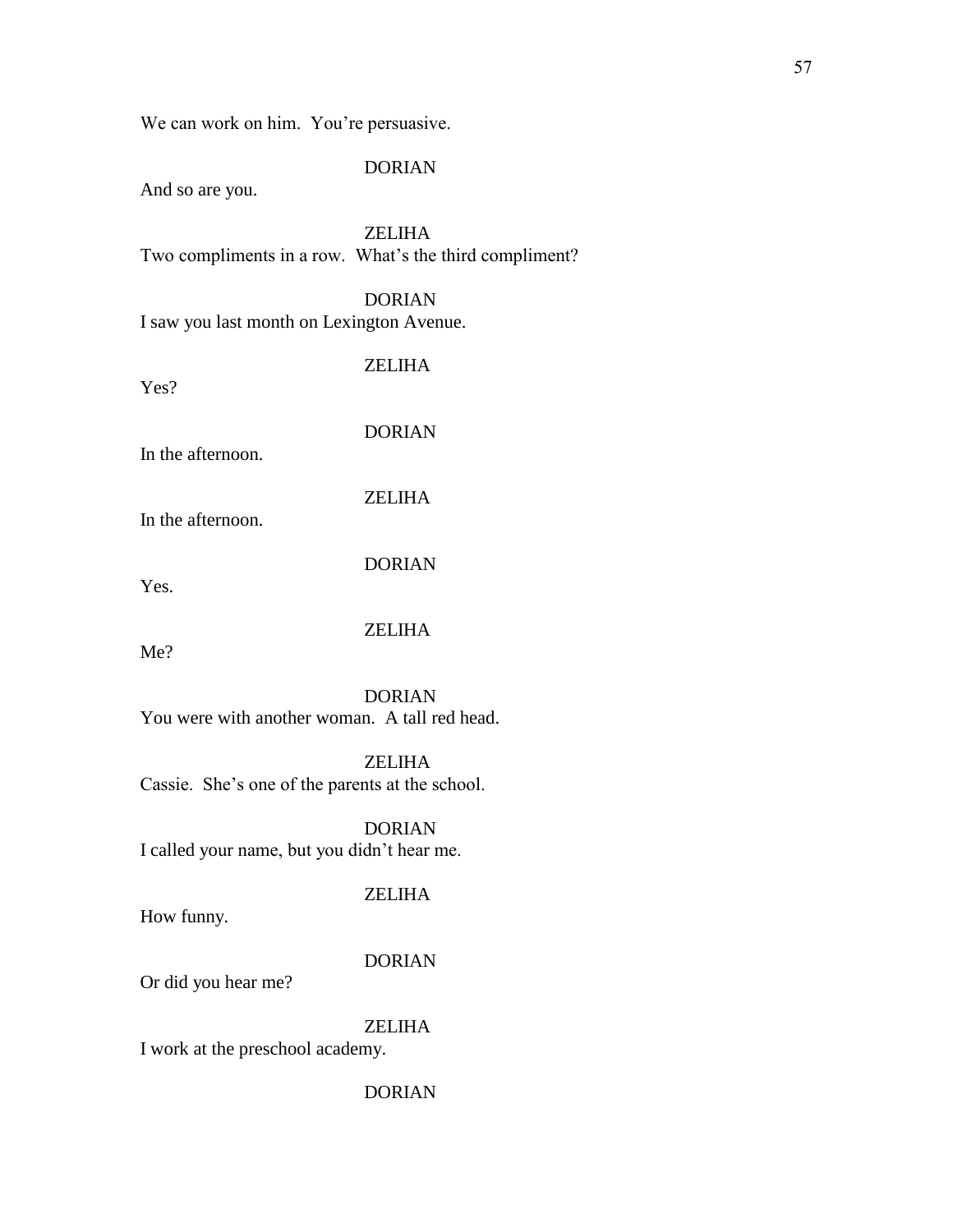I know.

(Pause) You're here on a tourist visa.

### ZELIHA

Yes. But that will soon change.

(Pause)

The academy director is letting me volunteer while I file a Petition sponsored by the school. I'm fine on the due dates and my tourist visa is a B-1.

### DORIAN

Well, I was just going to be an advocate for more caution.

### ZELIHA

I appreciate that.

DORIAN You know Andrew and I go back many decades.

### ZELIHA

Yes.

### DORIAN

I know his blind spots and his lapses in good judgment.

### ZELIHA

That's why you're a lawyer.

### DORIAN

Maybe all his life he was looking for a woman just like you. With an air of mystery. With beauty. With amazing contradictions.

### **ZELIHA**

Is this the third compliment, Dorian?

DORIAN

The red head. Cassie? I saw from a distance of ten feet or so . . . you were holding hands.

### **ZELIHA**

Were we?

DORIAN

Yes.

# 58

### ZELIHA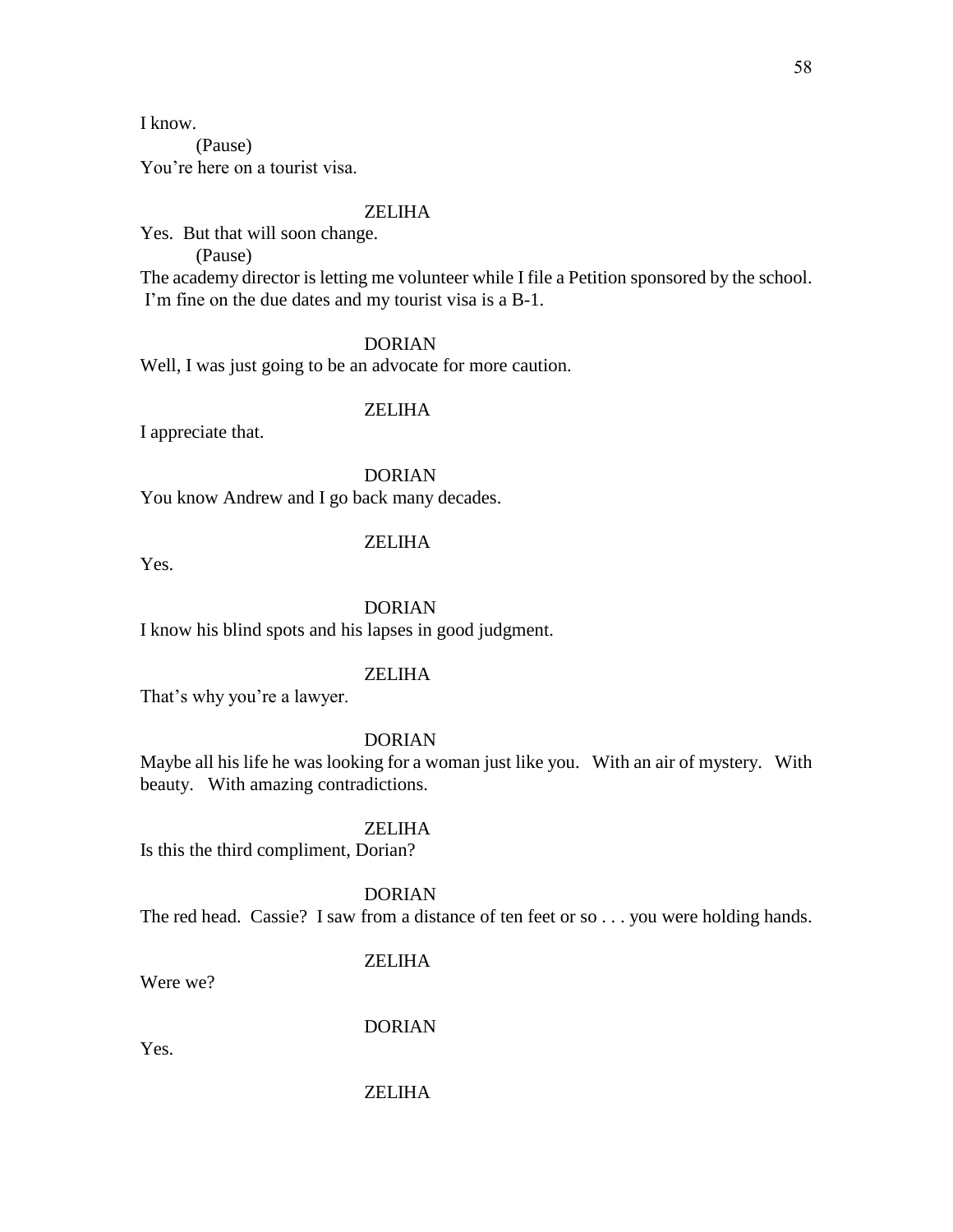Maybe she was trying to get my attention as we were crossing the street?

| <b>DORIAN</b> |
|---------------|
| ZELIHA        |
| <b>DORIAN</b> |
| <b>ZELIHA</b> |
| <b>DORIAN</b> |
|               |

### ZELIHA

(Laughing) Were you drinking in the middle of the day, Dorian?

DORIAN

No.

### ZELIHA

You didn't see two women kiss. You didn't see me. You were looking at two other women on Lexington.

### DORIAN

I took cell phone photos.

### ZELIHA

Why would you do such a thing?

#### DORIAN

To make this conversation realistic. I owe you and so do you.

#### ZELIHA

This conversation is not realistic, Dorian.

### DORIAN

If you can love Andrew for the rest of your life, that's all I care about. I'm not out to ruin you.

### ZELIHA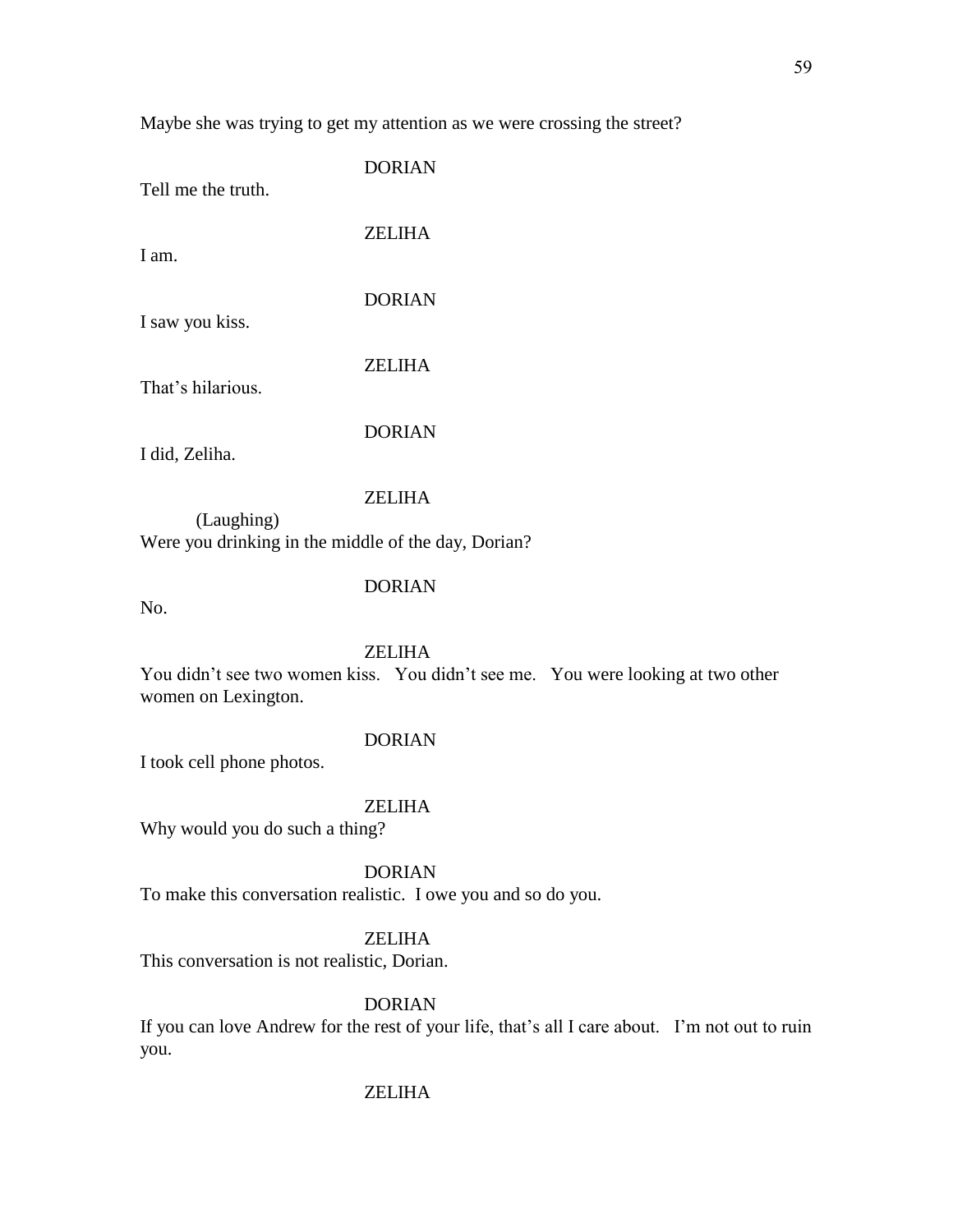I believe you, Dorian.

#### DORIAN

I'm not out to dig into your habits.

### ZELIHA

Don't make things sound dirty.

### DORIAN

I don't know how else to say this.

#### ZELIHA

Are you in love with Andrew?

#### DORIAN

No.

### ZELIHA

I think you are. And I can respect that, Dorian. I really can. (Pause) Show me the photo.

### DORIAN

A photo or two shouldn't be the trigger to being honest.

#### ZELIHA

But you're accusing me.

### DORIAN

You can do anything you like with your free time. And I can delete the photos. Or send them to email accounts. I prefer that Andrew never see photos.

#### **ZELIHA**

I don't want a little secret with you, Dorian. (long gaze) I wasn't with another woman.

#### DORIAN

Here's a photo. (Takes out his cell phone) Look.

ZELIHA (She won't direct her eyes to his phone) Dorian.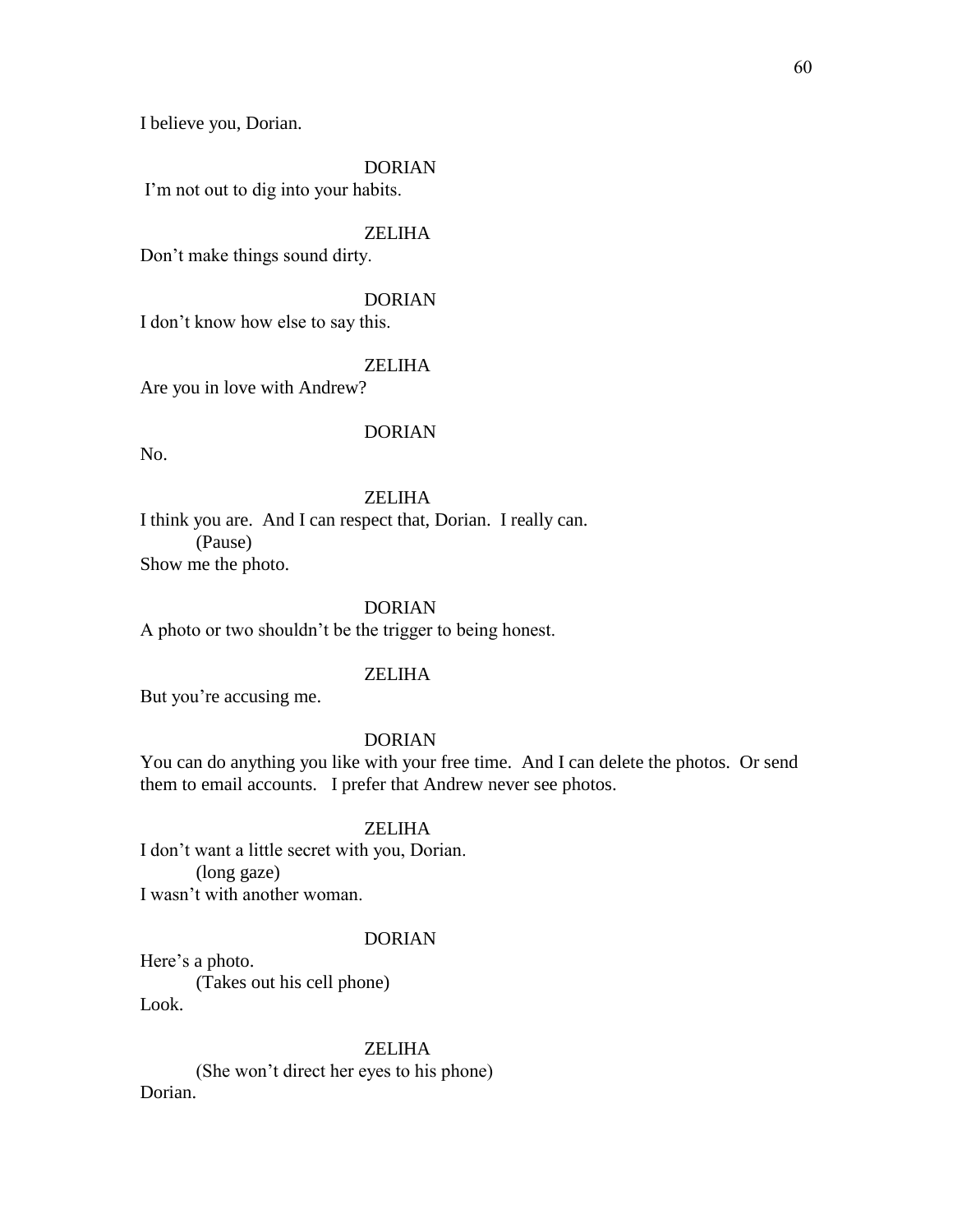#### DORIAN

What's the truth? (Flipping through photos)

### ZELIHA

Stop.

### DORIAN

You think New York is very big, but you have to be better at hiding.

### ZELIHA

There's nothing to hide.

### DORIAN

(Still holds out his phone) I can be your ally or I can turn you inside out.

### ZELIHA

Why would you do that?

### END OF SCENE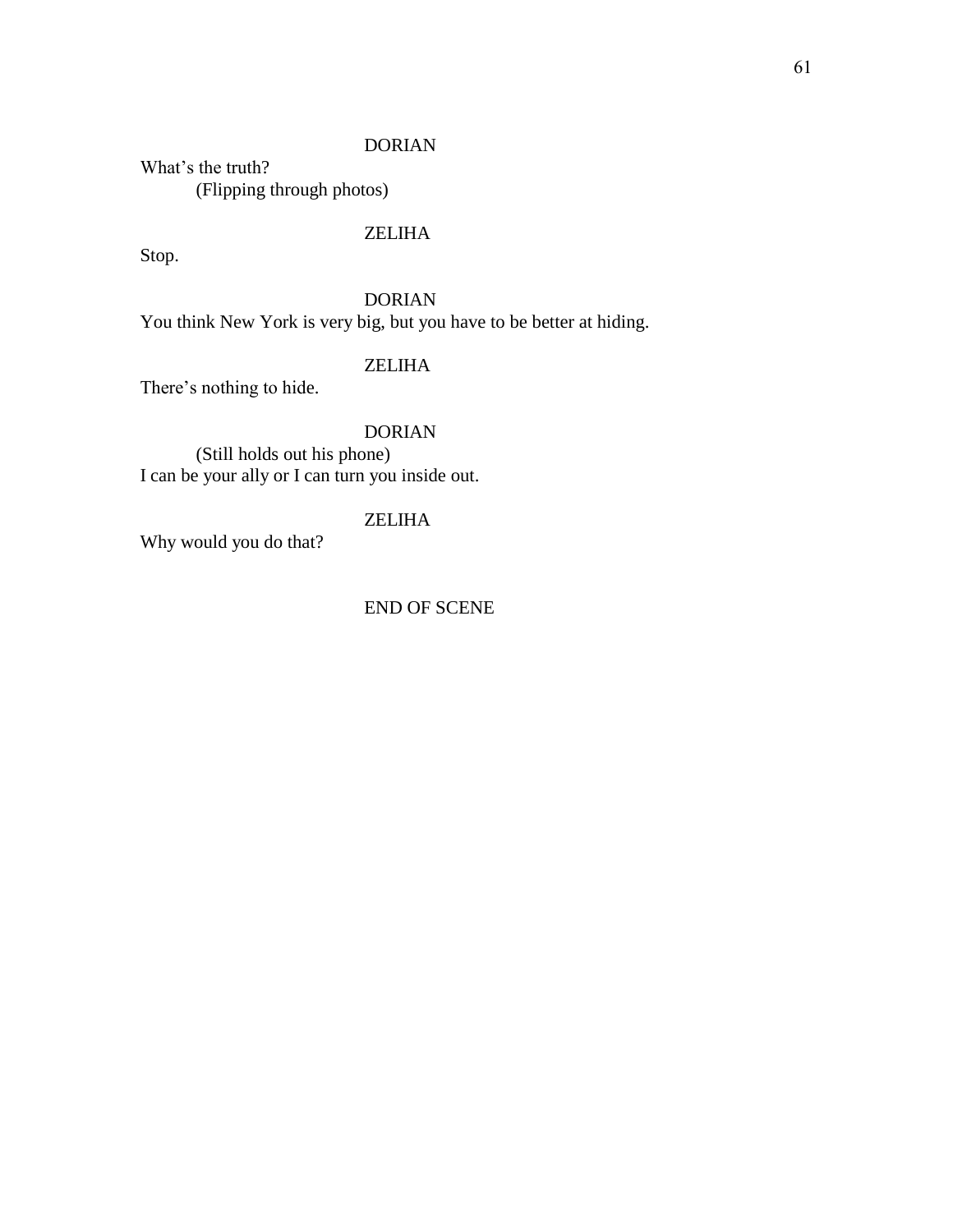### **SCENE ELEVEN (A week later – mid January. Dorian is visiting Andrew)**

### DORIAN

You know my cat, Caligula, has a cruel streak after 9pm. From the animal shelter. A rescued feline. He is docile all day and has a lovely purr. But like clockwork, at night Caligula unveils a kickass inner cat that scares the shit out of me. He bounces off walls, attacks my legs, tears paper, pisses with preternatural precision at valuable household objects.

(Pause)

So I fault not the cat, but me. I named him Caligula. He is just living up to his namesake. (Pause)

You're not laughing.

#### ANDREW

You've told me about Caligula before. (Pause) Something's come up.

### DORIAN

Something bad?

ANDREW

Very bad. I had a seizure a few days ago.

62

DORIAN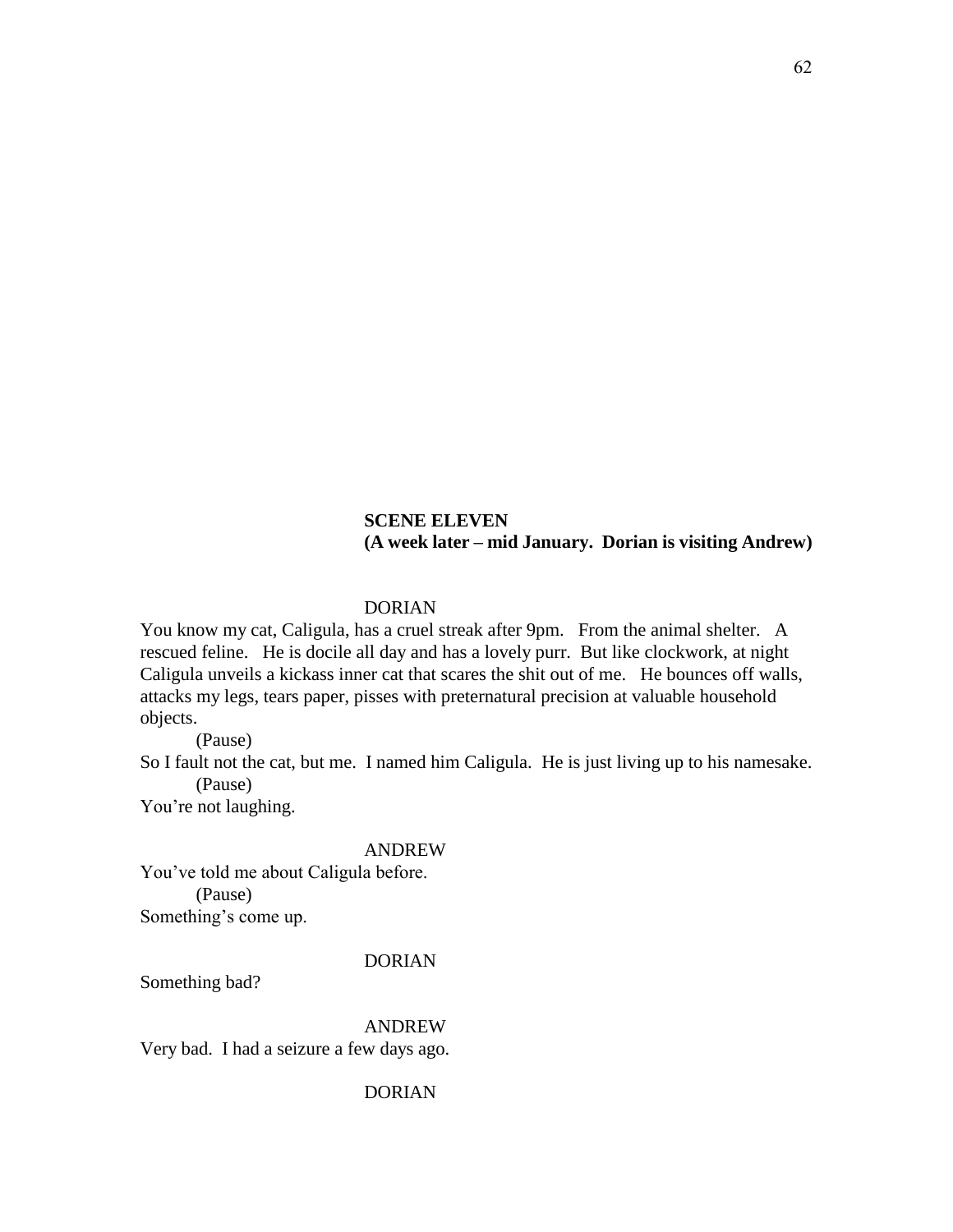Were you at work?

#### ANDREW

I was home. Zeliha was here. I never went through the rehearsal with her but she knew what to do and she was totally solid. She knows where my medication is. I came to and she was calm. She'll see me hit the floor again.

(Pause)

I got an email from Sebastian in London who just got back from a long stay in South Africa. He was sick with an intestinal infection. He had surgery too. Sebastian had no internet connection for over four weeks. He said that he was informed in an email by Tessa – Zeliha's sister - that Zeliha had drowned with her husband in a boating accident on the Bosphorus some months ago. Their bodies were never recovered. Tessa assumes that Zeliha died.

#### DORIAN

What?

#### ANDREW

Incredible. I phoned Sebastian and that's all he can say for now. I emailed him photos to send to Tessa.

#### DORIAN

Is Zeliha lying about everything?

ANDREW

Sebastian met Tessa in Istanbul. But he never met Zeliha. .

#### DORIAN

Unbelievable.

#### ANDREW

I've been trying to reach Tessa via email but her email is bouncing back. I don't have a phone number for her. How do I say this to Zeliha?

### DORIAN

The Talented Mr. Ripley?

#### ANDREW

She looks like those photos from Facebook.

### DORIAN

Clearly she survived the boating accident.

#### ANDREW

Then why didn't she tell the truth about misleading Tessa?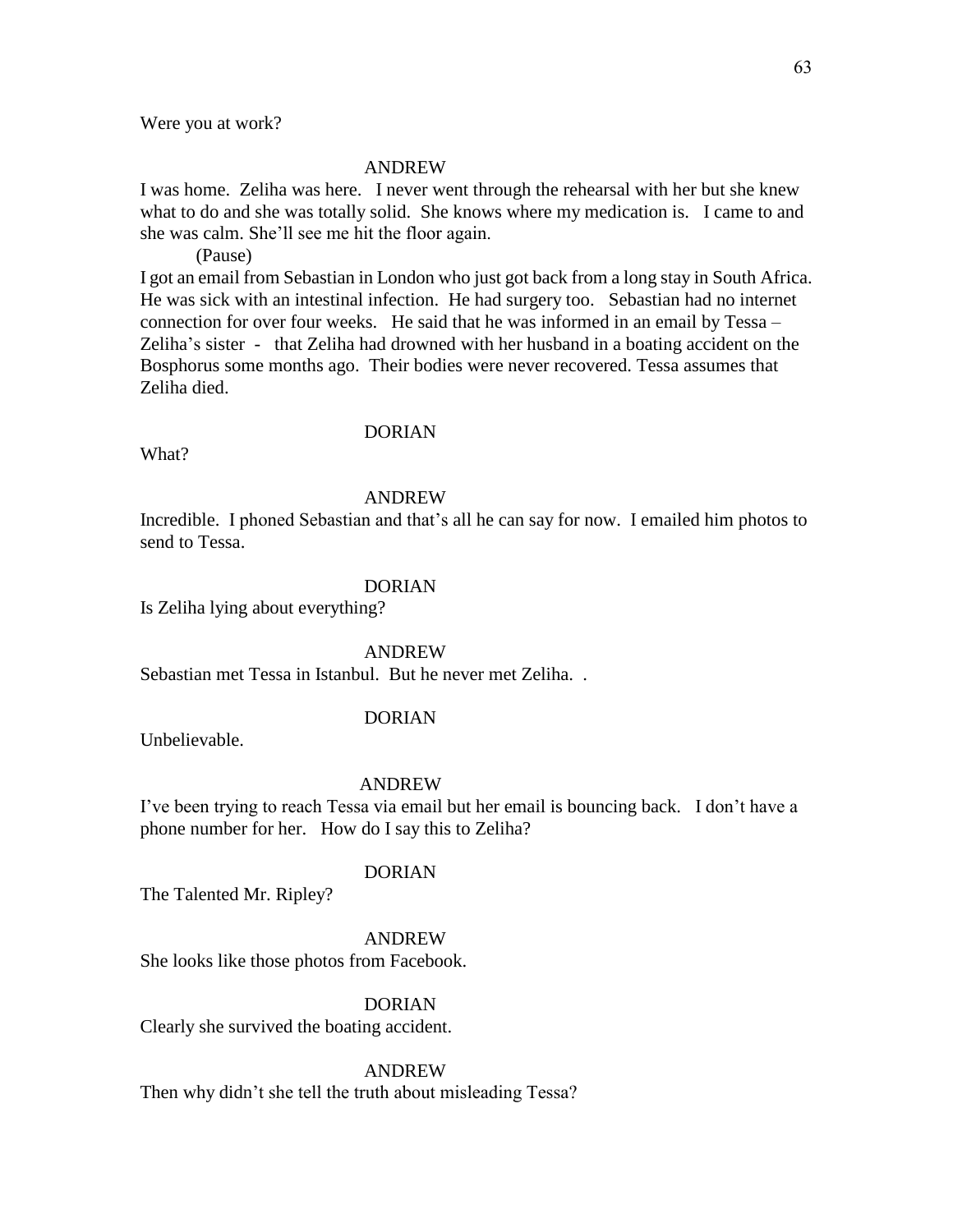### DORIAN She could be running from her husband. He could be alive?

ANDREW I need to hear the truth. And I have to tell her everything.

### END OF SCENE

### **SCENE TWELVE (Later that night. Zeliha comes into the apartment. Andrew is waiting for her on the sofa.)**

### ZELIHA

Full moon out tonight, Andrew.

I see.

ANDREW

ZELIHA

Bigger than a birthday balloon.

ANDREW

Yes.

#### ZELIHA

Something wrong?

ANDREW

Yes. You need to know more about my seizures.

ZELIHA

You gave me a complete instructions.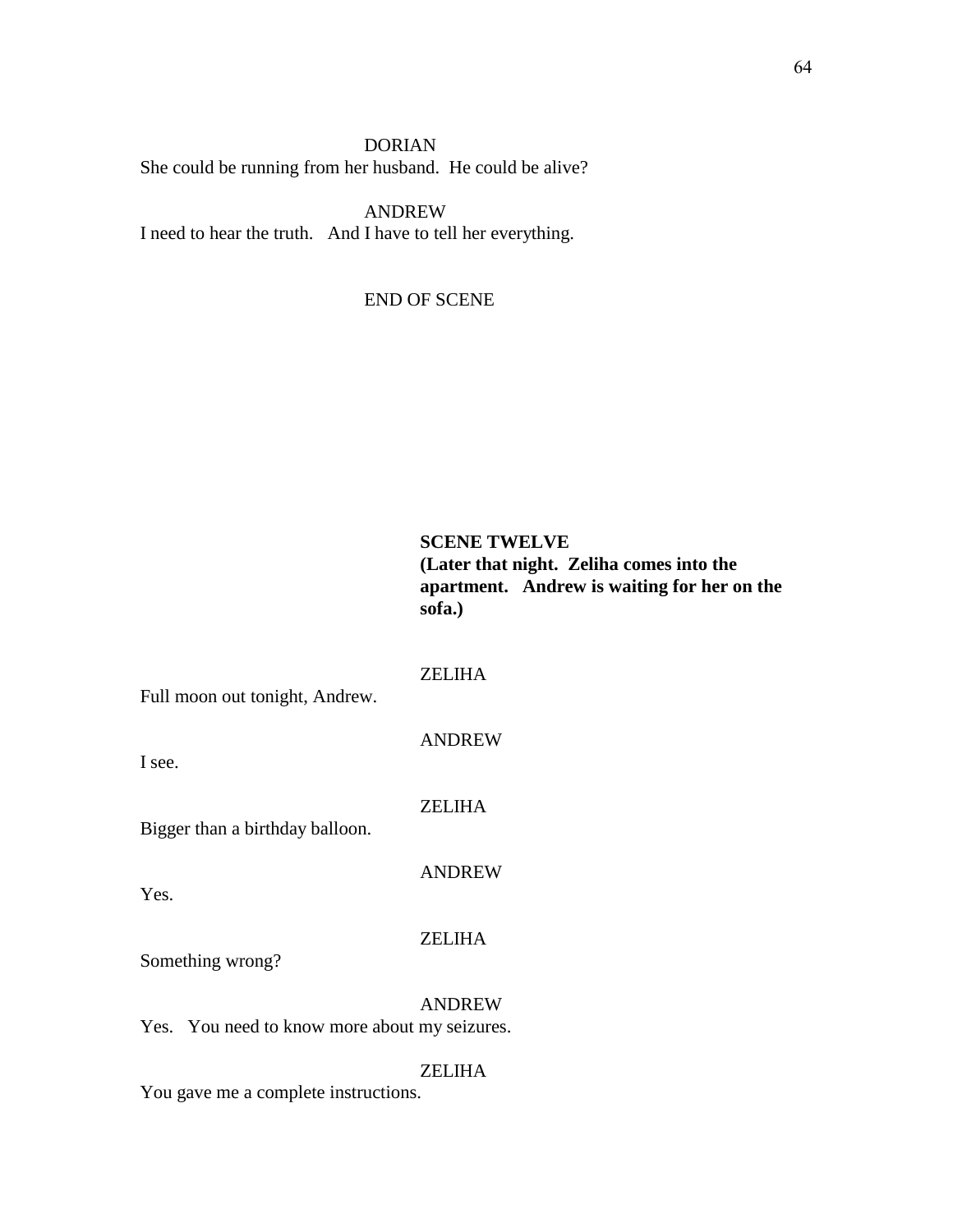|                                                      | <b>ANDREW</b>                                                                                 |
|------------------------------------------------------|-----------------------------------------------------------------------------------------------|
| I know. But the seizures are becoming more frequent. |                                                                                               |
| What does your doctor say?                           | <b>ZELIHA</b>                                                                                 |
|                                                      | <b>ANDREW</b><br>He says it is to be expected. With age. With stress. With becoming a father. |
| I don't want you to worry.                           | <b>ZELIHA</b>                                                                                 |
| I know.                                              | <b>ANDREW</b>                                                                                 |
| I love you, Andrew.                                  | <b>ZELIHA</b>                                                                                 |
| And I love you.                                      | <b>ANDREW</b>                                                                                 |
| Are you angry?                                       | <b>ZELIHA</b>                                                                                 |
| Yes.                                                 | <b>ANDREW</b>                                                                                 |
| Have you been drinking?                              | <b>ZELIHA</b>                                                                                 |
| Yes.                                                 | <b>ANDREW</b>                                                                                 |
| I'm sorry, Andrew.                                   | <b>ZELIHA</b>                                                                                 |
| Why?                                                 | <b>ANDREW</b>                                                                                 |
|                                                      | <b>ZELIHA</b>                                                                                 |

From your face, I can see something is causing you pain.

ANDREW I need the truth, Zeliha. That's all I ask of you. Please don't lie to me about your life in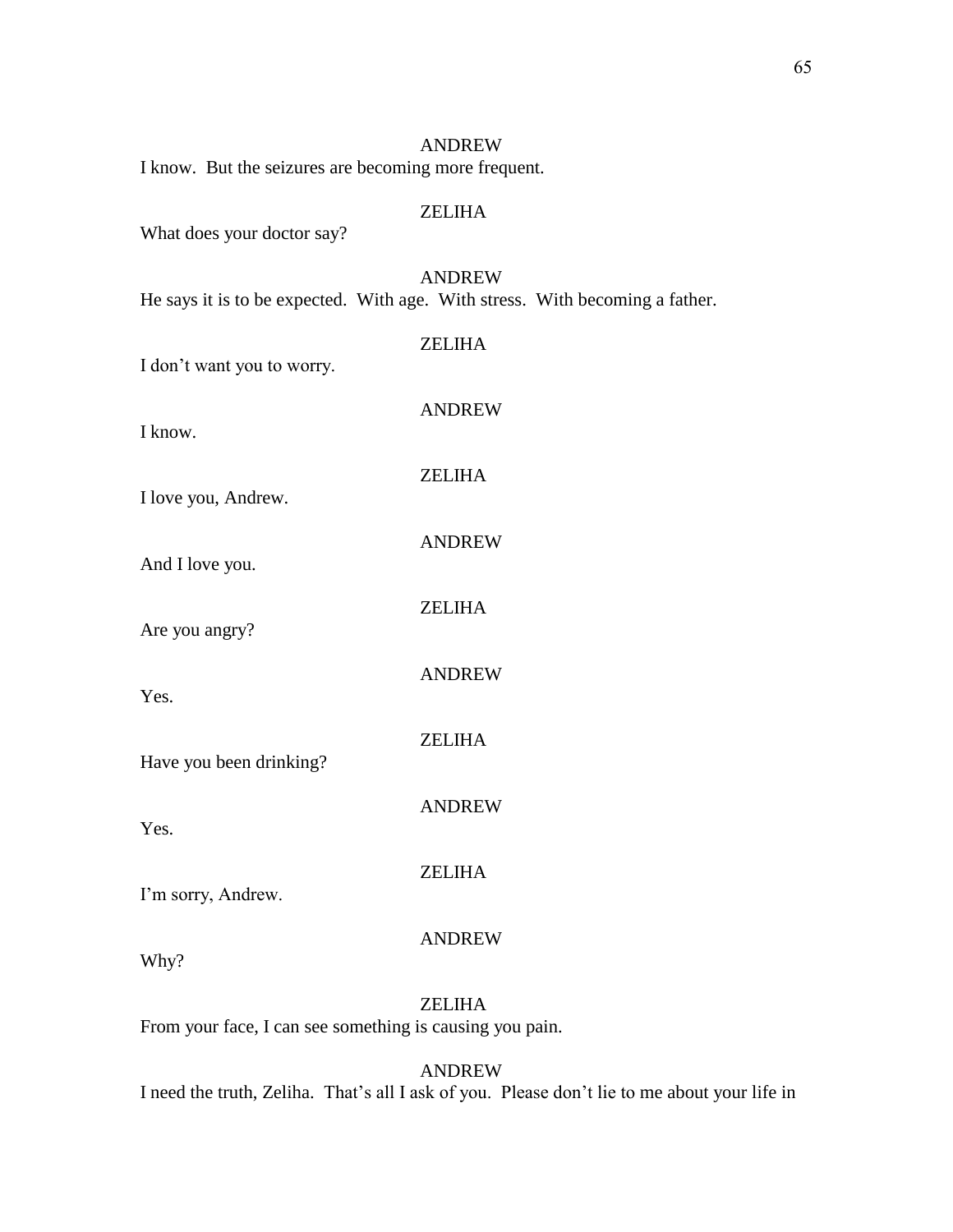Istanbul. I've heard from Sebastian.

### ZELIHA

What did he say?

### ANDREW

He said your sister Tessa thinks you're dead.

### ZELIHA That's crazy. How well do you know Sebastian?

#### ANDREW

I trust Sebastian.

#### ZELIHA

More than you trust me? (Pause) Let's call Tessa and straighten this mess out.

#### ANDREW

We can't find her number in Israel.

### ZELIHA

What difference does it make what he said? I'm not dead and I have no living relationship with my sister.

### ANDREW

But your husband drowned?

### ZELIHA

Yes, like I told you before.

#### ANDREW

Dorian thinks your husband is still alive.

### ZELIHA

How stupid of Dorian.

#### ANDREW

He thinks like a lawyer.

### ZELIHA

Better he thinks like a friend.

66

ANDREW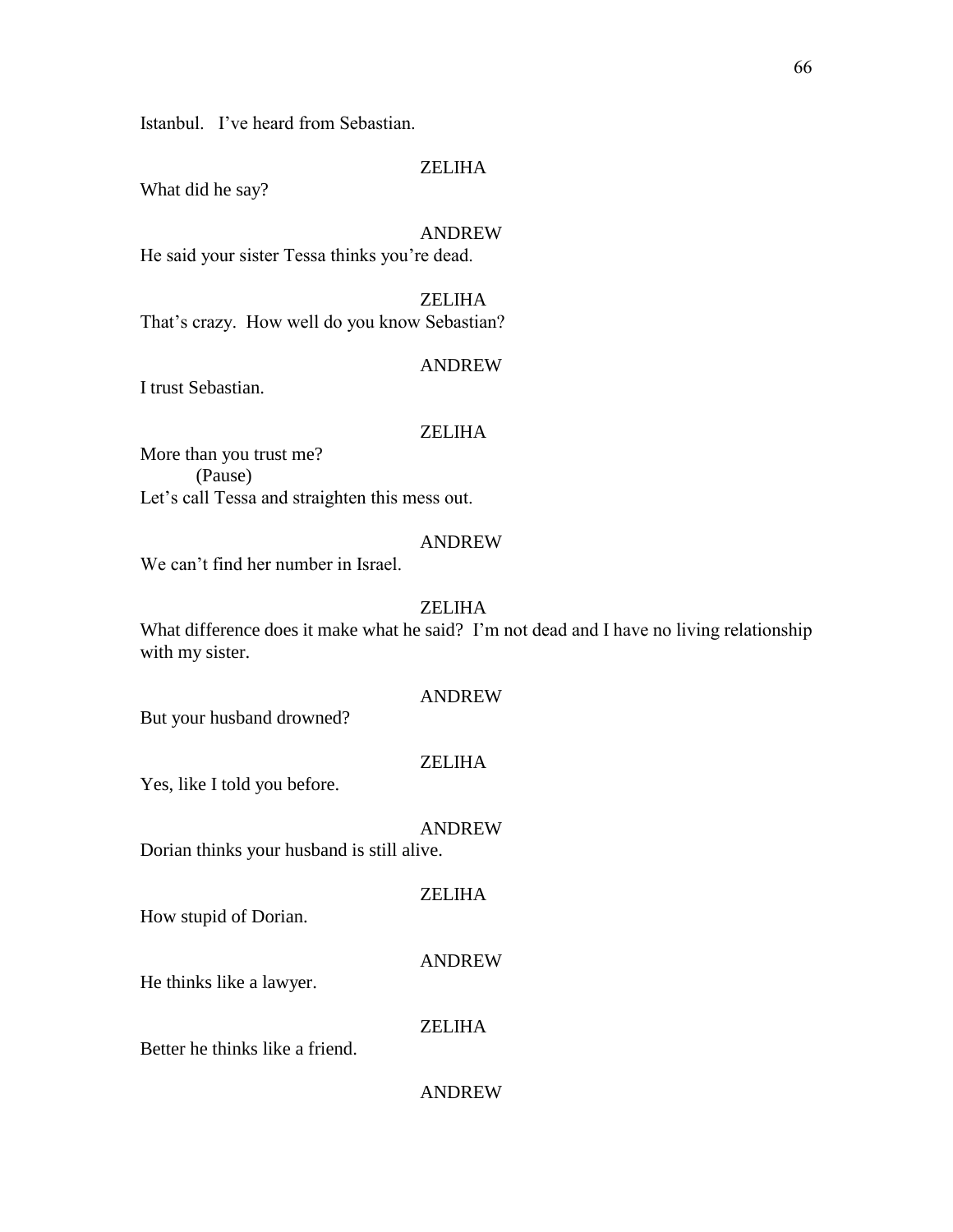Who are you?

#### ZELIHA

Zeliha. (Pause) I'm carrying your child.

#### ANDREW

Who are you?

### ZELIHA

A girl who fell in love with you. A lost immigrant. A cousin.

### ANDREW

What is your name?

### ZELIHA

Zeliha.

### ANDREW

What happened in Istanbul on the river?

### ZELIHA

I didn't drown anyone.

#### ANDREW

ZELIHA

That's not what I asked.

I am a survivor. I love you.

### ANDREW

Everyone but you died on the boat.

### I think so.

## ZELIHA

#### ANDREW

Why does your sister think you're dead?

### ZELIHA

All my life she wished me dead.

### ANDREW

Your Turkish family thinks you're dead?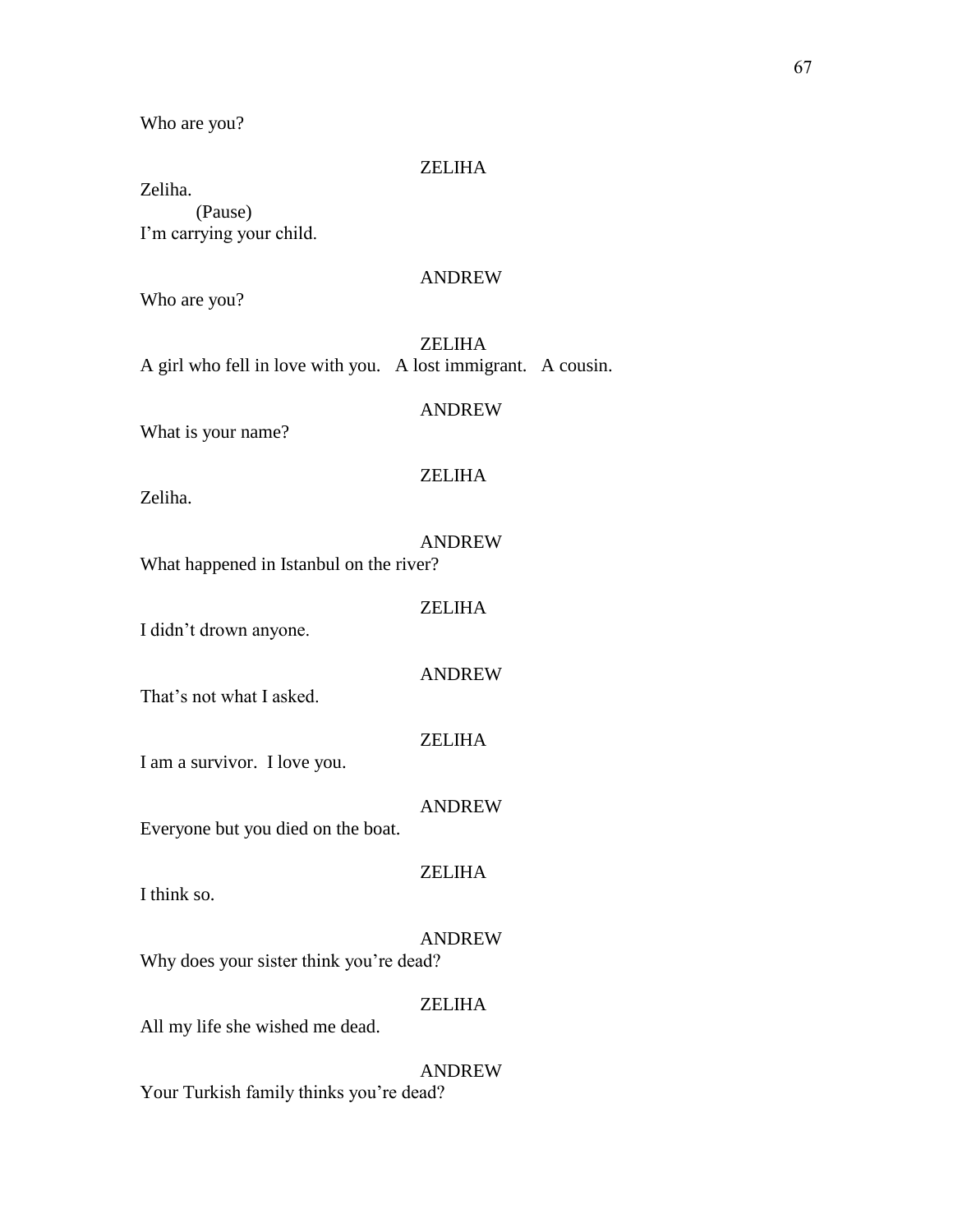There isn't many more besides Tessa. And I don't really care. Why should you?

#### ANDREW

When you first told me about the boating accident . . .

### ZELIHA

I knew it would scare you. I don't want your pity, Andrew.

### ANDREW

What if your husband knocks on my door tomorrow?

#### ZELIHA

(Silence)

You are falling out of love with me, Andrew? Don't you think that is sinful? Do you think I will cause your hurt?

#### ANDREW

I don't know what to think.

#### ZELIHA

Am I not the woman you married? (Pause) Do you think I would not die for you? (Pause) Did I not removed the demon buried inside your chest? (Pause) We will not be in Istanbul and that means we will not have any problems in the future. (Pause) I am like the city with two names, Andrew. (Pause)

Constantinople. Istanbul. Both real. Both coincide.

#### ANDREW

I think you have to go, Zeliha.

#### ZELIHA

I can't go, darling. Where am I to go?

ANDREW

I don't know. Maybe I need to go away for a while.

#### ZELIHA

Montauk? Alone? No, Andrew. Please.